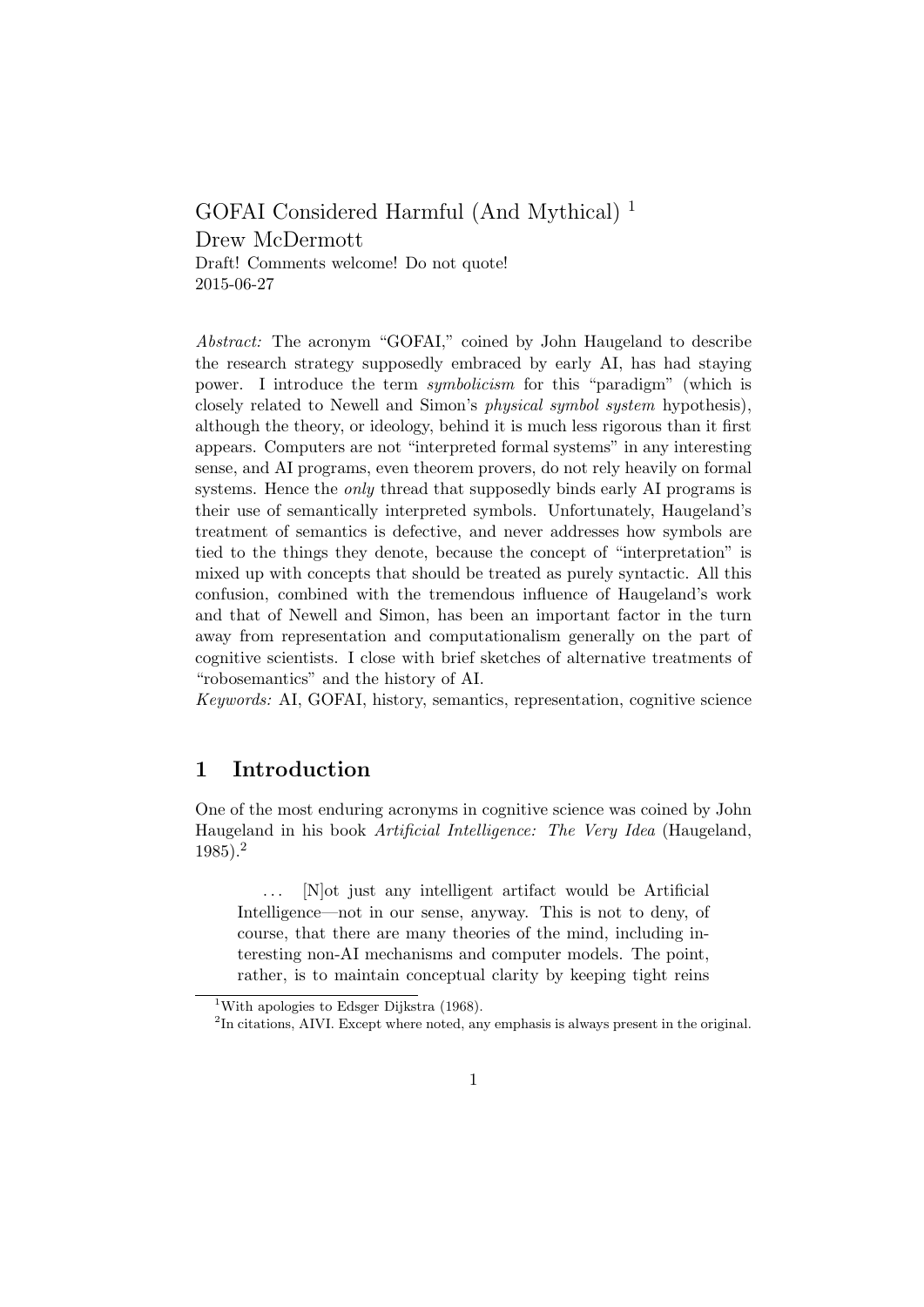on terminology. To mark the intended careful usage, I have capitalized "Artificial Intelligence" throughout; but, lest that not be enough, or if someone wants these words for another role, we may also speak more explicitly of what I shall call Good Old Fashioned Artificial Intelligence—GOFAI, for short. (AIVI, p. 112)

Haugeland identifies these as "the claims essential to all GOFAI theories" (p. 113):

- 1. our ability to deal with things intelligently is due to our capacity to think about them reasonably (including subconscious thinking); and
- 2. our capacity to think about things reasonably amounts to a faculty for internal "automatic" symbol manipulation.

Right away it is clear that this is really one claim imputed to the proponents of GOFAI, because the phrase "think reasonably" in clause 1 is immediately cashed out as use of the "faculty for internal 'automatic' symbol manipulation." We can paraphrase that claim as

[O]ur ability to deal with things intelligently is due to our . . . faculty for internal "automatic" symbol manipulation.

I will argue that what Haugeland means by "internal 'automatic' symbol manipulation" is so unclear that it is impossible to see how it might explain "our ability to deal with things intelligently." His crucial discussion of the meanings of symbols is wide of the mark; it fails to even try to explain how symbols can be *about* things. As a result of these flaws, his book, though widely cited, is poorly understood. It has been used by many different people to justify many different views of artificial intelligence. On the whole, it has exerted a baleful influence on the ties between AI and the rest of cognitive science.

Here's how the paper is organized: In section 2 I describe Haugeland's account of GOFAI in greater detail, explaining where I think it is mistaken either philosophically or historically. A subsection deals with the work of Newell and Simon on their "physical symbol system" hypothesis (Newell and Simon, 1976, Newell, 1980), which is often linked with Haugeland. In section 3 I discuss the remarkable influence Haugeland's and Newell and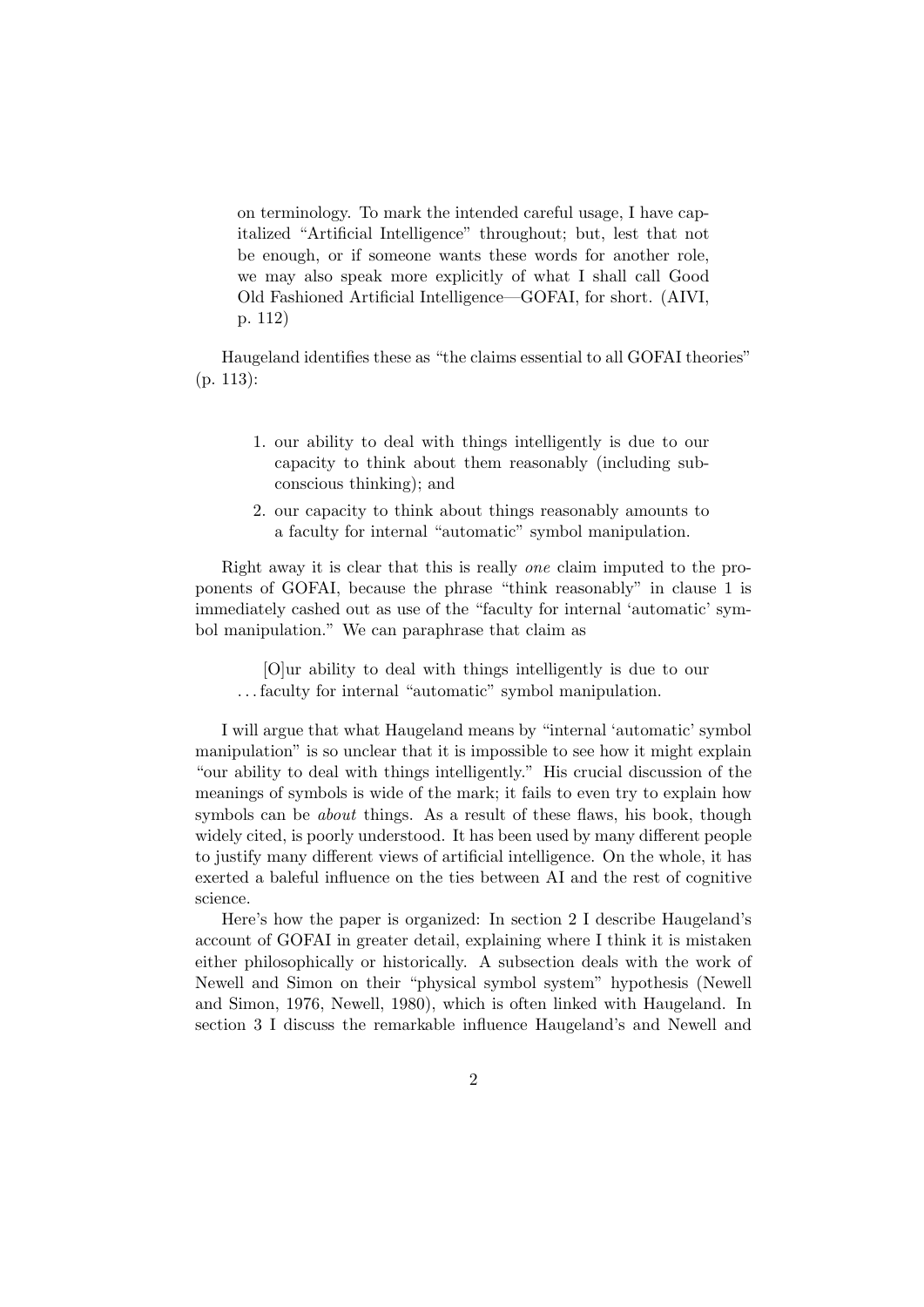Simon's ideas have had, even though everyone seems to have a somewhat different idea of what they meant, and conclude that the net effect of this confusion has been to "poison the well" for computationalism in cognitive science. In section 4 I propose a better way to think about formal systems and their semantics in the context of cognitive science. Section 5 sketches an alternative history of AI, with a different view of what's has and hasn't changed since the early period. Section 6 is a summary of the important conclusions.

#### 1.1 Previous Work

In the five years after its publication, Artificial Intelligence: The Very Idea was reviewed several times, almost always favorably (Andrew, 1987, Ford, 1987, Ogilvie, 1986, Pohl, 1988, Richmond, 1991, Vellino, 1986, Eckardt, 1988). I have been able to find only two reviews that raised concerns. Neander (1988) praises the book, but is especially bothered by its neglect of analog computations, and even of some ordinary digital algorithms, such as those involved in computer vision.

Yet as Haugeland ... notes, ordinary digital computers can and do manipulate images: rotating them, or comparing two of them to extract a depth analysis of the visual field, for example. Haugeland maintains that when they do this the process is not pseudo-linguistic and so it is not computation ([AIVI] p. 228). This is an ad hoc ruling, and one from which it follows that not all computing is computation. (Neander, 1988, p. 270)

I take a similar position here (see section 2.1).

The only really negative review of AIVI that I have been able to dig up is that of Flanagan (1986). His main target is Haugeland's attempt to explain how a computing system can succeed in referring to something, the problem of original meaning, or naturalizing semantics (Dretske, 1995), or psychosemantics (Fodor, 1988). He summarizes by concluding that "I don't see that he [Haugeland] has made a dent" in the problem.

I agree completely with this criticism, too, although I diagnose Haugeland's failure rather differently (section 2.2) and of course I am more hopeful about the eventual success of computationalism in naturalizing meaning.

All of these book reviews were quite short. A detailed critical treatment of AIVI is long overdue.<sup>3</sup>

<sup>3</sup>Because it took so long for this paper to gestate, John Haugeland died before I had written much down (except for a few cryptic remarks in McDermott (2001b, ch. 2)). So I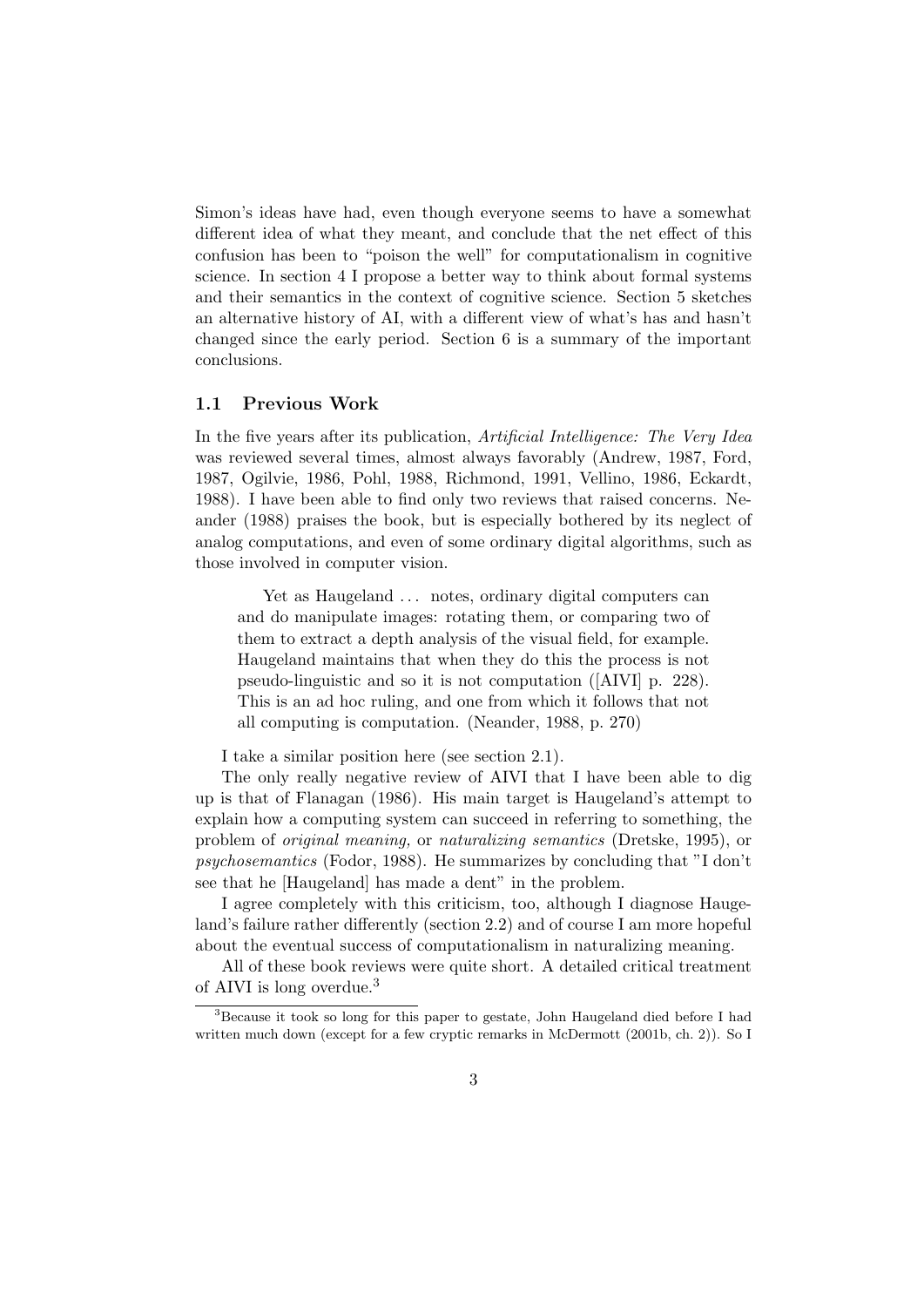Another theme in this paper is the unproductive estrangement between AI and other areas of cognitive science, especially cognitive psychology. For an excellent essay going deeper into this topic, read (Forbus, 2010).

## 2 Haugeland's GOFAI

John Haugeland had a gift for a turn of phrase. The title of his book, Artificial Intelligence: The Very Idea, is a good example, as is, of course, "Good Old-Fashioned AI," not just because it makes a goofy meme, but because it connotes something that was once fashionable and is now remembered only by old people swapping stories on the porch.<sup>4</sup>

The acronym is not introduced until page 112. By that point, he has described computers in great detail, and a theory of what their symbol manipulations mean. A picture of a research paradigm is meant to have jelled. The discussion occupies two parts: Chapter 2, which describes formal systems, and the first half of chapter 3, which concerns the semantics of such systems. We start with the first of these, leaving chapter 3 until section 2.2.

Fans of AIVI will notice that there are whole chapters that will receive almost no attention in what follows. These are well worth reading, especially the description of Babbage's analytical engine in chapter 4, some details about early heuristic programs in chapter 5, and some useful discussion of possible limitations of computationalism in chapter 6. Some parts should come with a caveat, especially the section on the "frame problem" in chapter 5. This phrase is the label philosophers use to cover their diagnoses of brittleness in AI systems. A system is brittle if it breaks down outside of a narrow comfort zone. It's hard to diagnose the cause of a program's brittleness, or any other bug, when you don't really understand how it works. Philosophers' guesses are usually of little value. See McDermott (1987).

But most of this later material has little bearing on my focus in this paper, which is what, if anything, GOFAI is supposed to refer to.

<sup>4</sup>Me, for example.

lost my chance to get his feedback. When we were both young I always found John to be generous and supportive. He gave me the opportunity to read and comment on a draft of Artificial Intelligence: The Very Idea, and he graciously acknowledged my (tiny) input in the published version. I recall thinking the book was a mildly critical but possibly useful piece of publicity for AI. I heartily wish I had kept the conversation with John going, so that each of us could have been more sensitive to the ways the other's views were evolving.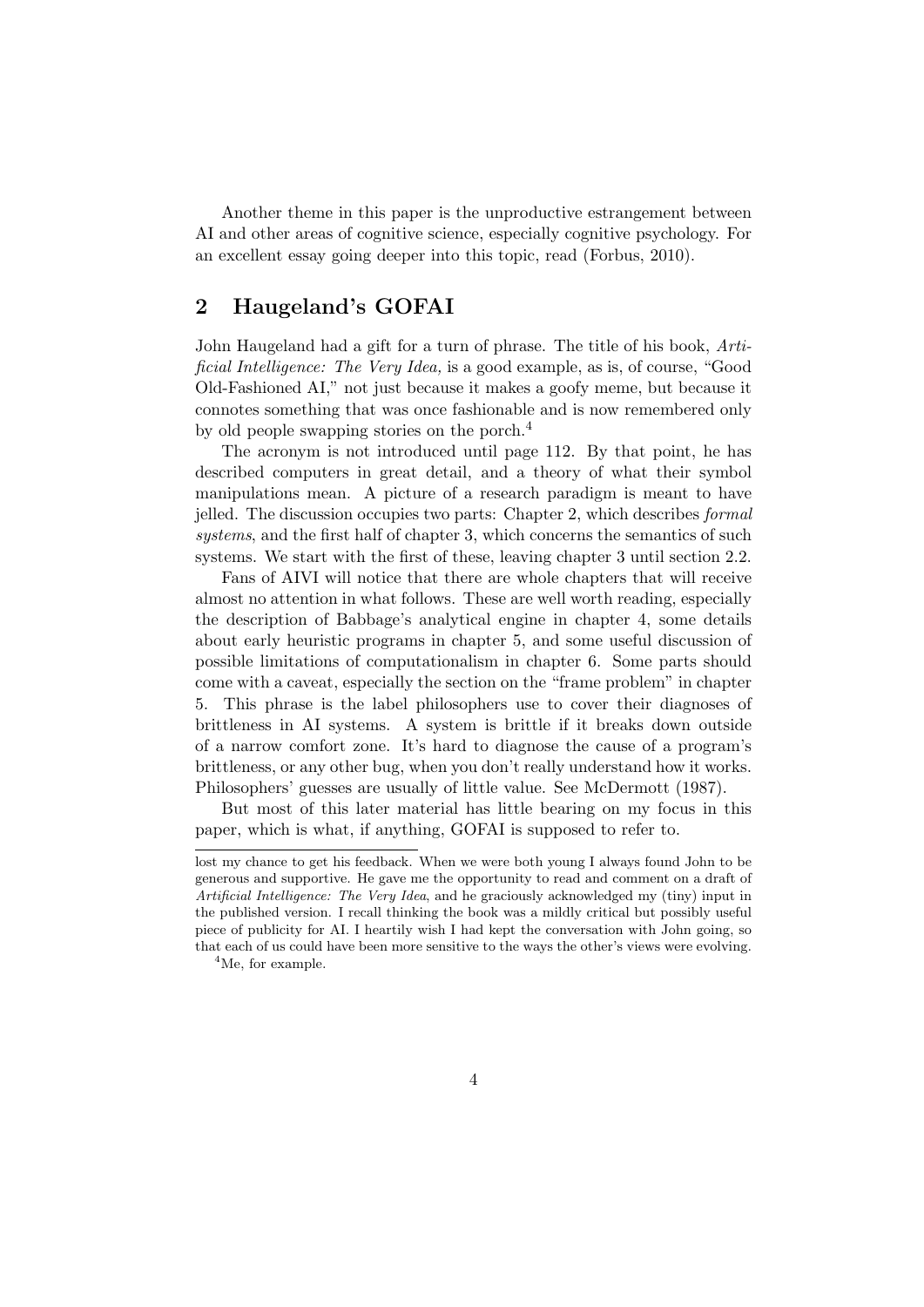#### 2.1 Formal Systems

On p. 48 of AIVI, Haugeland defines a computer as an "interpreted automatic formal system." In order to explain the meaning of this key phrase, he starts with a chapter on automatic formal systems (chapter 2), and succeeds pretty well in explaining what that part means (saving the word "interpreted" for chapter 3). The discussion has some faults, however. It emphasizes games, explaining lucidly the difference between digital games like chess and nondigital games like billiards. But in a nontrivial game or puzzle there is a choice of moves. A computer, however, is, or is described by, a deterministic formal system.<sup>5</sup>

In a nondeterministic system, there are many sequences of "moves" that can be made. The resulting states are all "valid" in some sense, but typically only a minority, often a tiny minority, are useful for governing behavior. It is easy to create a formal system to generate all possible continuations from a chess position, but most moves will lose to a good opponent. It is almost as easy to generate all proofs in formal number theory, but most of the proofs are of uninteresting theorems. A computer simulates such a nondeterministic formal system by exploring some of the paths down which the nondeterministic system might go and ignoring the rest. It backs out of blind alleys and stops when it finds the best answer, or a good-enough answer.<sup>6</sup> This process goes by the label *search*. Sometimes (as on p. 76), Haugeland speaks of the legal-move generator as a player, using the term referee for the part of the program that handles the search (and decides when the game is over, among other tasks). But he seems to want these categories to apply to all computers, as we will see shortly.

Throughout AIVI, Haugeland seldom distinguishes between computers and computer programs. It is true that the distinction is often not terribly important; a program can establish a *virtual machine* that we can pretend is the actual formal system of interest. But in this context the ascent to virtuality is used to duck the issue of how a physical computer can instantiate a formal system. Not until chapter 4 does the book get down to describing real computers. (Chapter 5, entitled "Real Machines," is actually about real programs; the same maneuver again, with an even more obscure purpose.

In the discussion of formal systems in chapter 2 it is always assumed that

<sup>5</sup>The truth is more complicated than was apparent in the 1980s. Modern computers often consist of multiple cores without a well defined global state, and hence no useful description as a state-transition system (Patterson and Hennessy, 2009). But for expository purposes we can accept this simplification; the full truth does not alter the point being made.

 ${}^{6}$ See any intro-AI textbook, such as (Russell and Norvig, 2010, ch. 5) for the details.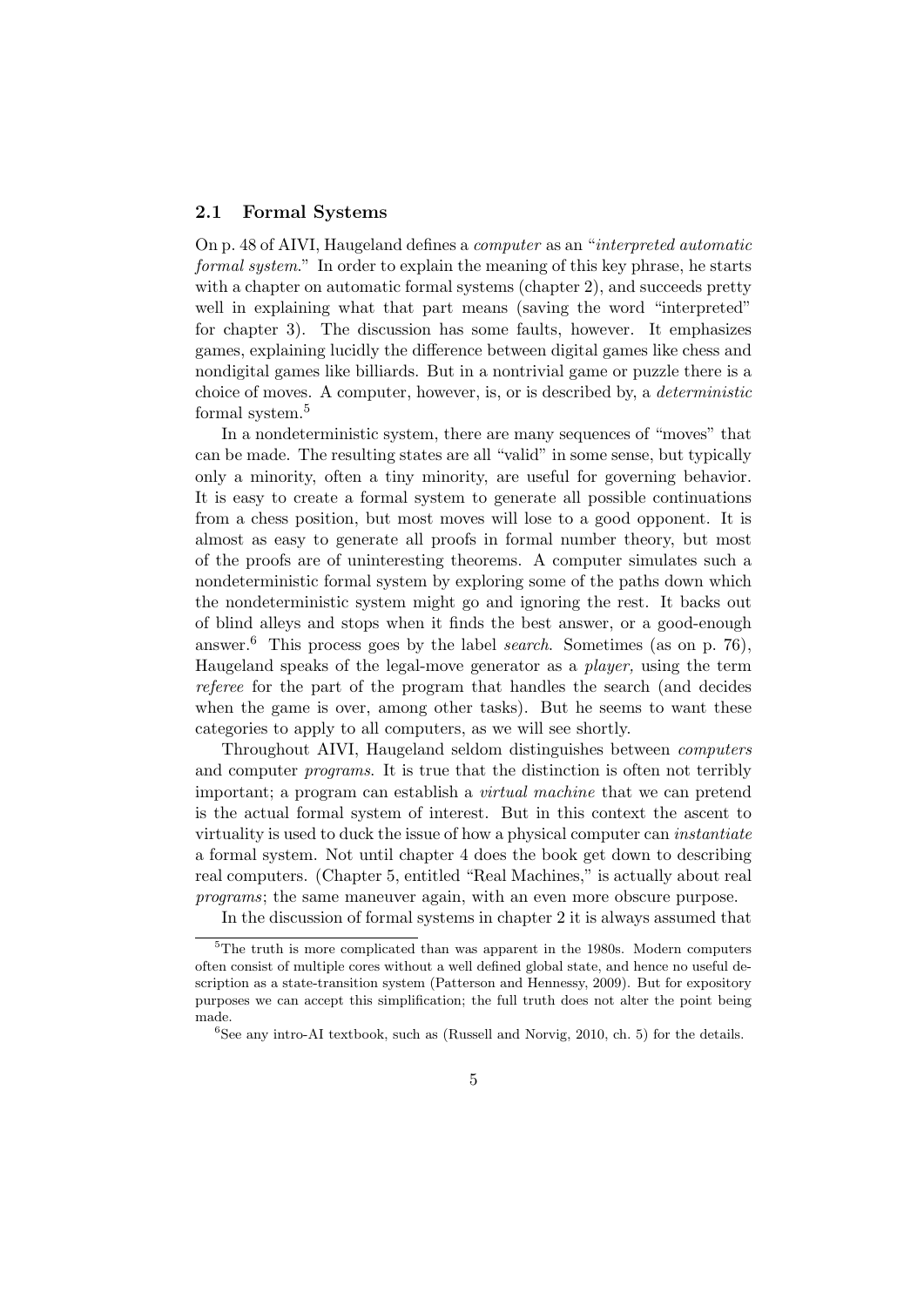some agent is producing and manipulating tokens from an alphabet. The agent must use finite resources to do these manipulations, and they must not require intelligence or insight. All manipulations must be reducible to a finite number of primitive operations. So all the agent has to be able to do is to carry out those primitives, and to combine them into sequences, conditionals, and loops. (The agent also requires a storage medium, possibly an unbounded amount. Turing (1936) gets down to the nub of the issue much quicker, but of course assuming a higher degree of mathematical sophistication in his audience.)

To create a digital computer, to make a formal system automatic, in other words, Haugeland has to get the anthropomorphic agent out of there, and replace it by an electronic circuit. He never actually does. Instead the player and referee stick around, the players being components that perform arithmetic operations, such as multipliers and adders, and the referee being the part that finds the next instruction and decodes it. "What do algorithms have to do with automatic formal systems? In a way, everything. . . . Suppose each primitive operation gets assigned a single player . . . , and suppose the referee has all the primitive recipe-following abilities. Then, roughly, the referee can follow the recipe, signaling the players in the right order  $\dots$ " (AIVI, p. 80).

On the same page, he says, "But what about these primitive abilities? Well, whenever an ability can itself be specified by an algorithm (in terms of simpler abilities), then that whole ability can count as a primitive in a higher-level algorithm. The only restriction is that all the required abilities eventually get analyzed into ground-level abilities that are really primitive abilities so 'mindless and mechanical' that even a machine could have them" (AIVI, p. 80). "Connection to physics is made at . . . the level of operations so primitive that they can be carried out by mindless mechanisms" (p. 82). But so far the treatment of the machine has been at the level of metaphor; it is imagined as a person playing or refereeing a game. The neophyte reader is not sure that there is such a thing as a "mindless mechanism," or in what it might consist.

The discussion has perhaps been useful for readers interested in basic algorithms, for tasks like multiplication of long numbers. But it has left us confused about what role nondeterminism plays in the operation of a computer or program, and what fills the role of "referee" in a real computer. Many readers must conclude that all programs, or a large fraction, are devoted to performing search through nondeterministic alternatives.

But computers do lots of other things, obviously. Suppose we connect a computer to motors controlling a ping-pong paddle — a real, physical one.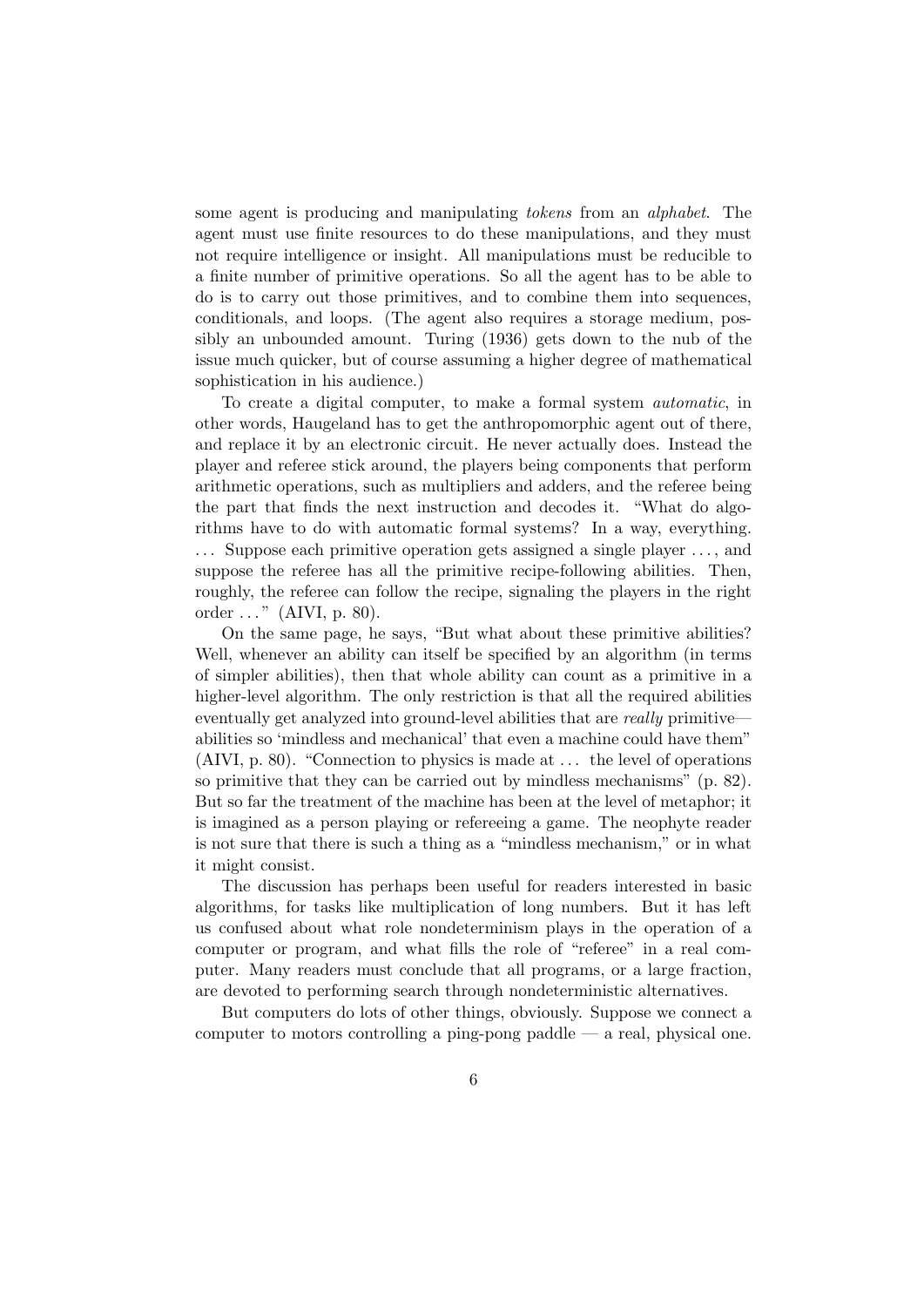The computer also has a camera giving it a view of the ping-pong table and the ball in flight. The signals coming from the camera are digital, and the signals sent to the motors are digital.<sup>7</sup> It plays ping-pong fairly well. Is the program a formal system? If not, why not? Ping-pong doesn't fit Haugeland's (or anyone else's) notion of a formal or digital game, but here we have a digital system playing it. What went wrong?

The problem is that the metaphor of a formal game got used in too many ways. Sometimes it refers to a problem domain a program is trying to solve. Here it matters that the domain be characterizable as a nondeterministic formal system. But sometimes it just refers to a program, such as one for multiplying Arabic numerals, or one for choosing a good chess move — or tracking a ping-pong ball through a series of images. If Haugeland wants to say that there is always a "referee" and a "player" in a digital system, those terms are completely divorced from the game being played; they are just similes for the instruction decoder and branch logic and the arithmetic operations, and not very good similes. The "referee" in a deterministic computer does not make choices or enforce rules; it decodes instructions and comparator states. Even here, the word "decodes" connotes too much. The bits of an instruction code are run through the electronic gates of the decoder and out the other side come bits that allow information to flow, or block information from flowing, through other circuits. There is no longer any question of a formal game being played. The program in question might play an informal game like ping-pong, or do some other arbitrary task (cf. Neander (1988)).

Just before the acronym GOFAI is introduced, Haugeland tries to straighten this confusion out and only deepens it. (We're skipping ahead to chapter 3, briefly.) He draws a distinction between Type A and Type B systems (AIVI, pp. 110–112). Type As are those for which there is a characterization of the "legal moves" by way of a formal system, plus a referee that searches among the legal moves. This module is characterized with these phrases (all from AIVI, p. 111):

- "automated in a sophisticated manner"
- (selects legal moves that are) "not  $\dots$  merely  $\dots$  intelligible, but also ... clever, well motivated, interesting, and all that"
- "chooses something interesting or clever" (from the legal moves)
- "superimposed level of wit and insight"

<sup>7</sup>Reality is continuous, so the boundaries around the digital realm are crossed by transducers and effectors that transform energy into digital signals or vice versa.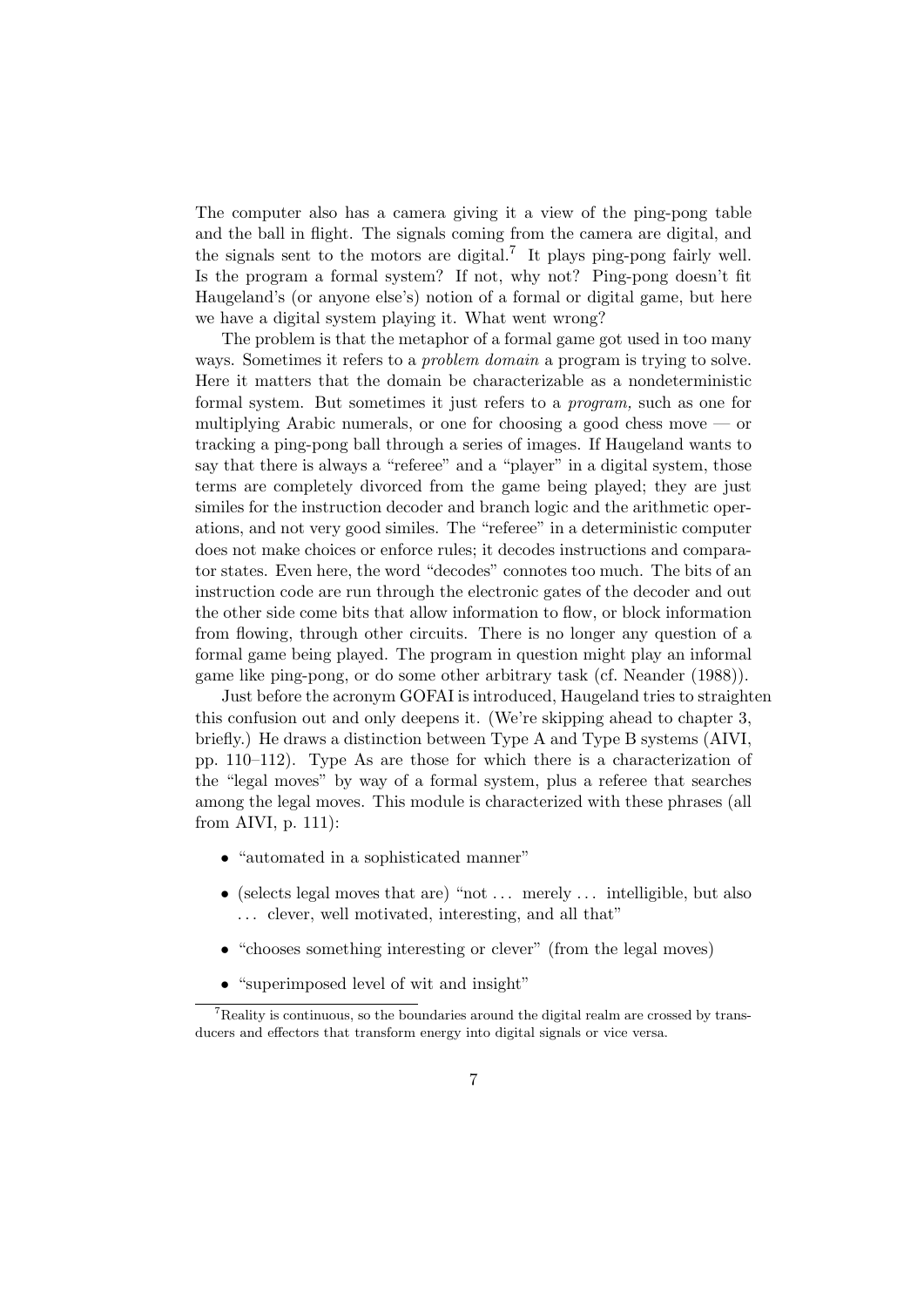A Type B program is one for which no formal system can be extracted. The only description we have left are those vague phrases, and this: "The really exciting prospect . . . is building systems . . . that are not restricted to domains where a suitable division (formalization) can be found" (AIVI, p. 111). It seems that so far we have established absolutely no constraints on intelligent programs except that they be intelligent. And Haugeland acknowledges that any non-GOFAI system can be simulated using a computer. "... Should any ... non-GOFAI... theory of intelligence ... succeed, then it ought to be possible in principle to build an intelligent artifact that works as the theory says.... It should also be possible  $\ldots$  to *simulate* that intelligence on a computer" (AIVI, p. 112). But simulating a system does not mean instantiating it, unless it manipulates symbols. "The thesis of GOFAI, however, is not that the processes underlying intelligence can be described symbolically (a feature shared by hurricanes and traffic jams), but that they are symbolic (which differentiates them utterly from hurricanes and traffic jams)" (p. 113).

To characterize his argument somewhat fancifully, Haugeland starts by cranking up the magnification on his microscope so that crystalline formal systems occupy almost all of the field of view. He then zooms slowly out until the formal crystals are revealed to be a few grains of sand on a pair of flip-flops after a trip to the beach; and finally, when describing Type B systems, reaches in and brushes the sand out of the picture completely. And yet the idea that he's talking about a vast and austere Sahara of formal systems hangs in the air, when all he's really left with is a pair of flip-flops. The concept of symbol has drifted free from the formal context where it started, yet many of the connotations of formal systems are still supposed to apply to symbol-manipulating programs.

Curiously, according to the index, there is absolutely no mention of symbols back in Chapter 2. Yet all of this material concerns manipulation of 'tokens," and in the description of what it means to be digital, this idea is hammered on. "A *digital system* is a set of positive and reliable techniques (methods, devices) for producing and reidentifying tokens, or configurations of tokens, from some prespecified set of types" (AIVI, p. 53). These tokens are not symbols, however. How could they be? If digital systems intrinsically produce symbols, then a robotic ping-pong player would spew them forth in great abundance.

The concept of symbol bears a heavy weight for something so obscure.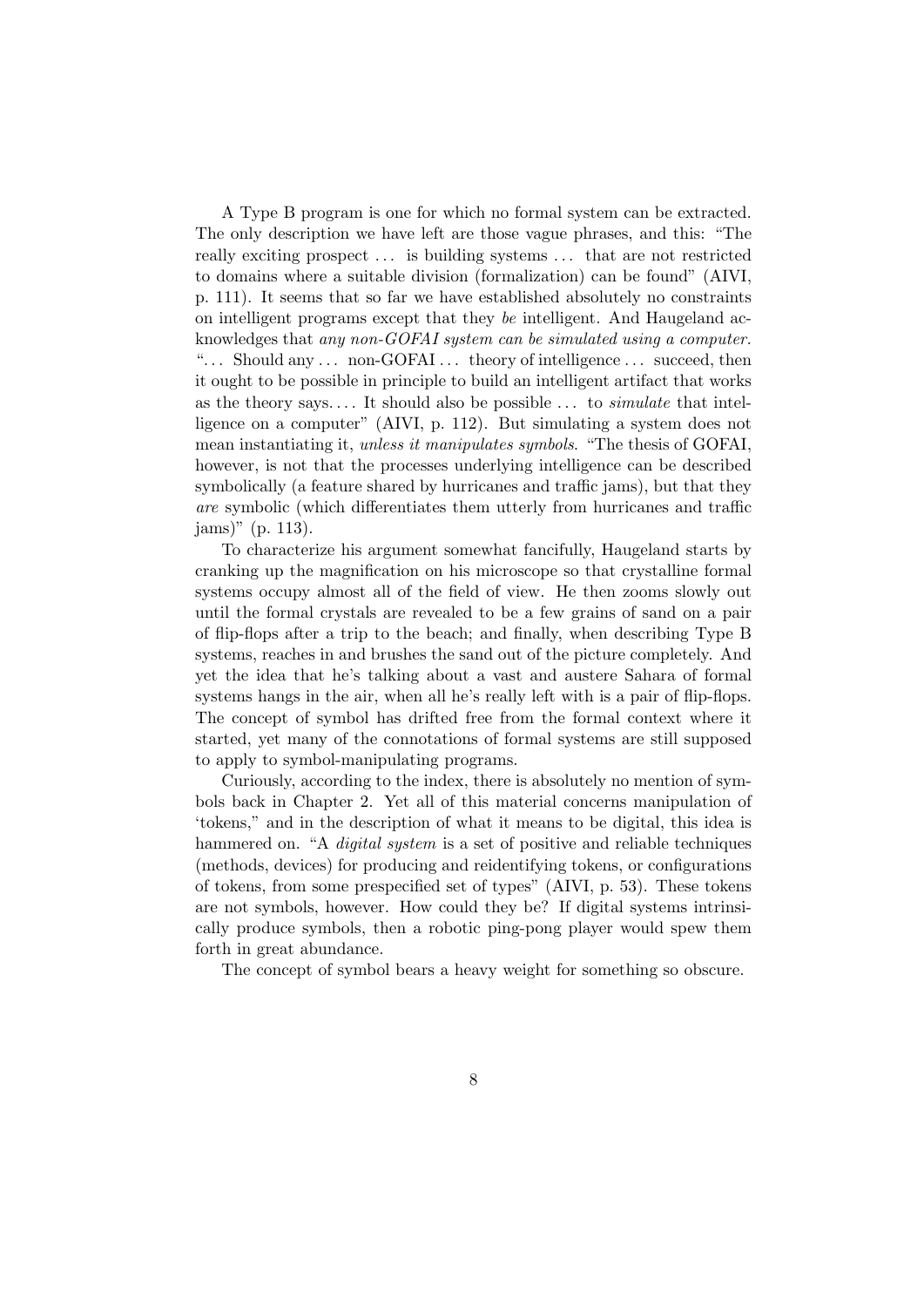#### 2.2 Symbols and Semantics

Let us put the syntactic confusion about symbols aside, because there is another source of great puzzlement we need to deal with. Remember that a computer is supposed to be an interpreted formal system (p. 48). Chapter 3 of AIVI is aimed at explaining this part of the definition.

Haugeland begins by entertaining the idea that thoughts might be like linguistic utterances. Immediately the question arises what the thoughts mean, how they are to be interpreted. Haugeland argues that "the basic principle of all interpretation is *coherence*.... There are two sides to the coherence principle, one for what you start with (your 'data') and one for what you get (your 'renditions' of the data). Specifically, you must start with an ordered text, and you must render it so that it makes reasonable sense" (AIVI, p. 94).

I think this is quite right, but it overlooks an important step: finding the "texts" in the first place. What you start with is a set of physical situations which must be mapped onto the signals they are supposed to be. A classic example is the hieroglyphic writing system used by Egyptian priests for inscriptions on royal tombs and monuments. The people who understood the system died out, or rather their culture did, and for centuries thereafter hieroglyphics were viewed as a mysterious pictographic code that would reveal vast wisdom if successfully deciphered (Pope, 1999). But would-be decipherers usually misparsed the pictorial elements of the script. They didn't realize which groupings of elements constituted the characters of the alphabet. They didn't realize that it was an alphabet.<sup>8</sup>

Let's use the term *decoding* (McDermott, 2001b) for a way of mapping physical state types to abstract symbol strings.<sup>9</sup> The first proper decoding for hieroglyphics was worked out only in the nineteenth century, by Jean-François Champollion (Pope, 1999).

Or consider Haugeland's example of potato-shaped Plutonians whose "tiny leaf motions turn out to be . . . translatable conversations, about us, the weather, astrophysics, and what have you" (AIVI, box 3, p. 96). For the leaf motions to be translatable, they first have to be recognized as a language of some kind. Some aspects of the motions are important in defining the symbol types composing that language, and some are not.

<sup>8</sup>Adorned with various nonalphabetic features.

<sup>&</sup>lt;sup>9</sup>There's no reason to confine ourselves to linear sequences of characters, rather than arrays, trees, or some other arrangement, but for theoretical purposes strings will suffice. Or so Turing argued when he made the tapes of his machines one-dimensional (Turing, 1936). I believe a complete theory would have to include analogue signals as well; see section 4.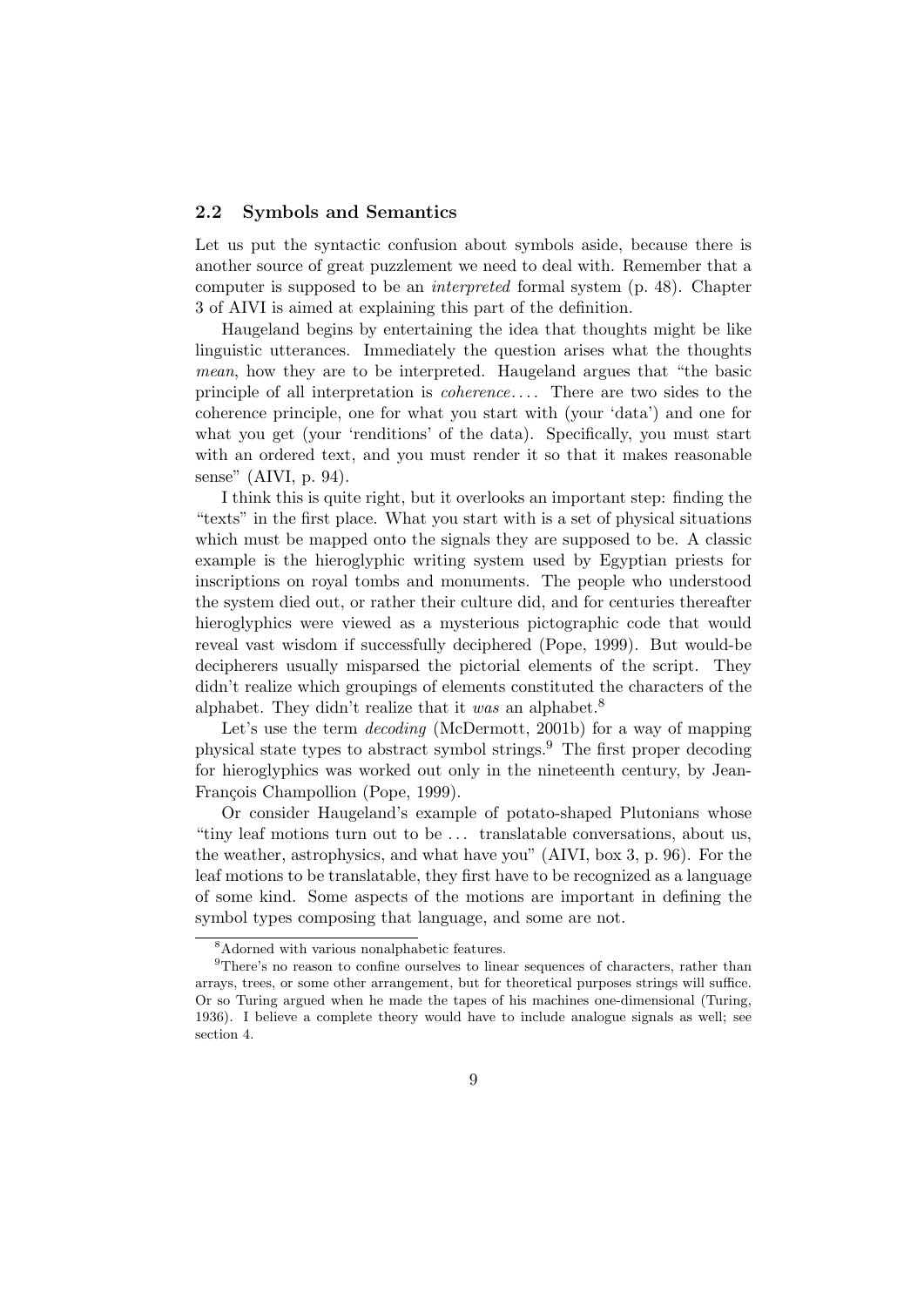Haugeland's key example is of someone trying to decide among three different decipherings of a cryptogram (AIVI, table 1, p. 102). Only the third makes the cryptogram into a set of true mathematical statements. (The first makes them gibberish, and the second makes them into a set of false statements.) The coherence principle then states that the third deciphering is the correct one, because it makes the most "sense." (The null hypothesis, that a long random string of characters has a one-to-one mapping that produces a set of true equations, is ridiculously improbable.)

This example is chosen, I think, as an idealization, but it idealizes too severely. The alphabet used on the encoded side is the standard Roman uppercase letters. On the decoded side it is assumed to be decimal digits plus arithmetic symbols such as " $\times$ " and "=". Where this constraint came from is not clear.

If we care about what brain patterns or mental representations mean, then two elements are missing:

- 1. Nature does not tell us in advance what aspects of the physical situation form repeatable patterns; the relevant decoding must be inferred.
- 2. The cryptogram example stops when true arithmetic statements are found. In a realistic case, that would just enable us to ask the next question: What is being *counted* or *measured* by the numbers being added, subtracted, etc.? Is the person computing  $8 \times 8 \times 8$  trying to guess the number of jellybeans in a cubical box?

The letter cypher is described as a "strange game" that Athol has "discovered" (AIVI, p. 100), but he has obviously not discovered it in the sense that one normally discovers games. He has apparently come across some enciphered material. When deciphered, the result is a list of simple arithmetical truths such as  $8 \times 8 \times 8 = 24$  or  $2/2 = 1$ . It's unlikely that someone would write down " $2/2 = 1$ " for any purpose except homework, so it seems that some bored child has enciphered their homework.

From this example the conclusion is what Haugeland calls the "Formalist's Motto":

If you take care of the syntax, the semantics will take care of itself.

But there's a sense in which he hasn't even started to discuss semantics. I'll demonstrate by examining his other primary example, a cryptogram

Abcd aefg ahf ijkkg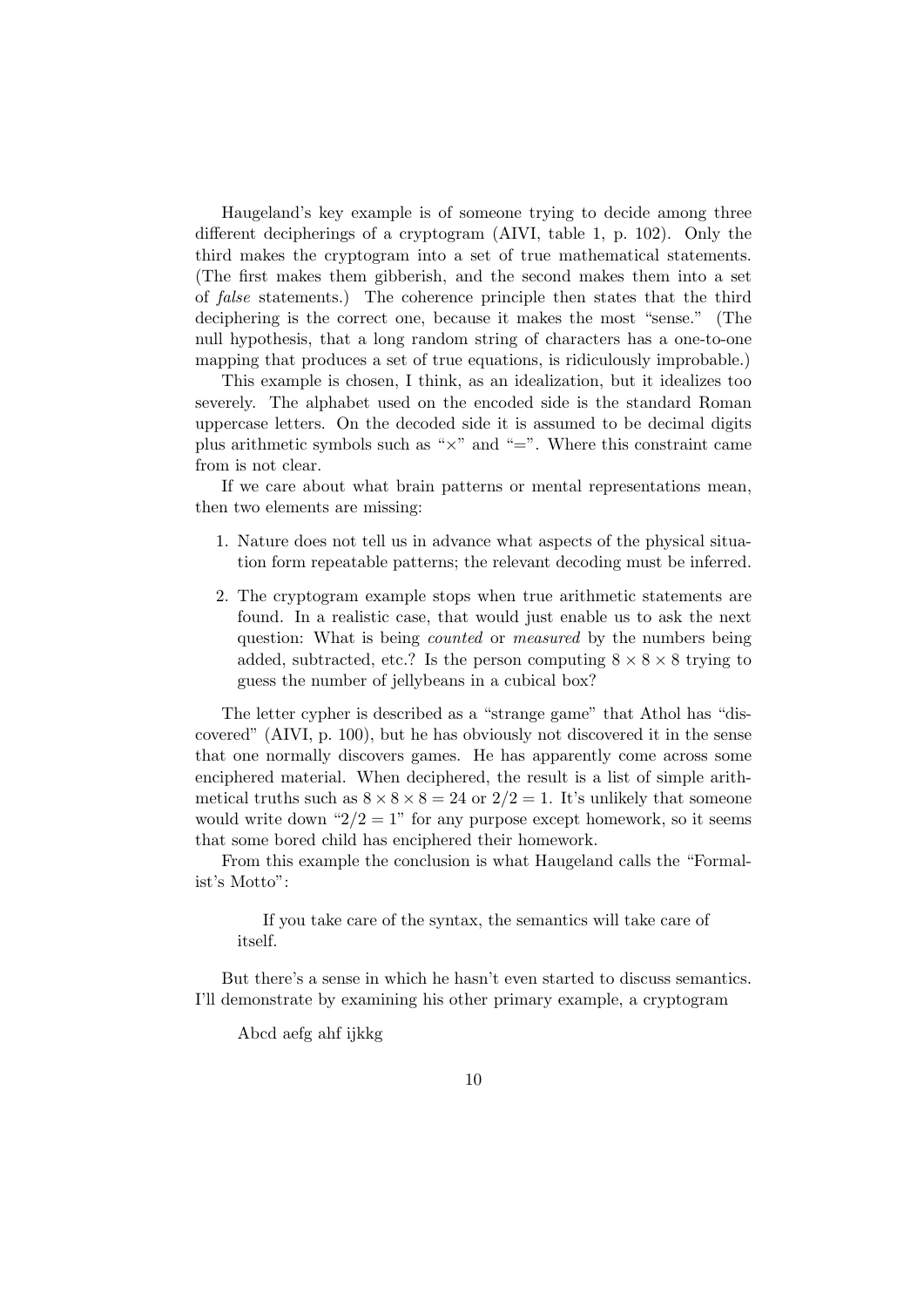that can be deciphered, assuming a letter-permutation cipher, in only three reasonable ways (AIVI, pp. 95–97):

Dumb dogs dig wells. Cold cats cut riffs. Rife rats rot hulls.

(Two unreasonable decipherings are "Volt viny van ruddy" and "Zyxw zvut zsu rqppt.") His point is not that cryptograms are ambiguous, but the contrary, that the longer the cryptogram the less likely it is that there exists more than one deciphering that looks like a message someone might want to send. In Haugeland's short and contrived case even the syntactically correct decipherings don't look much better than "Volt viny van ruddy," but the probability of recovering a syntactically legal English sentence by chance is so low that if you find a decoding that pulls the trick off, it's probably right. (If you can't think of any reason why your adversary would talk about dumb dogs or riff cutting, that's okay; there's probably another layer of code to get through.)

Analyses such as these do not begin to penetrate the real problem of semantics, which is to explain how symbols can mean something even if there is no audience (Fodor, 1988). How does the principle of coherence apply to symbol systems in the heads of animals or robots? If brains are what animals use to compute things, presumably the symbols they use refer to things in their environment, such as terrain features, familiar places, and other animals.<sup>10</sup> Fodor (1988, p. xi) puts the problem thus: "How can anything manage to be about anything; and why is it that only thoughts and symbols succeed?"

The distinction I'm making will be clarified by a more realistic example of cryptanalysis, drawn from the story of the Allies' success in breaking German ciphers in World War II (Hinsley and Stripp, 1993). For reasons I need not go into, a crucial technique in figuring out the fresh settings of German ciphers every day was to look for expected pieces of plaintext ("cribs"). One of the weirdest techniques used was to send out airplanes to lay mines in places where the Germans were likely to find and clear them. The Germans were then sure to transmit reports of fresh mines being seen in these areas. If the British used as cribs the word Sperrnachrichten ("minefield alert") and the coordinates where the mines had been laid, they could infer the cipher settings.<sup>11</sup>

 $10$ And object properties, animal species, and other abstractions, but I am neglecting this dimension of the meaning problem, and several others.

 $11$ This was called Operation Garden by the cryptanalysts (Morris, 1993, p. 235).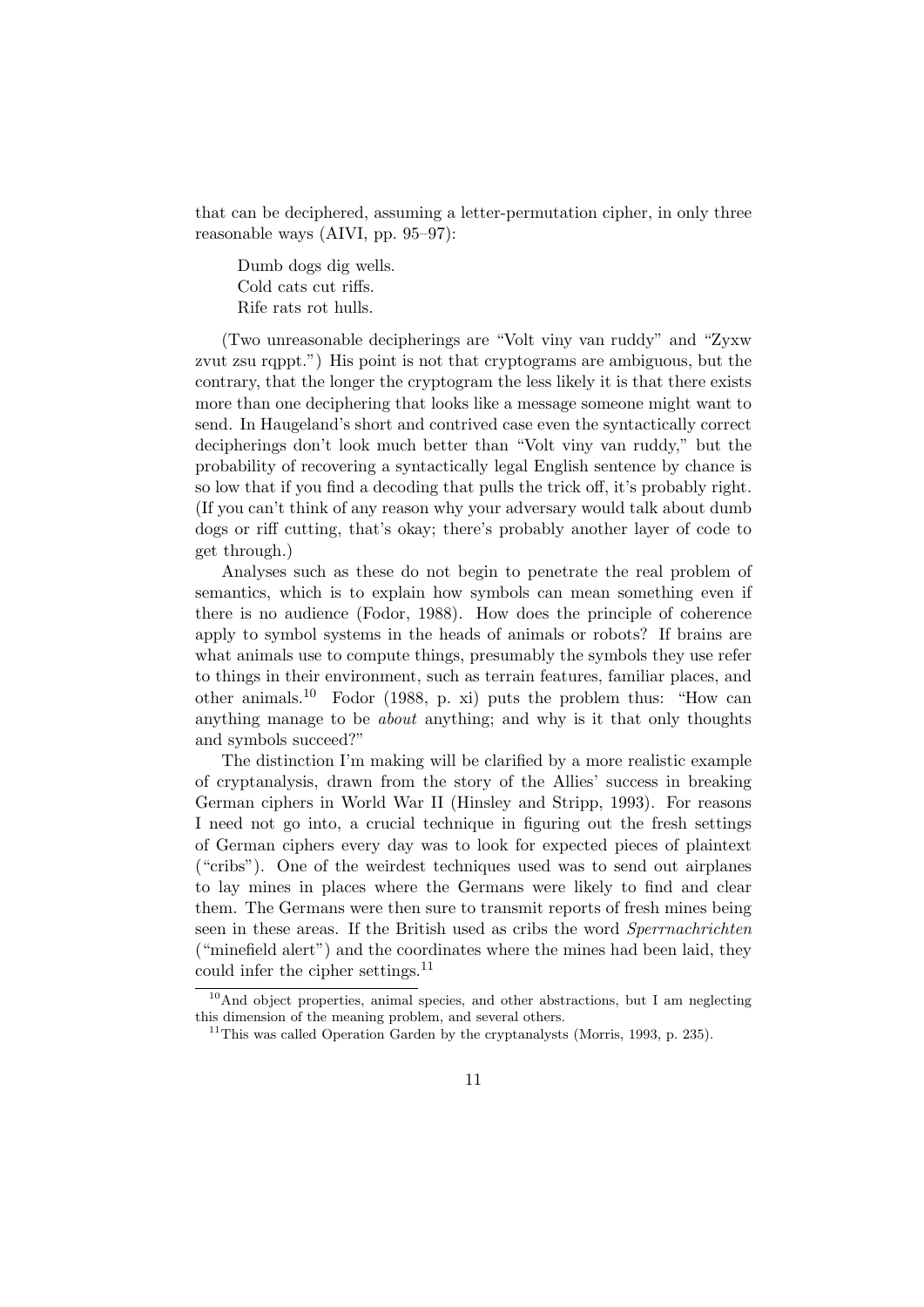The point is that semantics started after a message had been deciphered to yield a series of German words. Behind the words lay the entities in the world that the words referred to, particular mines and particular geographical locations. Of course, the British cryptographers didn't care about mines they themselves had laid; they wanted to know about the locations of German wolfpacks and Fliegerkorps.

Fodor's conundrum now presents itself. The meanings of wartime ciphers, or any other ciphers, are ultimately set by their users. A pattern of signals refers to a set of coordinates because the transmitter intends them to, and the receiver expects the transmitter to have had that intention; they are working from the same protocol. But inside an autonomous computational system there is no one corresponding to the sender or transmitter. One might argue that the programmer is the ultimate arbiter of what the symbols used by programs mean, but that solution will not work if we want to treat animals as autonomous computational systems.

One conclusion is that therefore animals (especially the human kind) are not computational systems. This conclusion is often drawn in more or less this way (e.g., by Searle (1990), McGinn (1991), Jacquette (2009)), as I'll discuss in sections 3 and 6. The opposition has had trouble making itself heard. There are two main reasons for this.

- 1. Under the influence of Haugeland's analysis, and (unfortunately) a faulty but influential analysis of cognitive psychology from within the field by Allen Newell and Herbert Simon (1976), the excitement caused by neural networks in the 1980s (Rumelhart et al., 1986) led to the idea that the computations performed by brains belong to a different paradigm from the "physical symbol systems" Newell and Simon thought were important. (See below, section 2.3.)
- 2. The philosophers most concerned with "psychosemantics," such as Fodor (1988, 1990) and Dretske (1981, 1995), muddied the waters by mixing up the theory of symbol meanings with the theory of word meanings.

I'll spend most of my time discussing the first issue, and just say a bit about the second problem here. It may seem harmless to mix up the theory of mental symbols with the theory of words. Aren't words the central exemplar of mental symbols? No. For one thing, there are probably many more internal symbols than there are words. Although many symbols have no meanings in the sense we are interested in  $-$  like parentheses, they do not refer to or mean anything — the number of meaningful internal symbols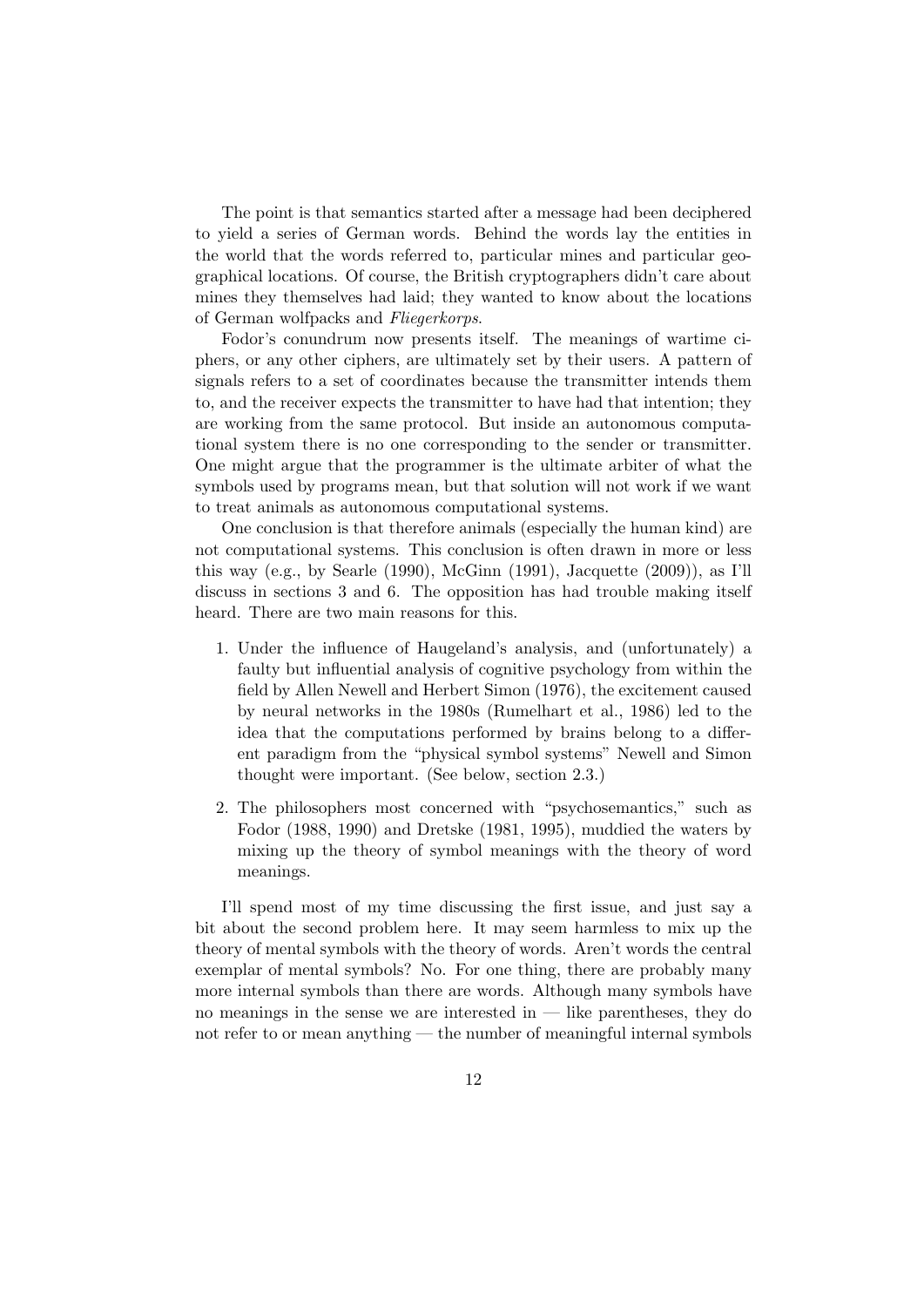must still dwarf the number of words (Millikan, 1984). Second, the focus on words tends to foreclose the possibility of nonhuman animals having symbols. Third, anything we can become conscious of, including words and their occurrences, can be distorted in the peculiar way we induce by filtering some beliefs through self-models (Graziano and Kastner, 2011, Metzinger, 2003, McDermott, 2001b). We think we know the meanings of words. To put it in the first-person singular, I seem to be the arbiter of what my words mean to me. Whether this is true or not for words (and I doubt it is), it is certainly not the case for symbols whose existence I am not even aware of. I think I know the meaning of "cow," which leads me to believe that I know the meaning of COW (the internal symbol tokened when I have cow perceptions or think cow thoughts). My certainty that "cow" doesn't mean "cow or horse seen in fog" (the standard example of the disjunction problem (Fodor, 1988)) is irrelevant when it comes to figuring out what a given internal symbol means. In other words, I deny Cummins's dictum that a theory of meaning "... must provide an account of what it is for a system to understand its own representations: Intentional states of  $S =$ contentful states of S that S understands" (Cummins, 1983, p. 68).

#### 2.3 Physical Symbol Systems

The idea that AI depends on symbol manipulation is usually credited to Allen Newell and Herbert Simon. In their Turing Award lecture of 1975 (Newell and Simon, 1976), "Computer Science as Empirical Inquiry: Symbols and Search",<sup>12</sup> they named and conjectured the truth of the physical symbol system hypothesis, that "a physical symbol system has the necessary and sufficient means for general intelligent action" where a "physical symbol system consists of a set of entities, called symbols, which are physical patterns that can occur as components of another type of entity called an expression (or symbol structure)" (CSEI, p. 116).

A physical symbol system is a machine that produces through time an evolving collection of symbol structures. Such a system exists in a world of objects wider than just these symbolic expressions themselves.

Two notions are central to this structure of expressions, symbols, and objects: designation and interpretation.

<sup>12</sup>But of course they distilled this lecture from two decades of work. In citations, I'll refer to this paper as "CSEI."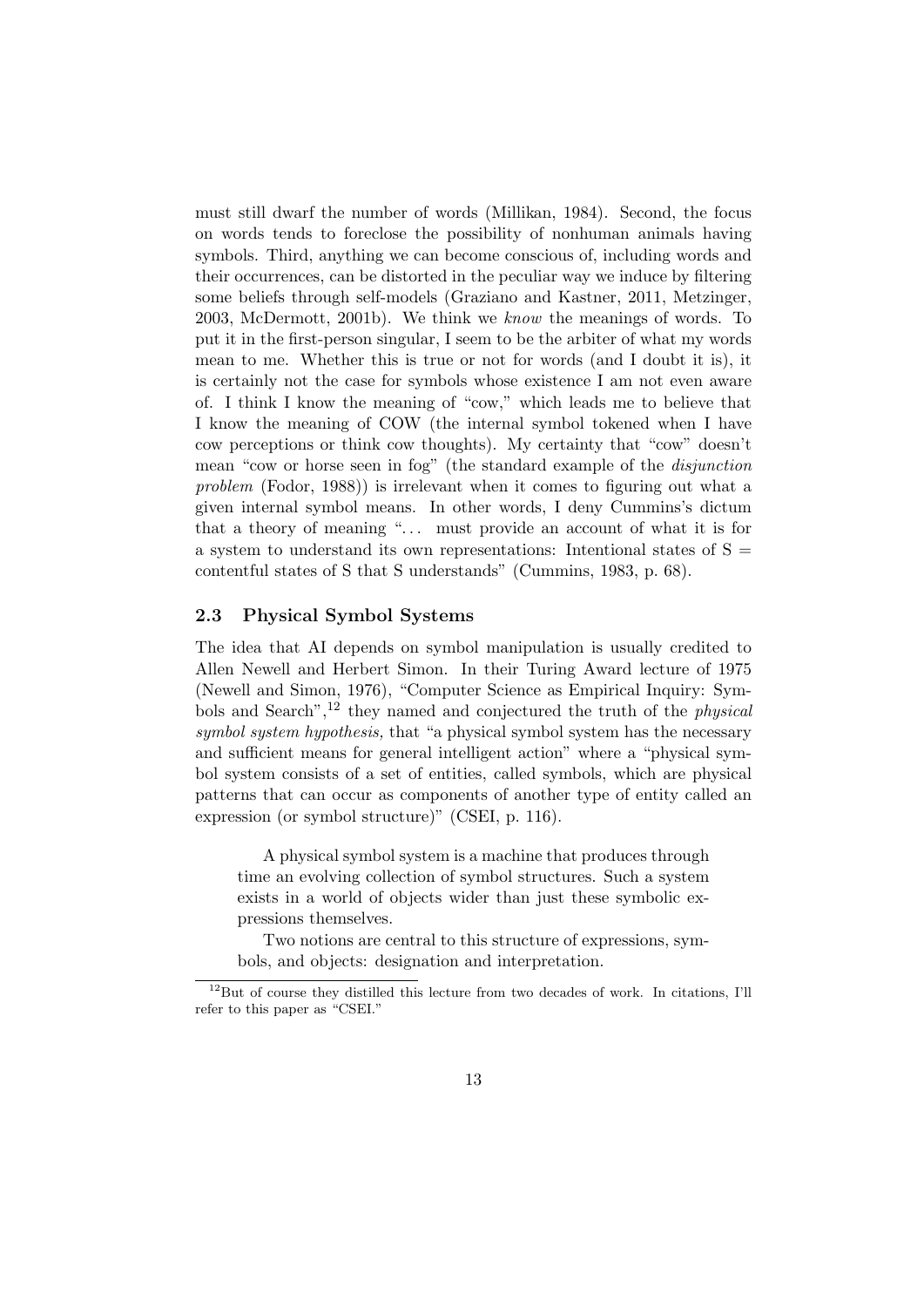Designation. An expression designates an object if, given the expression, the system can either affect the object itself or behave in ways dependent on the object.

In either case, access to the object via the expression has been obtained, which is the essence of designation.

Interpretation. The system can interpret an expression if the expression designates a process and if, given the expression, the system can carry out the process.

Interpretation implies a special form of dependent action: given an expression the system can perform the indicated process, which is to say, it can evoke and execute its own processes from expressions that designate them. (CSEI, p. 116)

The meaning of this passage is terribly obscure. In truth, Newell and Simon did not have anything to say about how a physical symbol system (PSS) could refer to the "wider world" of objects outside the system, but they did believe they had achieved some understanding of some of the issues involved in semantics, as I'll explain. But choosing the words "designation" and "interpretation" seems perverse given that these terms have been used by formal semanticists in ways quite different from what Newell and Simon are talking about.

It's clear how *within* the computer one expression can refer to another (allowing the system to "affect the object itself"). The simplest such relation is that between a short (say, 32-bit) binary string and the location addressed by that string, a relation defined by the circuitry of any modern computer. A bit string used this way is called a pointer. Because the location addressed may be the start of a block of data, including more pointers, such a binary string can stand for a block of data of arbitrary size and flexible boundaries. There isn't much more to the idea of data structure than this. I don't think Newell and Simon would disagree that we can treat their words "symbol" and "expression" as synonymous with "pointer" and "data structure," respectively.

These simple, interlinked concepts make it possible to write a universal algorithm that interprets an appropriate data structure as a program. The data structure then denotes a procedure, as Newell and Simon suggest. "A physical symbol system is an instance of a universal machine" (Newell and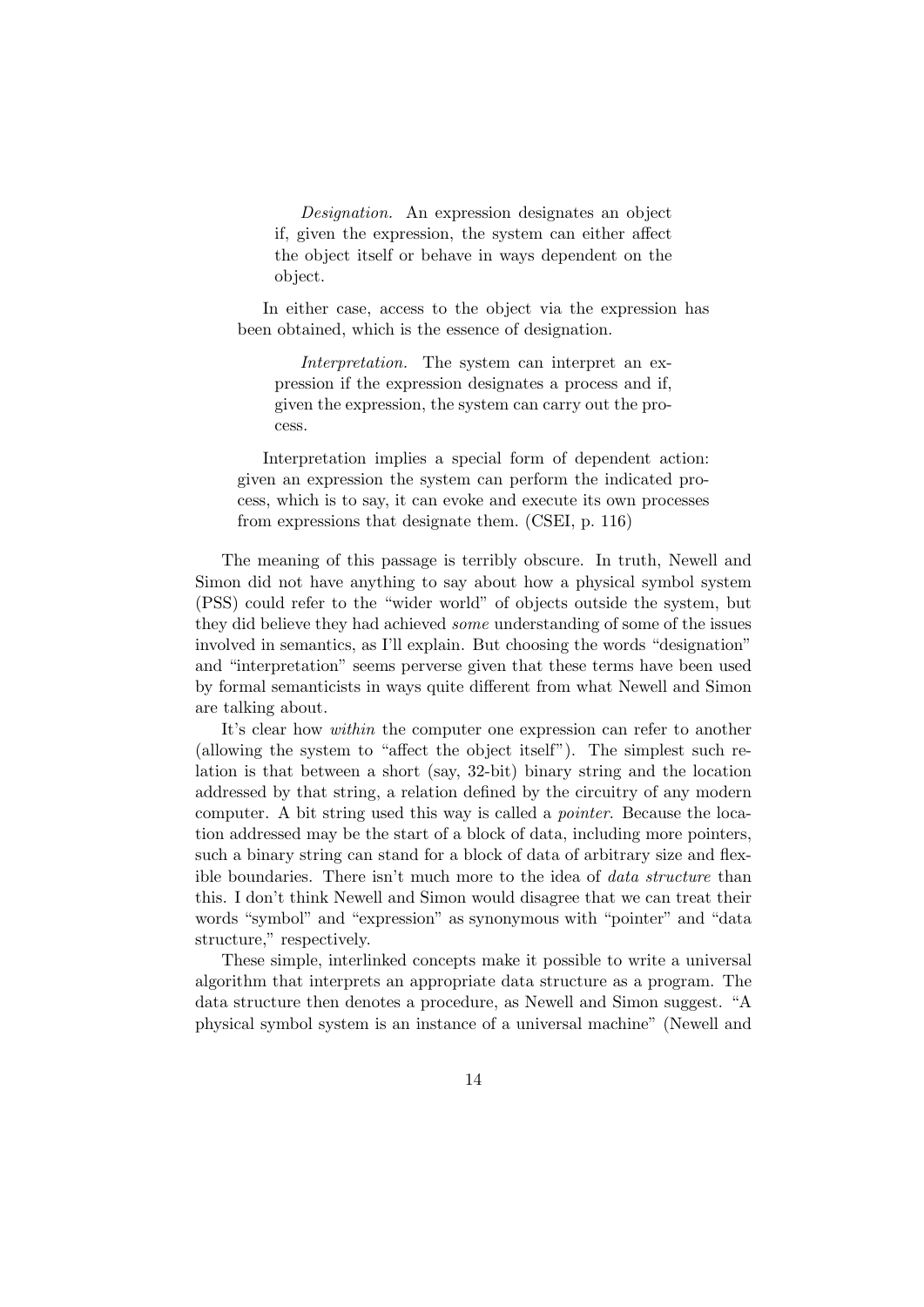Simon, 1976, p. 117). In (Newell, 1980), Newell's amplification of CSEI, he is even more specific: the programming language ". . . Lisp is a close approximation to a pure symbol system..." (p. 138). Remember that Newell and Simon are arguing that for a system to be intelligent it is necessary that it be a PSS. Their subject matter was conscious problem solving (Newell and Simon, 1972), and one can argue that, given enough instruction (plus pencil, paper, and literacy), a person can carry out an arbitrary procedure.<sup>13</sup> But it seems clear now that this was a mistake if it was intended to provide a foundation for psychology. It would be more accurate to think of the brain as comprising many neuron populations with specific computational behaviors and the ability to learn, within narrow ranges (Botterill and Carruthers, 1999).

If the brain is neither digital nor programmable in any important sense, why are algorithms so useful in expressing cognitive-scientific hypotheses? There are a few possible answers, any of which can be correct, depending on context:

- 1. Algorithms can be solutions to AI problems that are divorced from any connection to psychology.
- 2. If one accepts David Marr's 1982 characterization of computational methodology in psychology, there is a level of algorithmic analysis between domain analysis and implementation.
- 3. Algorithms can be used to express parallel (multi-thread) algorithms as well as serial ones. The brain might contain a system consisting of several (or perhaps very many) subsystems running in parallel, and an algorithmic notation can capture how they interact, at some level of abstraction.
- 4. More loosely, an investigator might conjecture that a computer, consisting of one or a few elements running very fast, might perform a huge number of operations mostly serially, while a brain, consisting of a "massive" number of elements running slowly but in parallel, might perform the same operations (in some sense) simultaneously. The serial version of the algorithm might help prove that performing those operations would be sufficient for the task at hand, bolstering any direct evidence that neural assemblies in the brain actually do perform them.

<sup>&</sup>lt;sup>13</sup>Or perhaps they had in mind plans that people figured out for themselves and then executed repeatedly; these may not, however, be a universal basis for computation.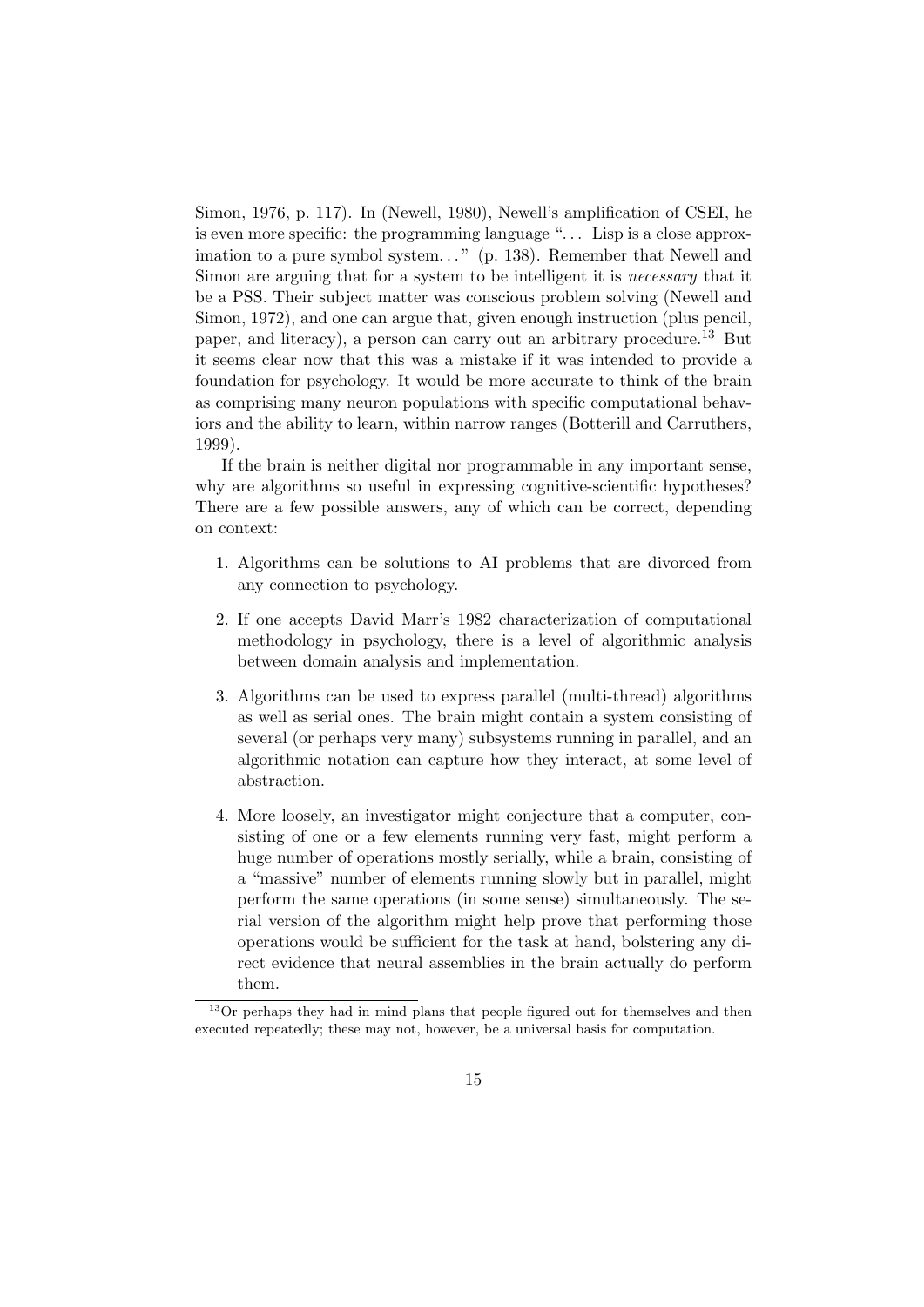It's important to realize that programs are not constrained to representing logical rules, nor do Newell and Simon ever claim that they are. It is curious that so many of their readers have come away thinking they did (see section 3). One reason may be that the first application they presented to the world was the LT program — "LT" for "Logic Theorist" — which proved theorems in the propositional subset of the formalism of Principia Mathematica (Newell et al., 1957, Newell and Shaw, 1957). It is easy to forget that the memories and CPUs of computers available in 1955 were so small and slow that there weren't that many domains to choose from, and propositional inference was one of the few.<sup>14</sup> Other than that, the domain had no special significance for them, and they tried to generalize as soon as they could to broader classes of problem (Newell et al.,  $1959$ ).<sup>15</sup>

Newell and Simon also declare that a physical symbol system is a "sufficient means" for intelligence. I suppose they meant that once you had a PSS you could program it with any algorithm required for intelligence. This is a blunder, akin to saying that there is nothing more to materials science than the periodic table. I can't imagine what they were thinking, except possibly that the ability to program in a high-level language made things so much easier than programming in machine language that there wasn't much else to say.<sup>16</sup> If this is what they meant, it's belied by Newell's own research later in his career into even higher-level notations for procedures, such as production systems with general chunking mechanisms (Newell, 1994).

However, these missteps by Newell and Simon should not distract us from their contributions to computer science. They were the first to see the key role of data structures and search in getting computers to perform tasks that were considered "intellectual." They took for granted that symbols, pointers, and data structures could be found in the brain, a position that has become unfashionable (see section 3), but that is still in the running (Fodor, 2008, Gallistel and King, 2009). What they did not do was illuminate the

<sup>14</sup>LT ran on the JOHNNIAC computer at the RAND corporation. This computer had about 20 Kbytes of magnetic-core storage and another 46 Kbytes of magnetic-drum memory (Newell and Shaw, 1957), which held the program.

<sup>&</sup>lt;sup>15</sup>By the 1970s, computers were bigger: most sites on the ARPAnet, which included all American AI labs, had PDP-10s with 2 Mbyte of main memory (Wikipedia, 2015). The average millenial carries a much more powerful computer in their pocket. It is odd how seldom it is suggested that the main reason we studied "microworlds" back then was that we only had micromachines.

<sup>&</sup>lt;sup>16</sup>Compare the similar exuberant statement by the inventors of the FORTRAN programming language: "So far, those programs having errors undetected by the translator have been corrected with ease by examining the FORTRAN program and the data output. . . " Backus et al. (1957, p. 197).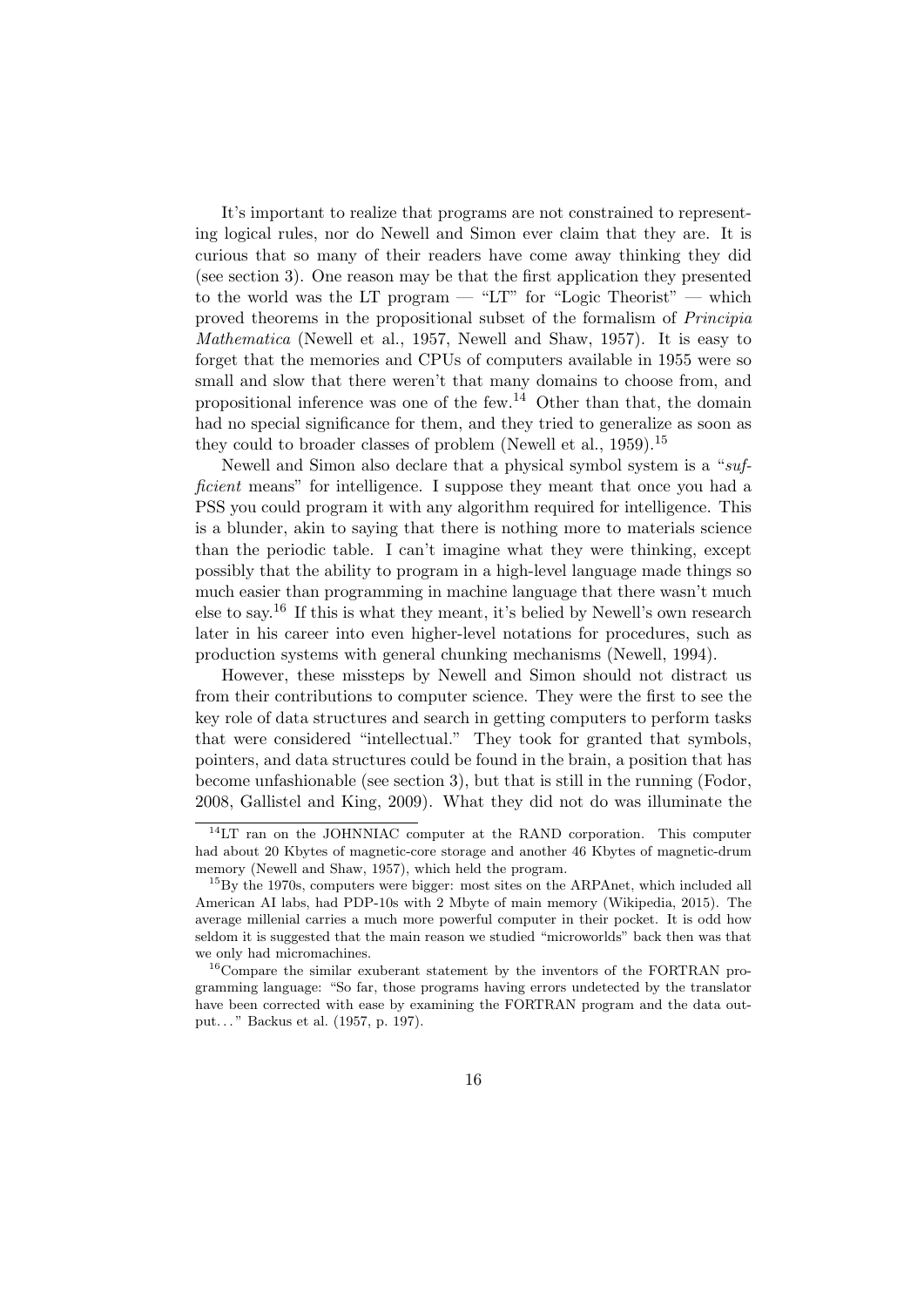semantics of symbols.

#### 2.4 Why Interpreted?

We return to Haugeland's proposal that a digital computer is an *interpreted* formal system. One way to analyze this is simply to parse "interpreted" as "instantiated." As discussed in section 2.1, a computer synchronized by a single clock may be described by a formal system that describes its behavior in discretized time as a function of the inputs it receives. The computer, so long as it doesn't break down, is a model of the formal system in that there is a mapping from the formal system to the physical one that makes the formal system "true," in the sense that its initial state corresponds to an actual physical state and its rules are "truth preserving" — they never produce a state that does not follow from an actual state (Smith, 1988). I put quotes around the words "true" and "truth preserving" because the formal objects in question need not be of the type that we normally associate with those phrases.

Unfortunately, this sense of "interpreted formal system" does not seem to be the sense Haugeland cares about, or that anyone should care about. Normally the phrase refers to a formal system plus an interpretation chosen by a person. The claim that a computer is an interpreted formal system all by *itself* is intelligible only if the computer is a model of a formal system as just described, but, when a computer does a job for someone, the semantics of the symbols it manipulates have nothing to do with the semantics outlined above. If a computer signals a chess move in a game with a human opponent, what people care about is the semantics in which the signal denotes a move in the ongoing game, a move the machine (or, usually, its human handlers) are committed to. This level of symbol and semantics obviously has nothing to do with the level in which state-transition rules denote transformations of bits by circuitry and output of ASCII characters.

Curiously, in an earlier paper Haugeland (1978) had made exactly the same point in discussing Lucas's  $(1961)$  argument that Gödel's theorem makes AI impossible: "The error here is in neglecting that an interpretation of an object as a mathematician and an interpretation of it as a theorem-proving Turing machine would be on vastly different dimensions. The outputs put forward as proofs and truth claims on one bear no interesting relation to those put forward on the other" (Haugeland, 1978, p. 220f). This earlier paper by Haugeland explores many of the same concepts and claims as AIVI, only transposed to the domain of cognitive psychology, and addressed to a more sophisticated audience. It insists just as strongly that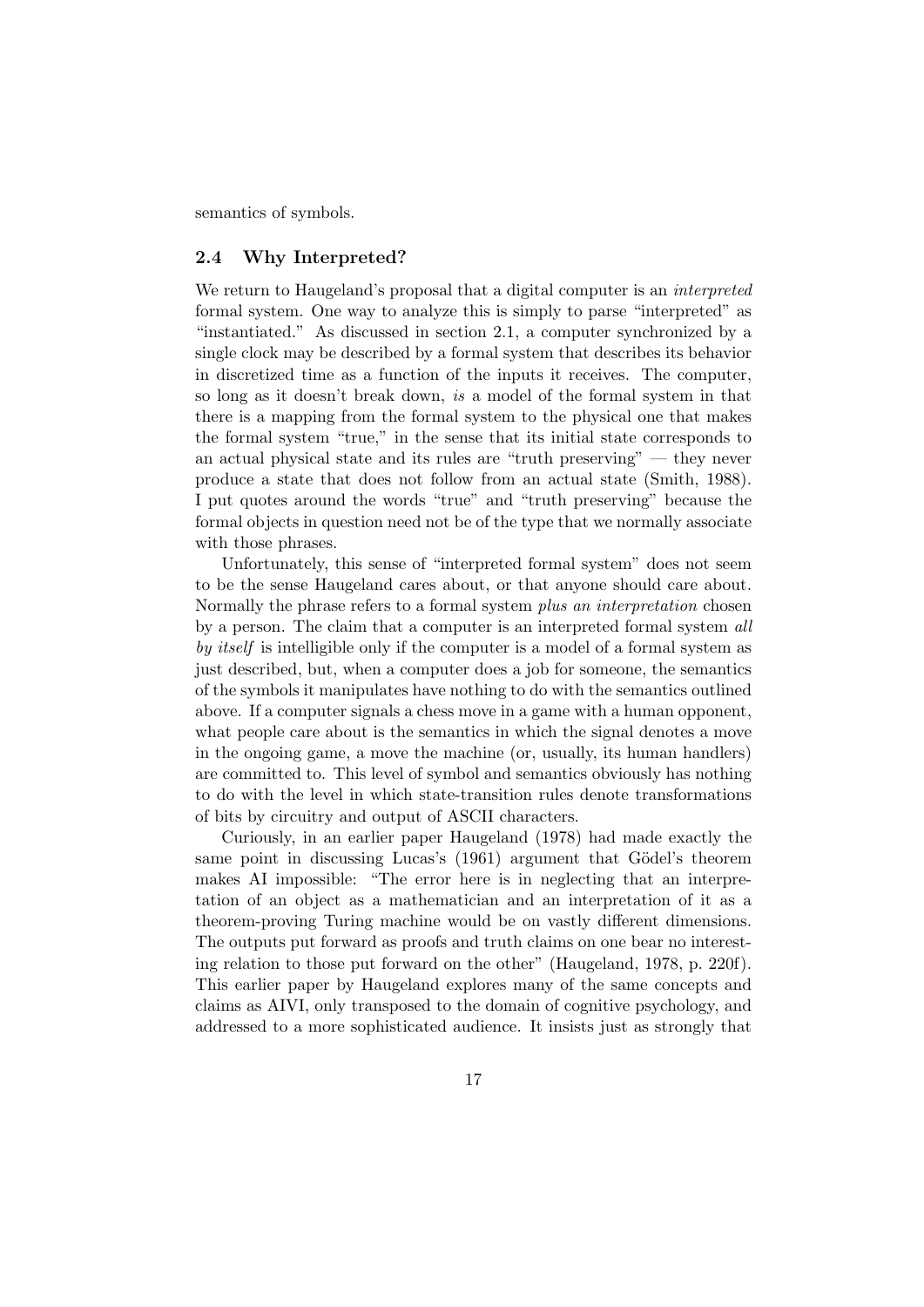semantics be an intrinsic property of a symbolic system: "A quasilinguistic representation is a token of a complete type from an intentionally interpreted articulated typology" (Haugeland, 1978, p. 218 (emphasis in original)). The densely phrased predicate here may be unpacked thus: An articulated typology is (roughly) a language; a token of a type from that typology is a physical instance of a string from that language. The requirement that the typology be "intentionally interpreted" before its computational role and causal connections are delineated corresponds to the requirement that a computer be an "interpreted automatic formal system" (AIVI, p. 48).

Following this clue, we can find another way to understand Haugeland's requirement by returning once more to the concept of a Type A program (AIVI, p. 110f) and assume he had in mind the classical member of this category: a theorem prover that operates by putting axioms together to make deductive conclusions.<sup>17</sup> If the axioms are about chess, then the conclusions might include statements about legal moves, or perhaps even good moves. Now suppose the theorem prover is connected via input and output transducers to the board, the input transducers producing new axioms about the opponent's current move, the output transducers making conclusions about the computer's next move true by actually moving pieces.<sup>18</sup> These transducers enforce the desired interpretation of the formal system.<sup>19</sup>

This chess-playing, theorem-proving robot is close to being an interpreted formal system in Haugeland's sense, but not that close. Even though it's a type-A program, the code that runs the transducers and makes the choices of which inferences to try is not itself part of the formal system, and is usually larger than the formal system. The system is not "interpreted" because it is a computer or because it is Type A, but because of its sensors and effectors.

We've come to the end of section 2, the central argument of this paper, so I'll summarize the critique of GOFAI:

1. GOFAI is supposed to be a paradigm for AI research. It is supposedly

<sup>&</sup>lt;sup>17</sup>Indeed many theorem provers did and do work this way. Most of the exceptions are interactive theorem provers, in which a human is a partner in finding proofs of theorems.

<sup>&</sup>lt;sup>18</sup>The classical AI system that comes closest to this picture is Shakey, the robot developed at SRI by Fikes et al. (1972). Shakey didn't play chess, but did solve problems involving pushing and stacking boxes.

 $19A$  simple chess-playing computer with no effectors and sensors except the keyboard still succeeds in referring to the pieces and making moves, I would argue, even though the operator does the actual seeing and manipulating. But explaining why exactly is beyond the scope of this paper.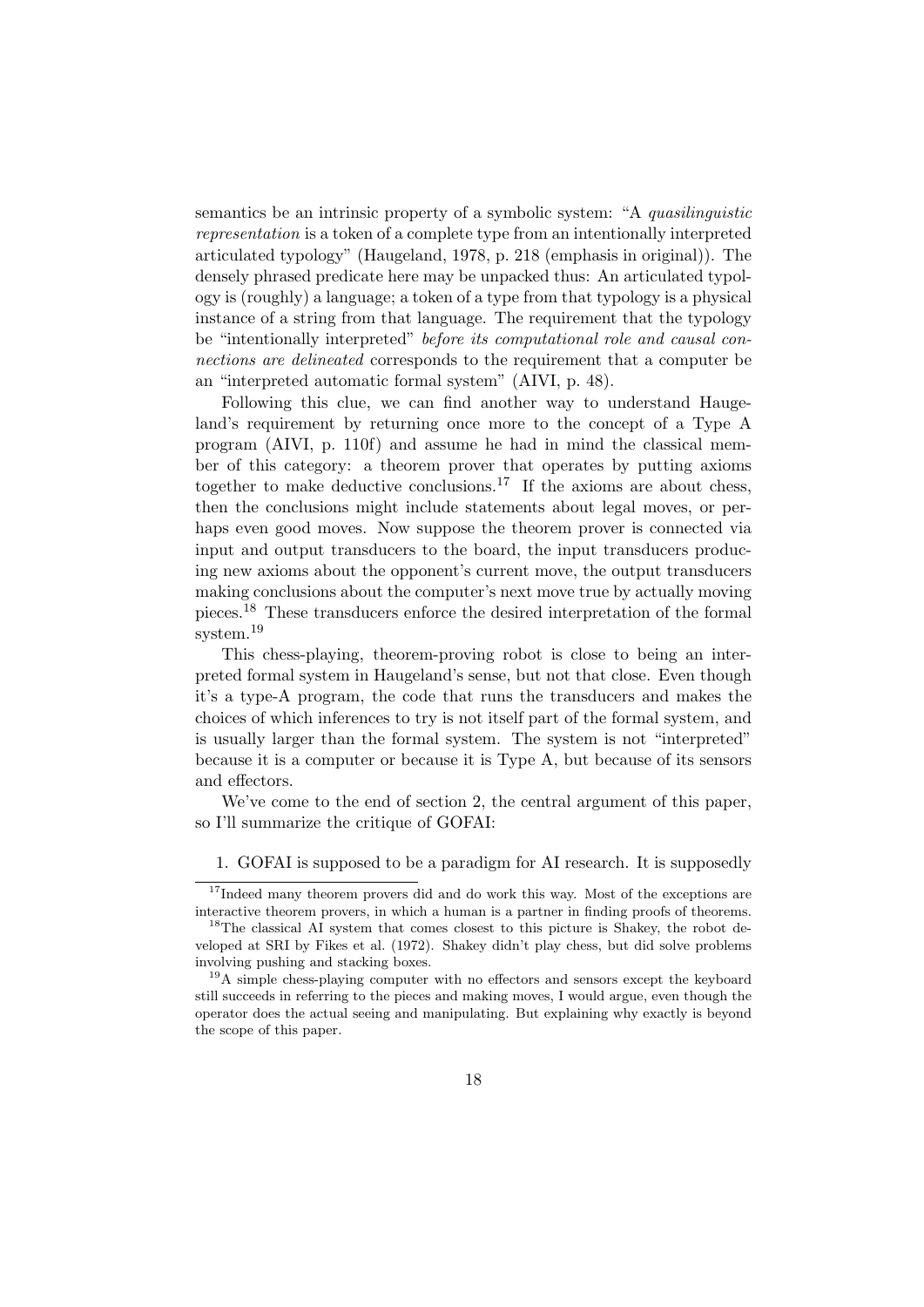based on the idea that human thought is ultimately analyzable as a set of formal systems, for which the computer, the ideal formal system, is the perfect simulation vehicle.

- 2. Upon inspection, the idea breaks apart into a bunch of concepts that don't fit together. On the one hand, digital computers are supposed to be formal systems intrinsically (AIVI, p. 48); on the other hand, even non-GOFAI systems can be simulated on a computer (AIVI, p. 112).
- 3. A large class of GOFAI programs are what Haugeland calls "Type B": they don't contain *any* identifiable formal system defining "legal" moves." There are no constraints placed on a type-B algorithm, except that it must manipulate symbols.
- 4. This last-ditch constraint evaporates because the concept of symbol is so nebulous. On the one hand, digital computers seem to produce symbols by their very nature (AIVI, ch. 2). On the other hand, nothing is said about whether there are interesting thinking systems that don't compute, don't use symbols, or both. The prime candidate is the brain, of course, but nothing is said about whether the brain uses symbols, and if so what symbol tokens might look like in a brain, or whether a brain can do without symbols entirely.<sup>20</sup>
- 5. Haugeland leans heavily on the requirement that symbols and computations be imbued with meaning at a low level. But little is said about what would give a token a meaning. The Formalists' Motto ("Take care of the syntax and the semantics will take care of itself") is a straw man. A chess-playing robot must work to maintain the link between the symbols and the physical pieces; semantics never takes care of itself.
- 6. In the end all this is not surprising, given John Haugeland's philosophical orientation. He believed the solution to the problem of "original meaning" (see below, section 4) lay in the practices of human communities (Haugeland, 1990). Robots are left out in the cold.

 $20$ (Haugeland, 1978) is more forthcoming on this issue, discussing the possibility of hologram-like models accounting for some features of the way the brain seems to work.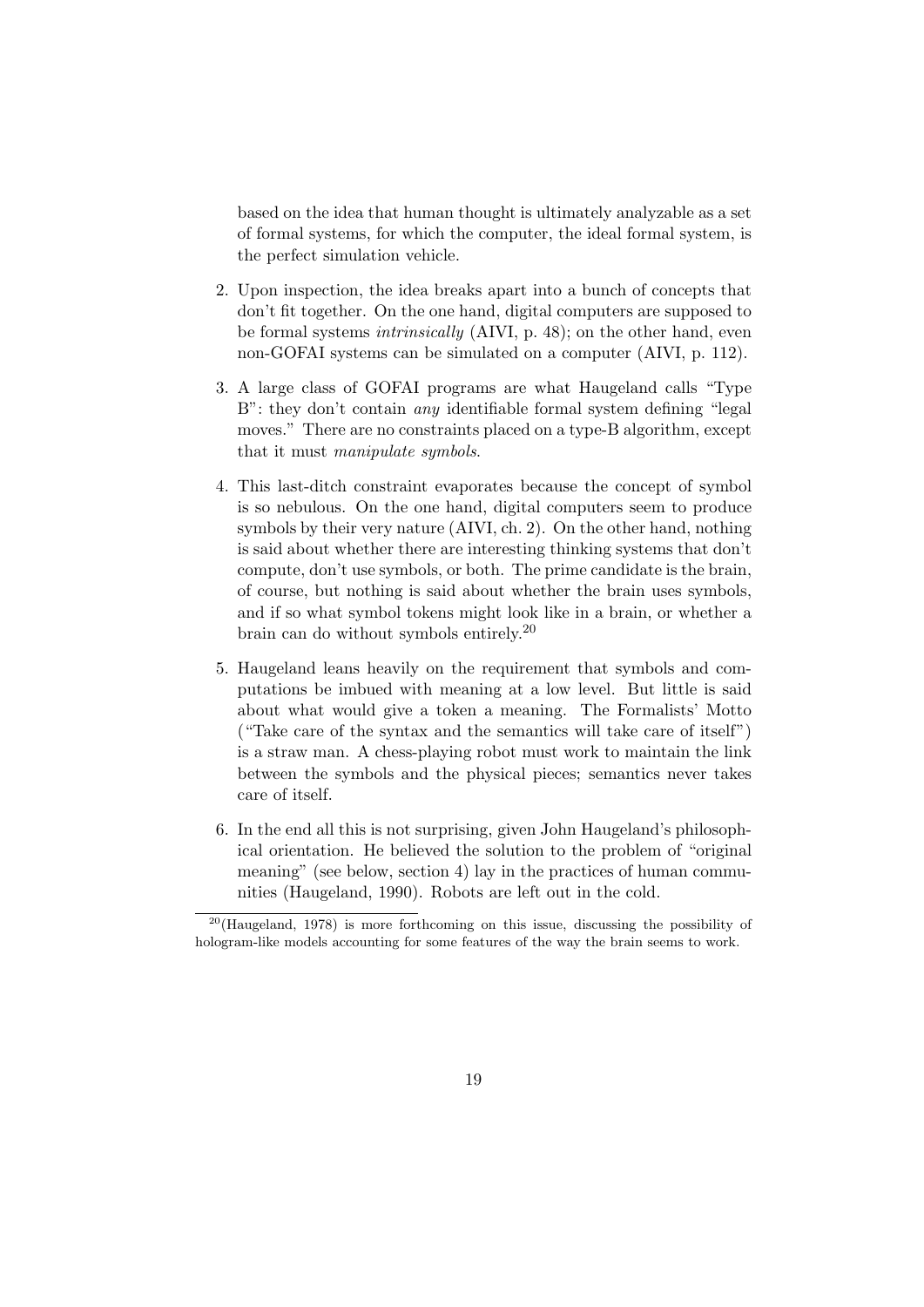# 3 The Influence of Haugeland and Newell and Simon

It would be difficult to overestimate the influence of Haugeland's 1978 and 1985 analyses, abetted by those of Newell and Simon (1976, Newell (1980)). These papers have had a steady stream of citations, continuing to this day.<sup>21</sup> For example, Nowachek (2014) describes the physical-symbol-system hypothesis and GOFAI as underwriting a theory of learning as "an operation of formal rule-based symbol manipulation" (p. 67). There is nothing unusual or noteworthy about this paper except that it's recent and not atypical. Those who find the GOFAI theme illuminating tend to be critical of those who supposedly espoused it. Quoting (Nowachek, 2014) again: "After only a few years of operation the GOFAI research program came to a grinding halt due to its own ontological limitations and the increasing philosophical criticism of it" (p. 68).

For want of anything better, I will use the word "symbolicism" to mean "good old-fashioned AI" as theoretically characterized by Haugeland and by Newell and Simon. I introduce this somewhat awkward<sup>22</sup> term because the belief that there is a fundamental research paradigm here is so widespread, even though there is little agreement on what that paradigm is. Dreyfus (Baumgartner and Payr, 1995, p. 71) sees early AI researchers reenacting the "rationalist" tradition in philosophy, opposed to the "empiricist" tradition. Winograd and Flores (1986) also describe GOFAI as "rationalist," but they lump empiricism in with rationalism. (Both they and Dreyfus see Heidegger's worldview as an important alternative to symbolicism, although whether it's possible to have a Heideggerian AI is still unclear (Dreyfus, 2007).)

I should mention that Haugeland studied with Dreyfus, and acknowledges his special influence in (Haugeland, 1978). So why not include Dreyfus's 1972 book What Computers Can't Do in my tiny list of key sources of the theory of symbolicism? The problem is that Dreyfus doesn't supply much of an analysis of symbolicism (and doesn't use that name, of course, since I just made it up). In (Dreyfus and Dreyfus, 1988, p. 34) (with his brother Stuart), he summarized the physical-symbol-system hypothesis thus:

Newell and Simon hypothesised that the human brain and the

<sup>&</sup>lt;sup>21</sup> Haugeland's meme is so pervasive that the phrase "good old-fashioned AI" is often used without attribution, as if it were a piece of folk tradition. (An example is Chemero (2013).)

<sup>22</sup>Alternatives such as "gofaianism" are even worse.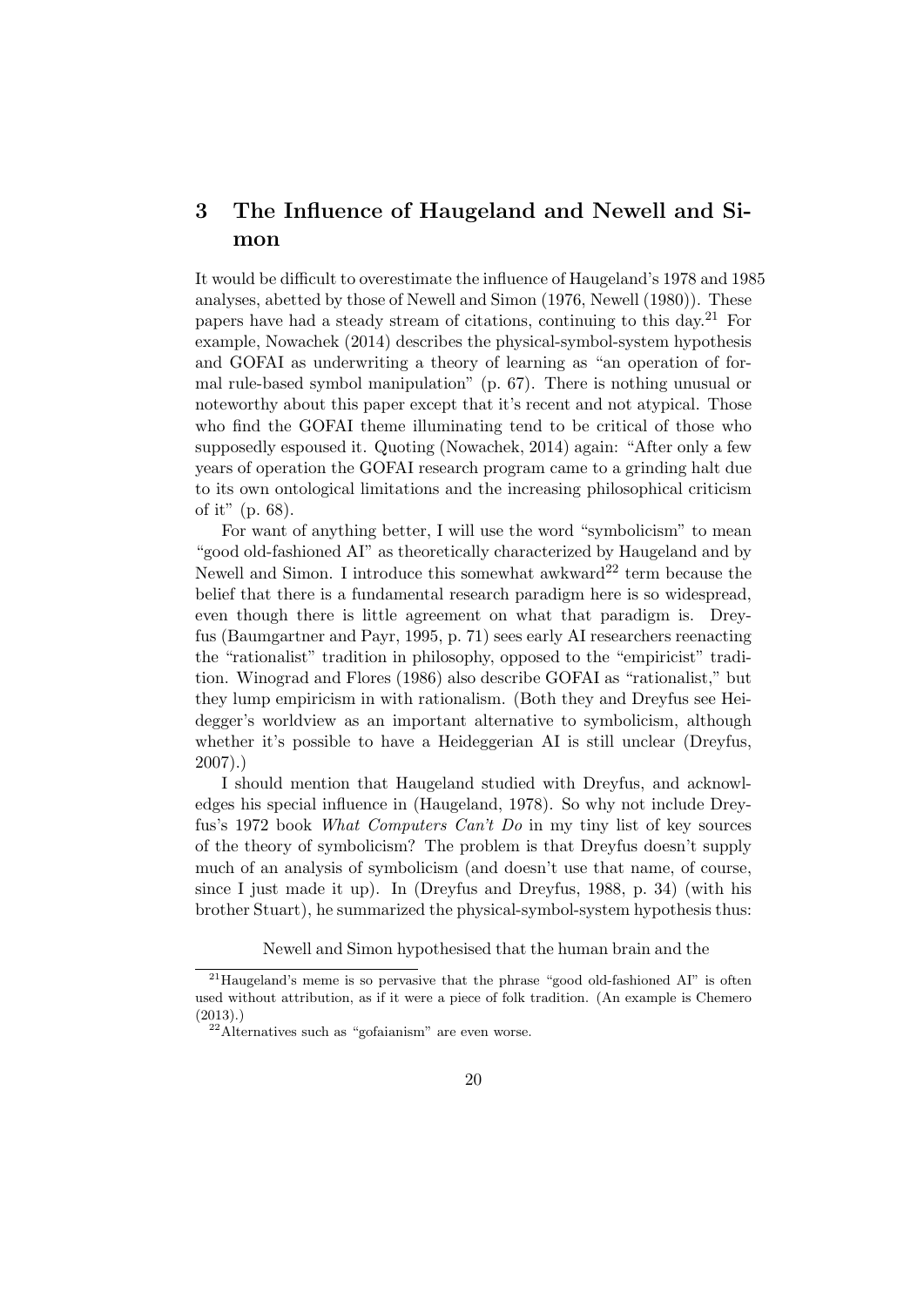digital computer, while totally different in structure and mechanism, had at a certain level of abstraction, a common functional description. At this level both the human brain and the appropriately programmed digital computer could be seen as two different instantiations of a single species of device  $-$  a device that generated intelligent behaviour by manipulating symbols by means of formal rules.

But of course what Newell and Simon actually said was that a PSS was "a machine that produces through time an evolving collection of symbol structures" (CSEI, p. 116). The distinction is of importance, as I've argued in section 2. Describing something as "a machine" puts no constraints on what it does except being computable; whereas "formal rules" are a quite special case. But where Haugeland makes a sustained attempt to minimize the difference, Dreyfus just assumes they're the same. In the later paper, he and Stuart Dreyfus draw a contrast between symbolicist and connectionist approaches to modeling intelligence. They praise the latter,  $23$  but mainly, it seems, because once a neural net has learned something, it is often hard to say what it has learned in any terms except improved performance (Dreyfus and Dreyfus, 1988, p. 46). But lots of computer programs have this property; the programs that implement neural nets are just one example.

Furthermore, Dreyfus's attraction to late Wittgenstein and the post-Husserl phenomenologists, especially Heidegger, as theorists of the human mind does not provide much inspiration to cognitive scientists, because these philosophers had no interest or faith in the future of neurophysiology or physiological psychology. It has therefore been difficult to create a Heideggerian AI or a Wittgensteinian neuroscience.  $^{24}$ 

Another use of the word "rationalist" to characterize symbolicism comes from Cummins and Schwarz  $(1987, p. 47f)$ , who describe it as "... the idea that having a cognitive capacity is instantiating a function that relates propositional contents, i.e., a function that takes propositional contents as arguments and values and relates them as premises to conclusion. A cognitive system, in short, is an inference engine, a system that merits an inferential characterization. Thus, to explain cognition is to explain how a system can merit an inferential characterization, i.e., to explain how it can reason."<sup>25</sup> A symbolicist system's ". . . behavior is cogent, or warranted or

<sup>23</sup>

 $^{24}$ For an attempt at the former see Agre (1997); at the latter, see Shanahan (2010).

 $^{25}$ In the footnote immediately following this quote, this view of symbolicism is attributed to AIVI and a handful of other writers, although it's not clear which authors Cummins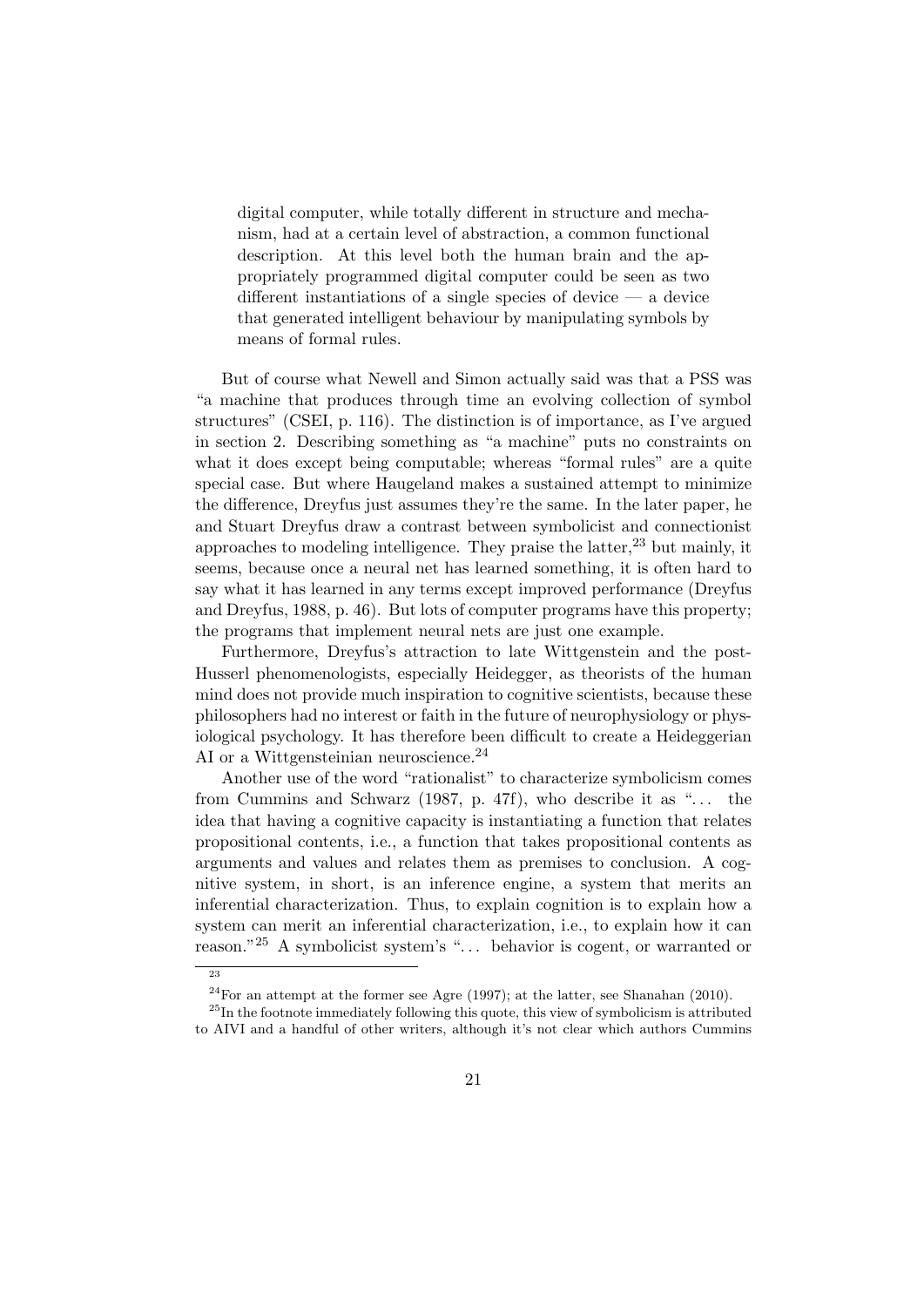rational relative to its inputs and internal states" (Cummins and Schwarz, 1987, p. 47).

As this quote shows, there is a remarkable muddle in the literature about the differences between programs, algorithms, rule-based systems, inference engines, and axiomatic systems. The last category is the most formally and precisely characterized, but also the most restrictive. As in my example of a theorem-prover-based robot, in practice such "Type A" systems almost always end up sliding into "Type B" systems, i.e., computer programs, the least restrictive classification.

Cummins and Schwarz founder on these rocks. "Orthodox AI's<sup>26</sup> proposal is that cognitive systems are computational systems: a cognitive system is described by a cognitive function because it computes representations whose contents are the values of the cognitive function, and computes these from representations of the function's arguments" (Cummins and Schwarz, 1987, p. 48). But being "computational" is no guarantee at all that a system will be "rational," let alone that it will "merit ... an inferential characterization."

Those with a more friendly attitude toward AI, and less prone to perceive any "grinding halts" in its history, tend to take a somewhat different view of symbolicism. Stuart Russell and Peter Norvig, in the leading AI textbook state that, "GOFAI is supposed to claim that all intelligent behavior can be captured by a system that reasons from a set of facts and rules describing the domain. It therefore corresponds to the simplest logic agent described [in this book]" (Russell and Norvig, 2010, p. 1024). They point out all the other kinds of agents that AI has studied, which overcome, or may someday overcome, the problems of the simple "logic agent." But their view of what GOFAI is exactly is as subjective as everyone else's.

There is a strange hunger for paradigms and paradigm shifts (Kuhn, 1962) in the history of AI, by practitioners within the field and outside observers. The field is really too young for this sort of thing, one would think. Nevertheless, it has been all too common since the 1980s for cognitive scientists to discern alternative paradigms that replaced GOFAI, or can be expected to replace it, or ought to replace it. The early favorite was connectionism, whose renaissance in the 1980s is documented in (Rumelhart et al., 1986). Connectionism uses "massively" parallel networks of simple elements of a few types instead of a single CPU. The simple elements are supposed to be neuron-like, and the resulting systems are supposed to shed

and Shwarz classify as advocates of symbolicism and which as theorists of it.

<sup>26</sup>Although Cummins and Schwarz do cite AIVI, they don't use the acronym GOFAI.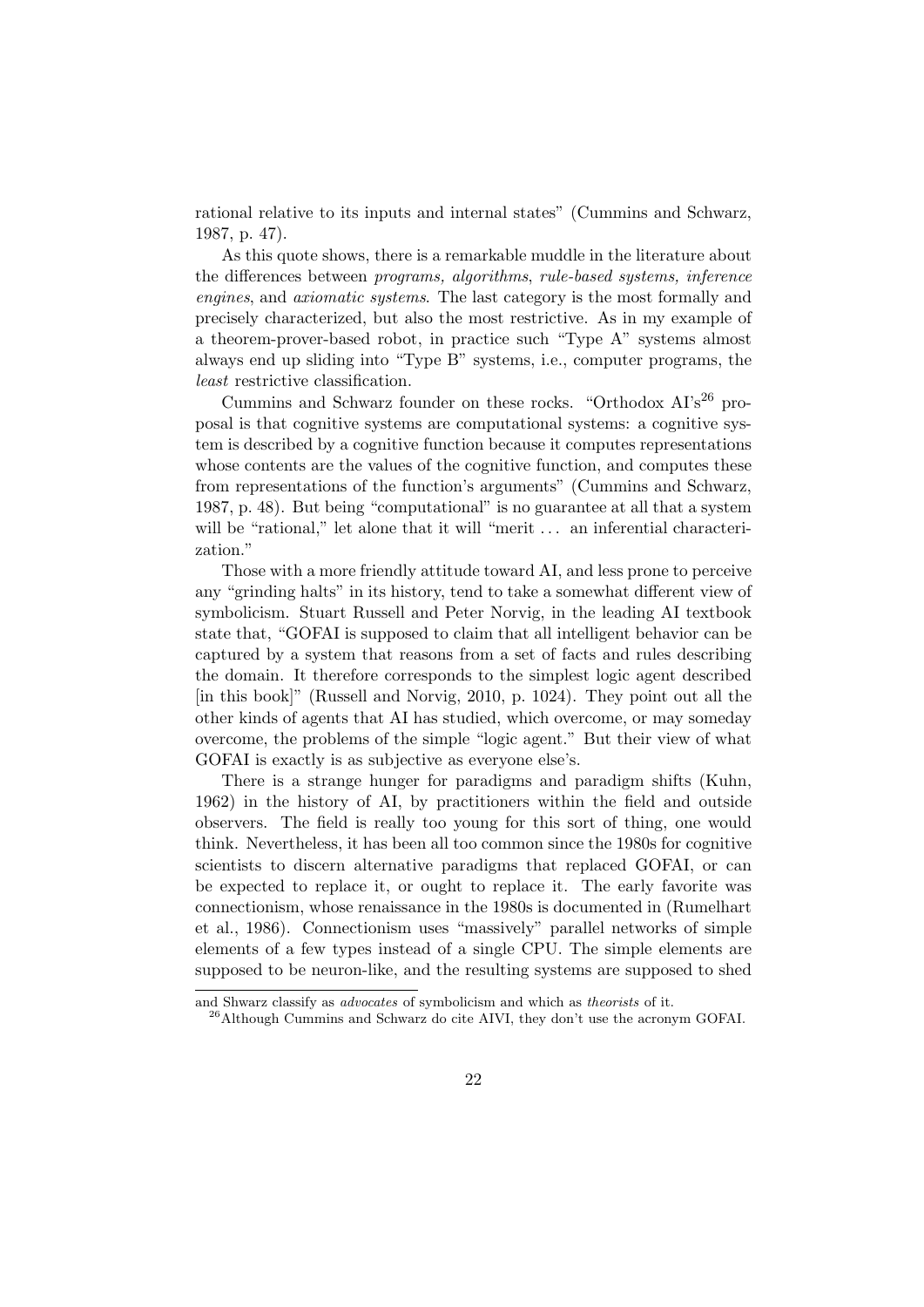light on real neural systems. In practice this goal is often secondary or absent; and the networks are almost always simulated on a digital computer. One might think these two points would have something to do with each other, but of course a neurologically plausible system can be simulated on a digital machine, and a neurologically implausible one can created using lots of physical elements operating in parallel.

Connectionism is still alive and well, but it couldn't magically solve all the problems mainstream AI researchers had discovered. The actual literature on connectionism is heavily mathematical and algorithmic — not that easily distinguishable from any other work in computer science (e.g., ch. 11 of Hastie et al., 2009).

Possibly because neural-net research turned out not to be a clearcut "paradigm shift" after all, an even more radical alternative emerged, in the form of dynamicism (van Gelder, 1998, Spivey, 2007, Shanahan, 2010): the idea that differential equations, phase spaces, and the other tools of dynamic systems theory were the appropriate ways to think about cognitive science.<sup>27</sup> The variables in these differential equations describe the activation levels of populations of neurons.

According to van Gelder (1998), dynamicism is opposed to the "computational hypothesis (CH) that cognitive agents are basically digital computers" (p. 615). Newell and Simon and Haugeland are cited, and everyone seems to harmonize with the "remarkable level of consensus" that exists regarding the CH (p. 617). In a footnote, van Gelder elaborates: "The version of this consensus now most widely accepted as definitive is probably that laid out in [AIVI]. The account of digital computers here is essentially just Haugeland's definition of computers as interpreted automatic formal systems ..." (p. 628).

The muddle has popped up again. First, note that AIVI does not claim that brains are digital, only that they can be analyzed as manipulating symbols:

If Artificial Intelligence really has little to do with computer technology and much more to do with abstract principles of mental organization, then the distinctions among AI, psychology, and philosophy of mind seem to melt away. . . . Thus a grand interdisciplinary marriage seems imminent; indeed, a number of enthusiasts have already taken the vows. For their new "unified"

 $27$ This is essentially what Bickhard and Terveen (1995) endorse, under the name "interactivism."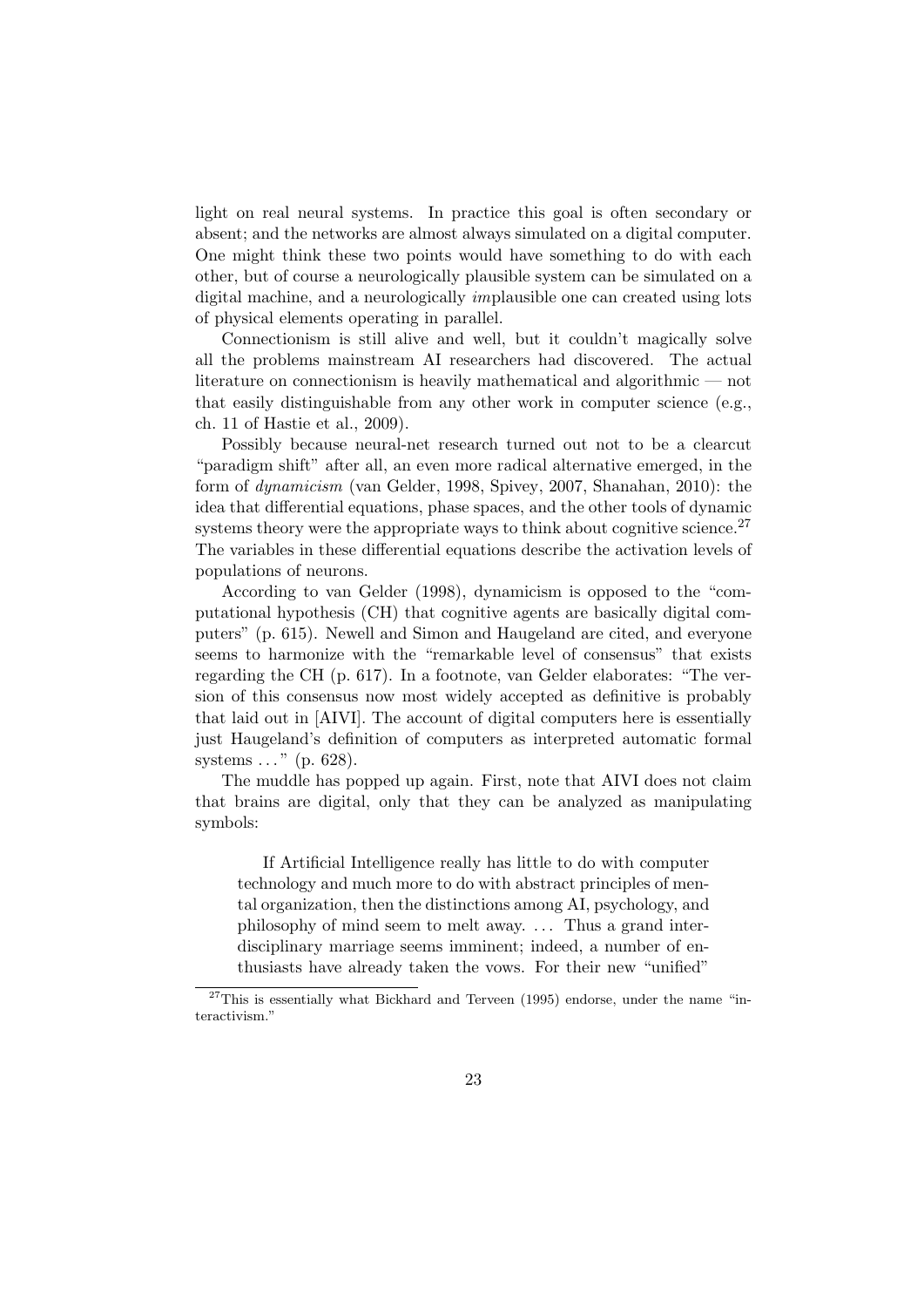field, they have coined the name *cognitive science*. If you believe the advertisements, Artificial Intelligence and psychology, as well as parts of philosophy, linguistics, and anthropology, are now just "subspecialties" within one coherent study of cognition, intelligence, and mind—that is, of symbol manipulation. (AIVI, p. 5)

The failure to grasp the distinction between programs and logical rules can lead to bizarre but understandable arguments such as that of Jacquette  $(2009)^{28}$  [footnotes mine in what follows; emphasis in original]:

If the mind is machine, then it should be possible to build a computer with whatever properties cognitive psychology attributes to the mind. This is the hope of mentalistic artificial intelligence, which seeks to create genuine intelligence in information processing machines.  $[p. 88]^{29}$ 

There are two kinds of artificial intelligence modeling, known as rule-structured programming, and connectionist or parallel distributed processing. Artificial intelligence has traditionally used the same rule-structured system as other kinds of computer programming to instruct a machine to execute commands when specified conditions are satisfied. Typical lines of code in a programming language issue commands of the sort: IF  $X = 0$ , THEN GO TO  $[5]$   $[p. 93]$ .<sup>30</sup>

. . . A modern digital computer, as we recall, is a universal Turing machine, capable of performing any and all computable functions, including those computed by connectionist networks. The following conclusion therefore seems inevitable. If a connectionist system considered only as such can duplicate any psychological phenomenon, then there is a copycat rule-structured mentalistic artificial intelligence program that can duplicate the same phenomenon. Despite the practical advantages of connectionist systems, parallel distributed processing cannot avoid the philosophical objections raised against mentalistic artificial intelligence in rule-structured programming. [p. 102]

. . .

<sup>28</sup>Who cites AIVI, but not Newell or Simon.

 $^{29}$ This is essentially the same as Searle's notion of "strong AI" (Searle, 1980).

<sup>&</sup>lt;sup>30</sup>This "rule" seems to be a statement in the BASIC programming language.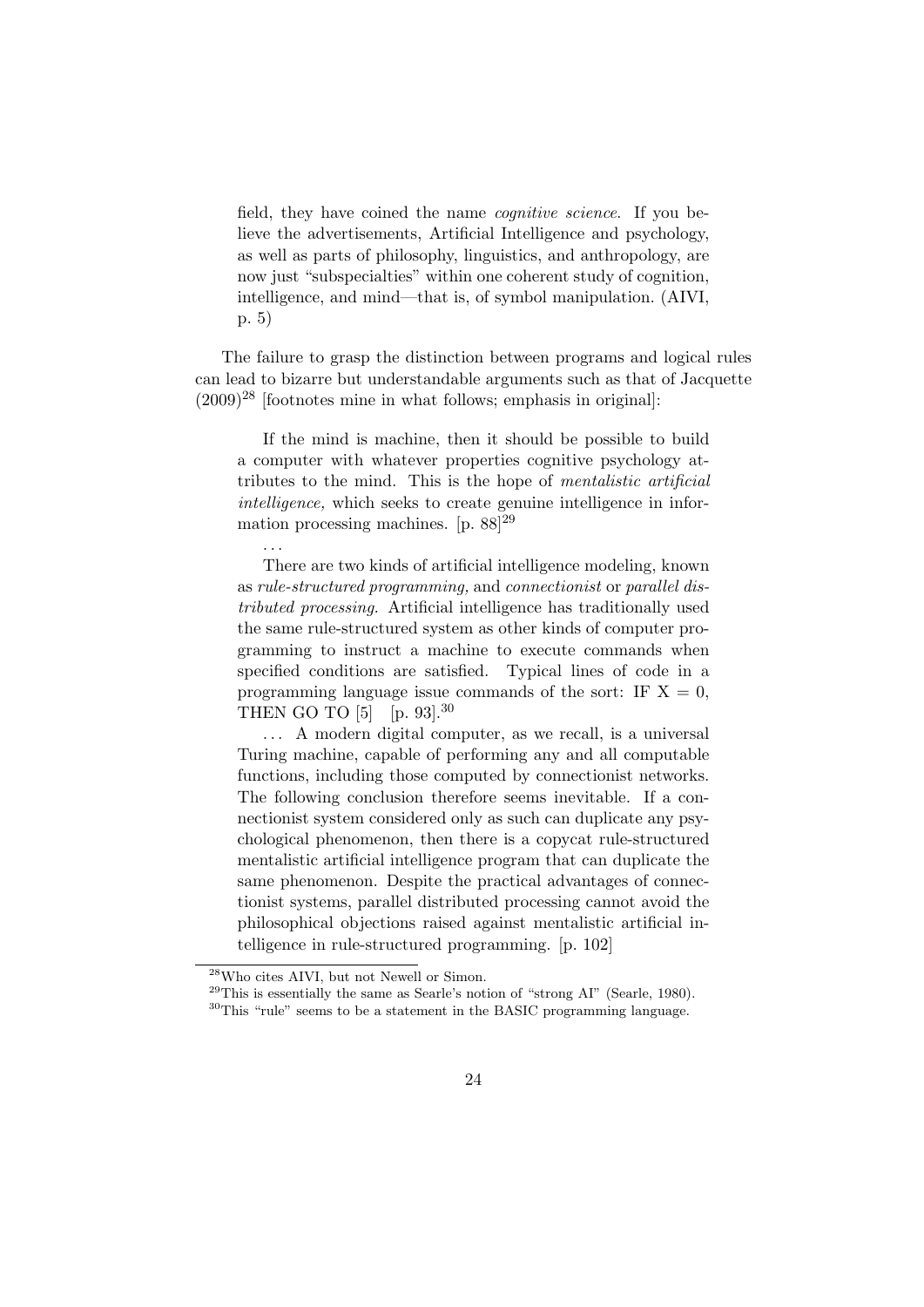I'm sure it has occurred to more commentators than are willing to admit it that if formal systems are the essence of GOFAI, and all computers are "interpreted formal systems," then the distinction Haugeland was trying to make collapses, and connectionist systems are as GOFAI as any other program. Jacquette is to be thanked for unintentionally making the reductio so clear.

The tendency to see GOFAI in every mention of computation has caused some cognitive psychologists to avoid the whole confused mess of concepts. The advent of fMRI technology (Raichle, 1999) for near-real-time brain scanning has provided an alternative for them to rush to (Aue et al., 2009). A typical significant result is the discovery that moral decisions use different brain regions depending on which sort of moral dimension is in question (Greene et al., 2004). The neglected question is what is happening inside these regions. For now fMRI experimenters seem content to analyze the brain as a system of modules connected by "wires." A "wire" is sometimes taken as carrying messages in one direction, with feedback for learning purposes, or as a bidirectional channel. But what is going on inside those modules? And what is the format of the traffic in the channels in each direction? If we cannot express the answers in the language of the theories of computation and communication, we must usually be satisfied with superficial explanations in terms of "association," "experience," "images," and so forth.

Here is an example from Joseph Haidt and Craig Joseph (2004) in the context of theories about the neuroscience of moral judgments, although the details are unimportant:

A useful set of terms for analyzing the ways in which such abilities get built into minds comes from recent research into the modularity of mental functioning. An evolved cognitive module is a processing system that was designed to handle problems or opportunities that presented themselves for many generations in the ancestral environment of a species. Modules are little bits of input-output programming, ways of enabling fast and automatic responses to specific environmental triggers. In this respect, modules behave very much like what cognitive psychologists call heuristics, shortcuts or rules of thumb that we often apply to get an approximate solution quickly (and usually intuitively) (Haidt and Joseph, 2004, p. 59f).

Jerry Fodor (1983) is cited for the original notion of modularity of mind, but he must be fuming at the depths to which it has fallen. One of his prime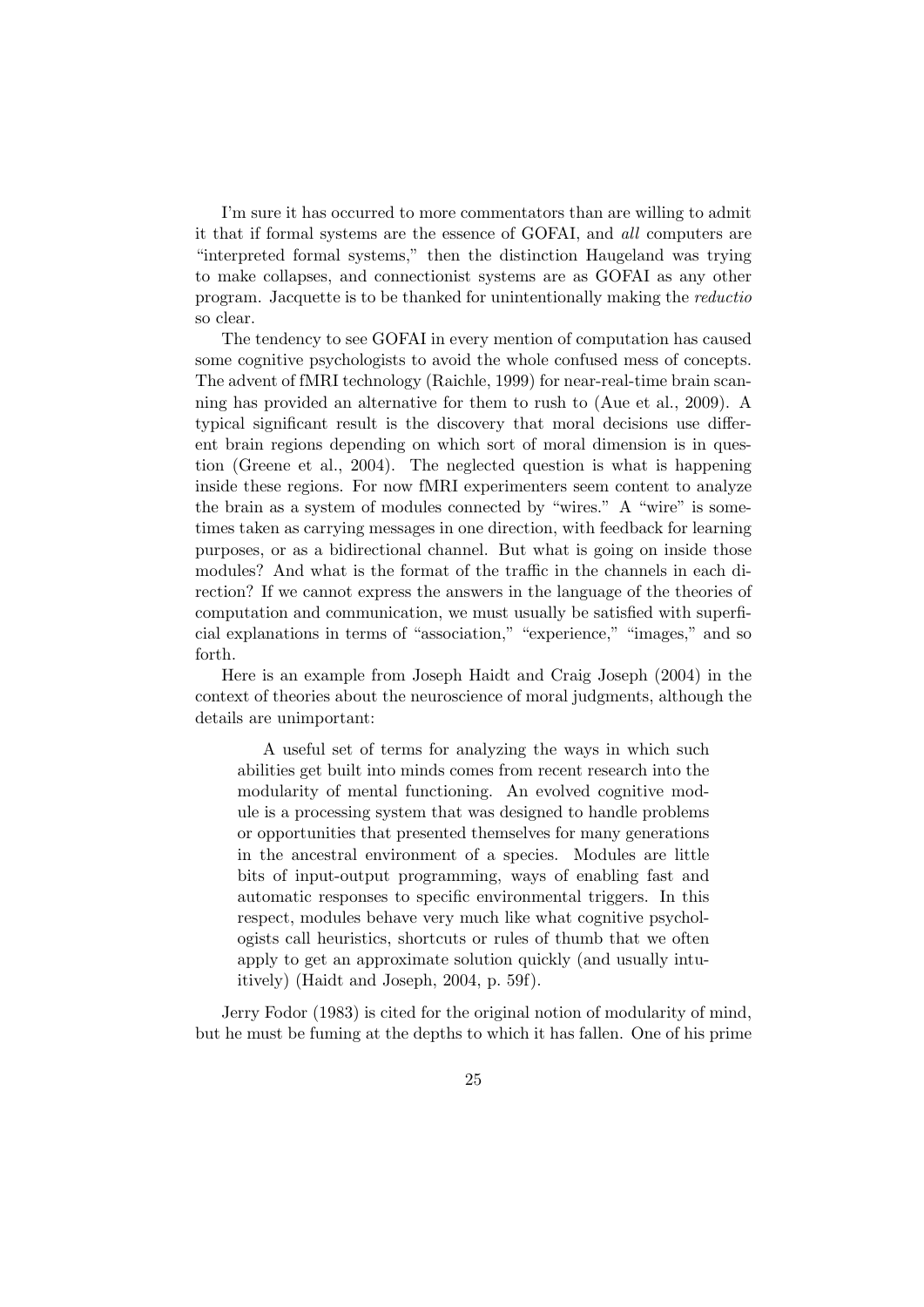examples was the hypothetical module that turns sound sequences into syntactic trees when we hear someone utter a sentence. The computations required to carry this out are "fast and automatic," probably "heuristic," but they are not "little bits of input-output programming." I use the word "computations" here because there simply is no other sort of model in our toolkit with the requisite power. We must wield the same tools to explain anaphora resolution, presupposition analysis, face recognition, social-rank judgment, "theory of mind" (Gopnik and Wellman, 1992, Goldman, 2012), geographical orientation, and many more operations plausibly handled by specialized neural circuits. So why have many cognitive psychologists regressed to a simplistic view of what these modules do? The complete story is probably complicated, but at least part of the blame must rest with the confused sense in the cognitive-science community that computationalism was somehow refuted when GOFAI "came to a grinding halt."

I don't want to give the impression that everyone in the cognitive-science community became hostile to computationalism after the first blush of romance had worn off. Many philosophers, representing a diverse range of positions about the nature of representation have remained comfortable with the idea that computation is either the key to the mind or a useful tool for understanding it, including Georges Rey (1997), Daniel Dennett (2006), and Jerry Fodor (2008), as have several cognitive psychologists with a philosophical bent, such as Zenon Pylyshyn (1980, 1984). Those doing research into analogy (Gentner et al., 2001, Gentner and Forbus, 2011, Itkonen, 2015) must confront the subject of complex representations head on. And, of course, post-Chomsky linguists can hardly give up the idea that thought involves computing with symbolic structures.<sup>31</sup>

Not every critic of computationalism sees GOFAI and its supposed demise as crucial events in the history of cognitive science. Stevan Harnad (1990) blames the "symbol-grounding problem" for the turn towards "nonsymbolic" systems. He defines a "symbol system" as one that manipulates physical tokens of some kind on the basis of "explicit rules."

The entire system and all its parts – the atomic tokens, the composite tokens, the syntactic manipulations both actual and possible and the rules – are all . . . "semantically interpretable": The syntax can be systematically assigned a meaning e.g., as standing for objects, as describing states of affairs.<sup>32</sup> (Harnad,

 $31$ Endorsement of computationalism should not be equated with endorsement of AI, as Fodor has made abundantly clear (Fodor, 1978, 1987).

<sup>&</sup>lt;sup>32</sup>While I agree with Harnad's emphasis on semantics, his requirement that the "rules"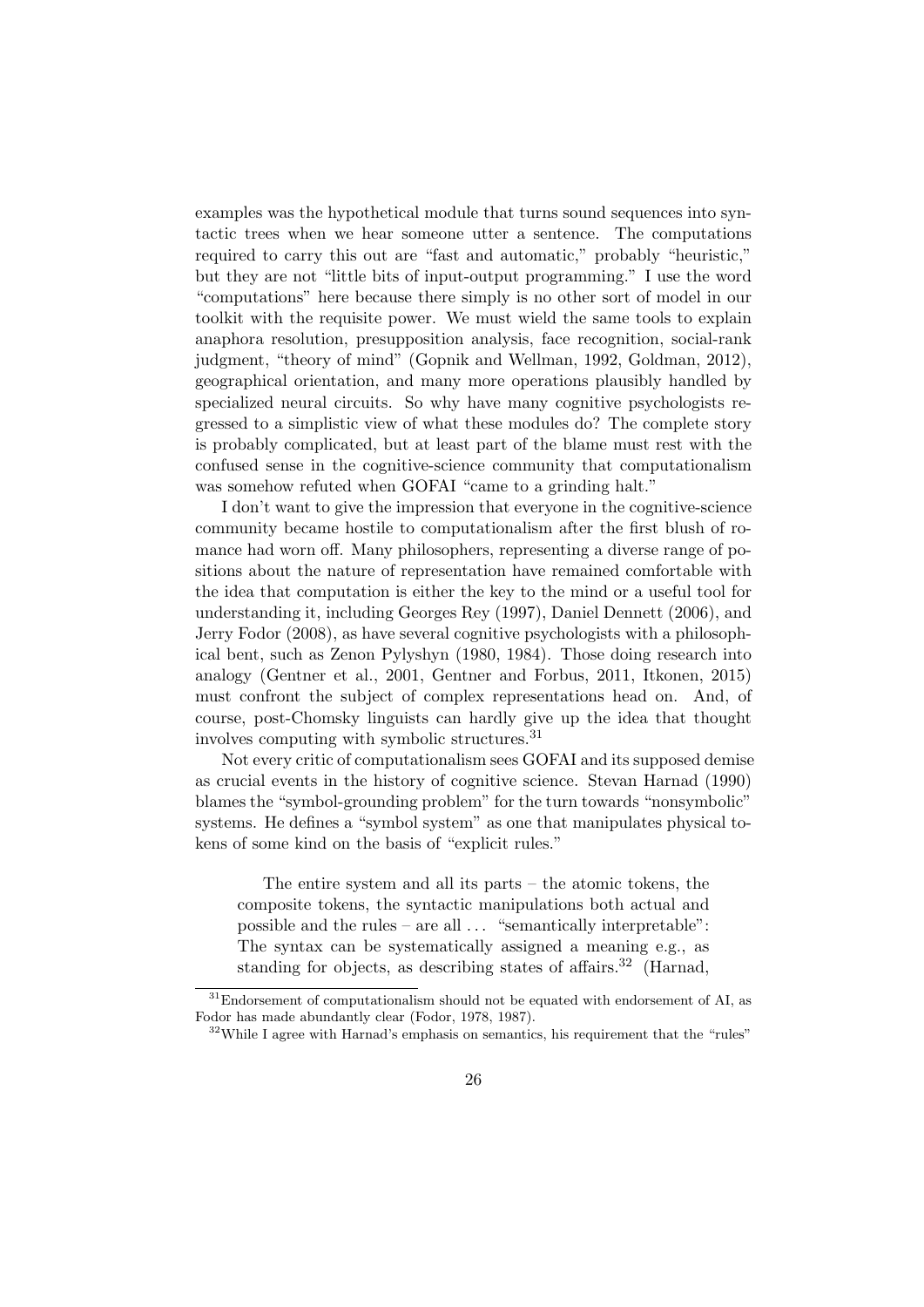1990, p. 336)

Harnad credits several influences for his concept of symbol system, notably Fodor (1975), Haugeland (1978), Pylyshyn (1980), and Newell (1980). He makes the same mistake as Newell, Cummins, and others in requiring a symbol system to have all the structure of a programmable digital computer, but grants that there are human thought processes that are symbolic. He arguese that the Achilles heel of this otherwise successful research effort is that there is no explanation of the semantics within the theory:

Many symbolists believe that cognition, being symbol-manipulation, is an autonomous functional module that need only be hooked up to peripheral devices in order to "see" the world of objects to which its symbols refer (or, rather, to which they can be systematically interpreted as referring). (Harnad, 1990, p. 338)

Harnad thinks this belief on the part of "symbolists" is overly simplistic, and that symbolism without symbols "grounded" in the right way can't be part of a realistic theory of human cognition. I confess that I don't see exactly the problems Harnad sees (Harnad, 2001, McDermott, 2001a), but I agree that semantics requires attention.

### 4 Robosemantics

Haugeland got semantics wrong, and his mistakes have unfortunately been copied by others. In this section I'll try to suggest ways to correct some of his errors. Solving all the riddles of semantics is, I am grateful to report, beyond the scope of this paper.

As I said in section 2.2, Haugeland's semantic analyses often stop short of the important issue, because they seem to mistake decodings for interpretations. A decoding is a mapping from a set of possible physical situations (its domain) to a set of abstract structural descriptions (its range). The standard case is classifying physical state tokens as occurrences of strings drawn from a language, but I think it is a mistake to assume that this is the only case. Here are some other sorts of ranges that decodings can target:

• Real numbers, or probability distributions on real numbers. (Any analogue computer must be analyzed this way.)

<sup>(</sup>program) get the same interpretation as the symbols manipulated is the fallacy that I discussed in section 2.4.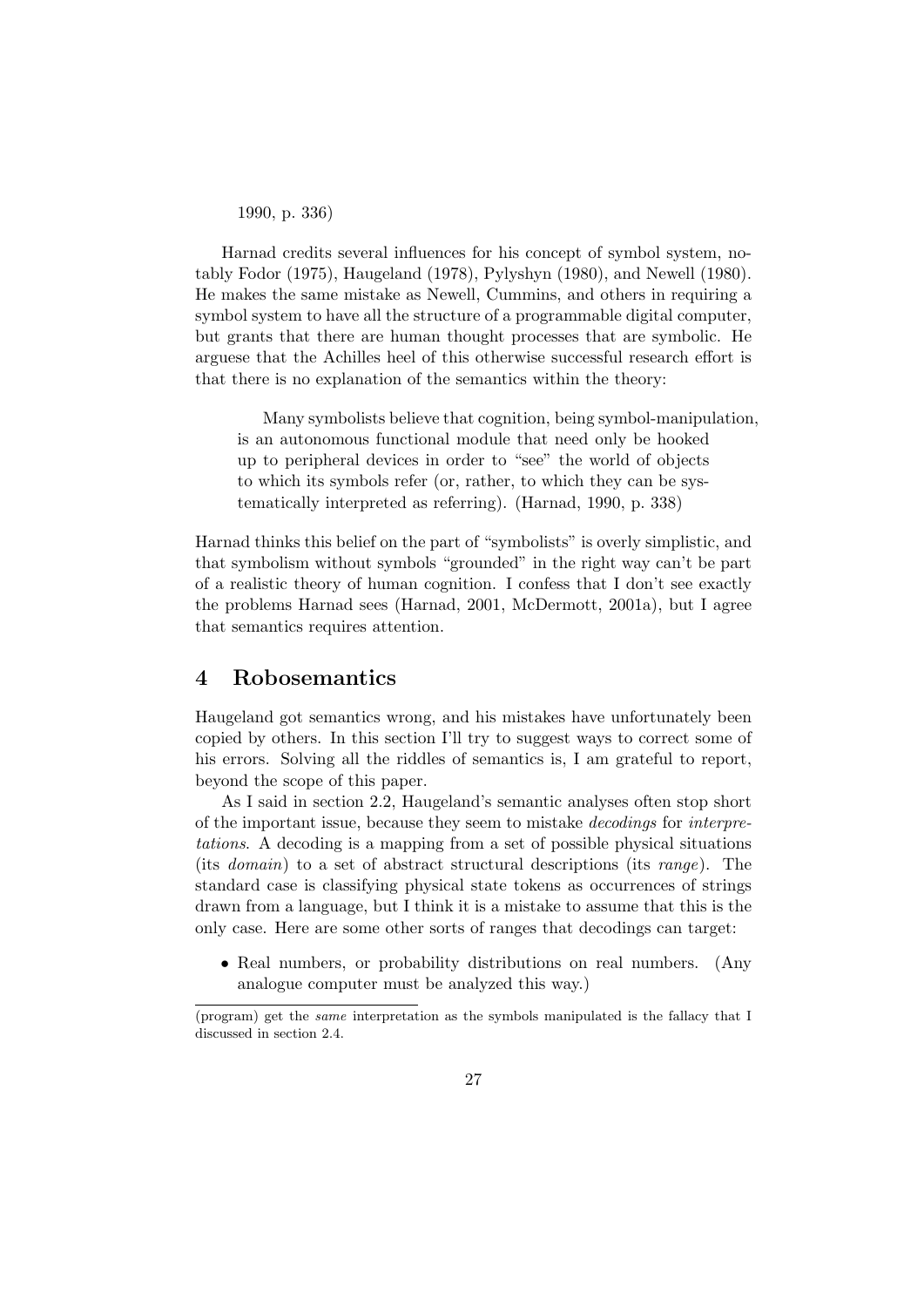- Cartesian products of ranges. (E.g, when the physical state consists of frequency-multiplexed signals that are limited in bandwidth but otherwise independent.)
- Isolated discrete symbols *not* drawn from a language. Of course, we can always consider an isolated symbol to be a token of a length-1 string from a degenerate language; but we can just as well think of a more complex language as the result of product operations applied to isolated symbols.

In Chalmers's (1994) useful analysis of the concept of computation, the function he calls simply  $f$  is a decoding. His analysis is focused on the digital case, and for this case it seems exactly right to me. Once the concept of decoding is in place, it can be applied at many loci inside a computational system: inputs, outputs, storage elements, and subcomponents that are themselves computational. (There are all sorts of improvements we might pursue, such as incorporating state information into  $F$ , but they're not relevant here.)

Decodings are cheap, and worth every penny. A given physical state type can be decoded in many different ways, all equally "valid." However, under almost all of them, the resulting descriptions are not very complex or "interesting." For a description to be interesting, it must satisfy a continuity requirement, which is a refinement of a basic reproducibility requirement. We can express the latter by saying that if someone claims that a physical system S computes a function  $F$ , then for an arbitrary input  $x$  from the domain of  $F$  it must be possible to put  $S$ 's input subsystem into an identifiable state decodable as  $x$ , and as a result  $S$  must evolve to a point where its output subsystem is in a state decodable as  $F(x)$ . The piecewise continuity requirement is that if it's possible only to get  $S$ 's input subsystem into a state *close* to a previous state, that is, to a state decodable as  $x' \approx x$ , then except at a few boundaries the result is an output state decodable as  $F(x') \approx F(x).^{33}$ 

Decodings are like frames of reference in physics, in that one must always be working within one, but the choice is arbitrary. The wrong choice of frame of reference can make a mathematical analysis much more difficult; the wrong choice of decoding can make computational analysis much less "interesting." But in each case the wrong choice does not produce false results; results from different frames do not contradict each other. A system

<sup>33</sup>Which is why John Searle has a large burden of proof in arguing his 1980 claim that a wall in his office is decodable as a word processor.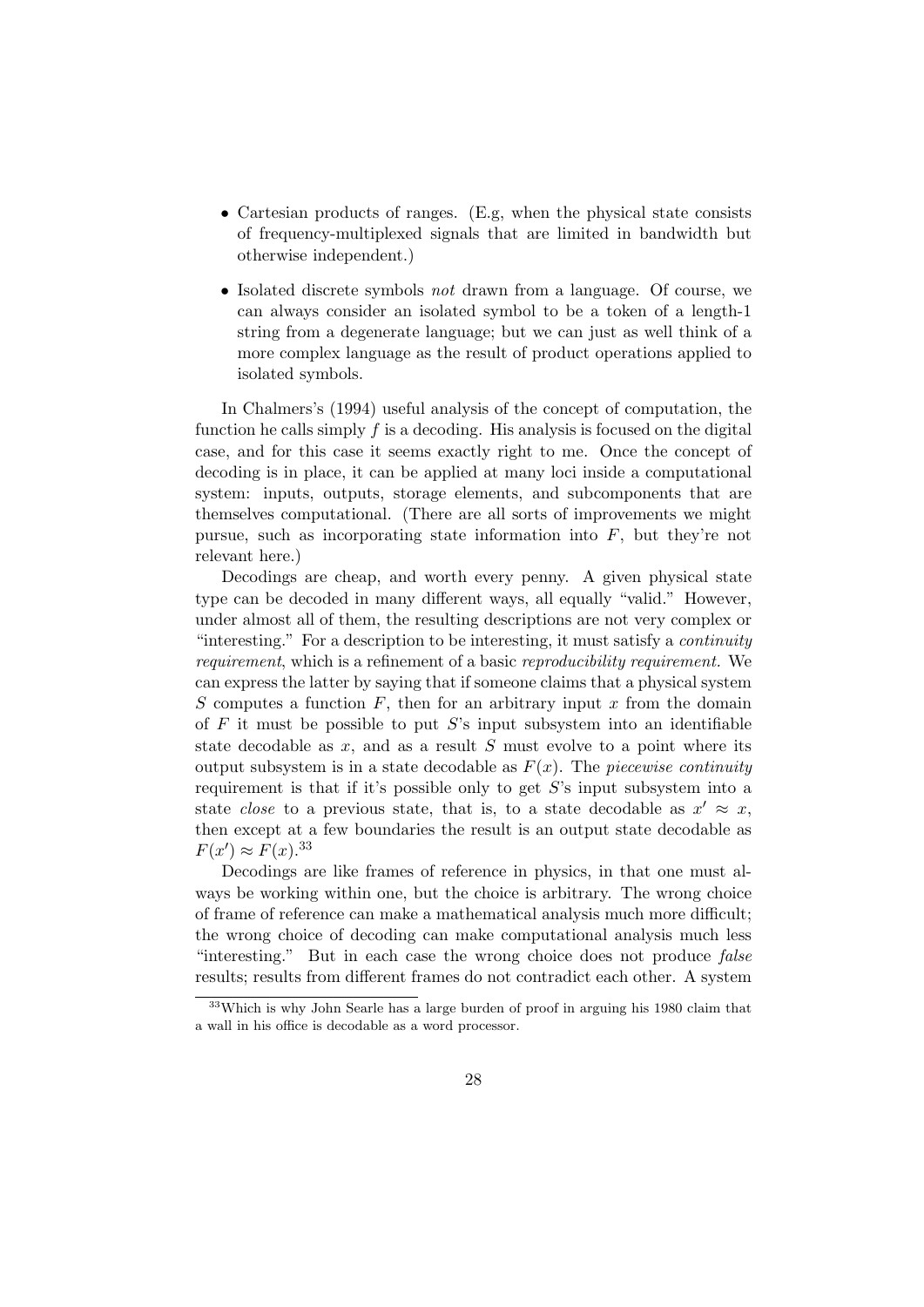may compute one function under one decoding and a quite different one under another, but this is no endorsement of "observer-relativism" or any other sort of relativism, because one can use it to compute either function, whether or not anyone ever does use it, or notice that it can be used, that way. More to the point, if one finds a piece  $B$  of an animal's brain that computes different functions under different decodings, it is a further question which of these ever governs the behavior of the animal. It's possible that B is used to compute both functions, although only one at a time; or that B's results are sent to two different destinations, each employing a different decoding. However, I doubt these doublings ever happen,  $34$  because usually all but one decoding yield trivial computational descriptions.<sup>35</sup>

I have perhaps belabored the idea of decoding excessively, but I want to be clear that in exploring decodings we never get beyond the physical computational system; we are just redescribing it at an abstract level. The concept of interpretation is very different: An interpretation is a mapping from the domain of symbol structures to real-world entities they denote.<sup>36</sup> Let's assume for the sake of concreteness that I have a symbol in my head representing my first grandchild. I don't see the kid that often because he lives 5000 km away, but it seems correct to say that the symbol actually does stand for, or "denote," that particular toddler. What makes it the case that it does? Here the choice of mapping is not arbitrary, and all but one choice is wrong. So what singles out one interpretation as correct?

This is not the paper to try to provide an answer to this question. I will content myself with a few scattershot observations:

• We need a term for a "representation," absent the presupposition that it refers to or represents anything at all. Contra Haugeland, it is not a defining feature of such an entity that it come equipped with an

<sup>34</sup>One counterexample is the way DNA is read in many organisms, including humans. The same sequence of nucleotides can be read starting in different places, sometimes in different directions, yielding recipes for protein fragments that to be assembled in different ways (Lewis, 2001). Evolution is opportunistic, not elegant, so perhaps we should expect similar kludges in the brain.

<sup>35</sup>Of course, one can always indulge in tricks such as the following: scale the inputs and descale the outputs, so that under decoding  $D_1$  B computes  $F_1$ , and under  $D_2$  the input formerly decoded as x is decoded as  $x' = 2x$  and the output formerly decoded as  $F(x)$  is decoded as  $F(x'/2)$ . I don't doubt that we can avoid counting this infinitude of trivial notational variants of an"interesting" function by some technical maneuvers that are surely beside the point.

 $36$ Sometimes the term *model* is used as a synonym for "interpretation." I would prefer to reserve the term "model" (of a given set of belief representations) to mean "interpretation that makes that set true."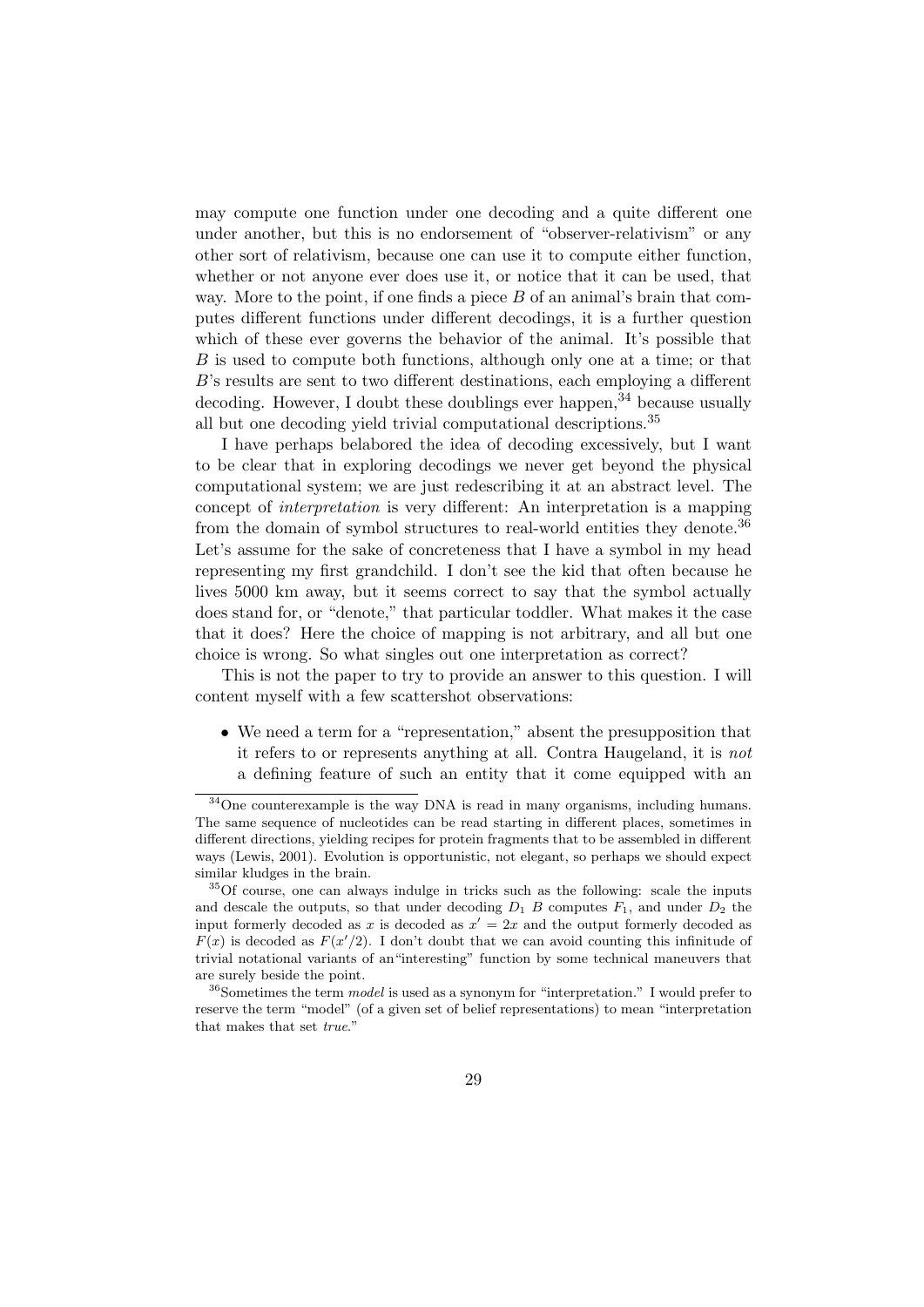interpretation. I will adopt Newell and Simon's term expression, but do not assume that I mean Lisp expressions or the like. I recommend the same flexibility here as in the possible ranges of decodings. In fact, we can't escape a broad interpretation of "expression" because whether a physical state is to be thought of as a token of a given expression type is always relative to a decoding.

An expression consists of one or more symbols, arranged in linear sequences, or in more complex structures (trees, graphs, ...).

- At the very least, a claim that an expression represents a *changing* situation must be backed up by evidence that the expression changes to reflect the current state of the situation. (To be precise: under a fixed decoding the state changes to encode a different expression as the situation changes). Of course, there is always a time lag.
- It is not necessary to narrow down representations so they only occur in "minds," or organisms, or robots, or active agents of some kind. They can occur all over the place; they won't hurt anything.
- The temptation to differentiate "original" from "derived" meaning, as emphasized by Haugeland (AIVI, p. 119), must be resisted. Humans are supposed to be the wellspring of intentionality, the "aboutness" of thoughts and words, and our artifacts, such as books and DVDs, mean something only because we invented them specificially to mean those things. Or that's the idea anyway.

The problem is that computers, which in normal use are just "superbooks," whose intentionality is all derivative as far as this theory is concerned, seem to become a new source of the original sort of intentionality as they become more autonomous. It is hard to believe that a robot exploring an exoplanet on its own wouldn't be inventing its own new symbols to denote the species it discovered.

As argued by Dennett (1987a), cognitive science is committed to analyzing and explaining human intentionality in the same terms it uses to explain the intentionality of autonomous robots. One can say that agent  $A$  can confer intentionality on a symbol system  $S$  by taking certain attitudes toward it, and possibly sharing it with other agents. S then has intentionality that is *derived from A*, or  $A$ 's community, if the agent learned it from others. But whether one views A's intentionality as itself derived is another question.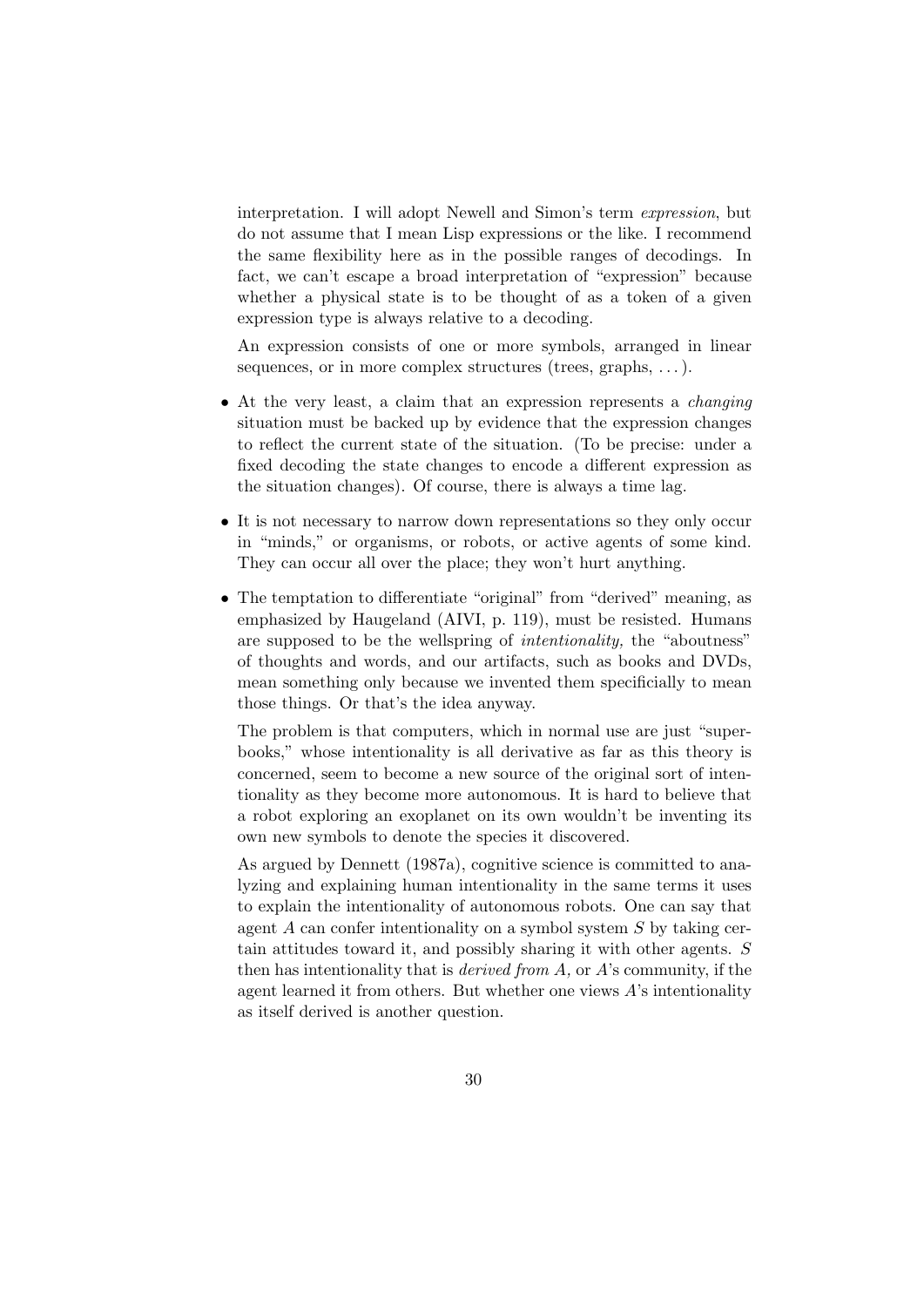- The notion of "intended" interpretation should play no role in psychosemantics. As explained in section 2.2, it is an error to assume continuity between the meanings of expressions in our heads and what we consciously *think* words and other expressions mean. Here as elsewhere, cognitive science should remain true to the strategy of finding a theory of unconscious thought first and then explaining conscious thought using that theory (Millikan, 1984, Dennett, 1991).
- Most thinkers about intentionality have supposed that the hardest part to explain is one's ability to think about nonexistent things such as Santa Claus, Sherlock Holmes, and the house one would like to build; and the way groups of people bring things into existence by believing in them, such as currency, corporations, and countries. But perhaps all of these can be assimilated to the case of fiction; and fiction can be explained as a story one is temporarily or permanently committed, to varying degrees.
- The elephant in the semantic room is the problem of indeterminacy. The classic source of anxiety on this head is Quine's (1960) theory of the "indeterminacy of translation" from one language to another, extended to all thought processes by Davidson (1973). The paradigmatic case in recent decades has been the "disjunction problem": if the symbol COW is tokened on some foggy evenings by horses, why don't we say it means "cow or horse seen on a foggy evening" (Fodor, 1988)?

I believe the "principle of charity" (Wilson, 1959, Field, 1978) can be adapted to solve this congeries of problems. This is the principle that we should interpret the words of an unfamiliar language so as to make as many of its speakers' utterances true as possible. Suppose we transpose this idea to representations in an agent's "brain" the goal being to make as many of its explicitly represented beliefs<sup>37</sup> true as possible. If we combine the principle of charity with ideas from minimum-description-length theory (Rissanen, 1989, Li and Vitányi, 2009), we might zero in on a single favored interpretation or a small neighborhood of interpretations.

I will say no more about this here, although there is much more to be said. I'll close this section with a couple of important reminders.

<sup>&</sup>lt;sup>37</sup>Of course, representations are not tagged as being beliefs as opposed to desires, questions, or something else. To figure out which is which requires figuring out how the representations are connected to behavior and to transformations between categories (such as when *plans* are concocted to transform *desires* into *intentions*).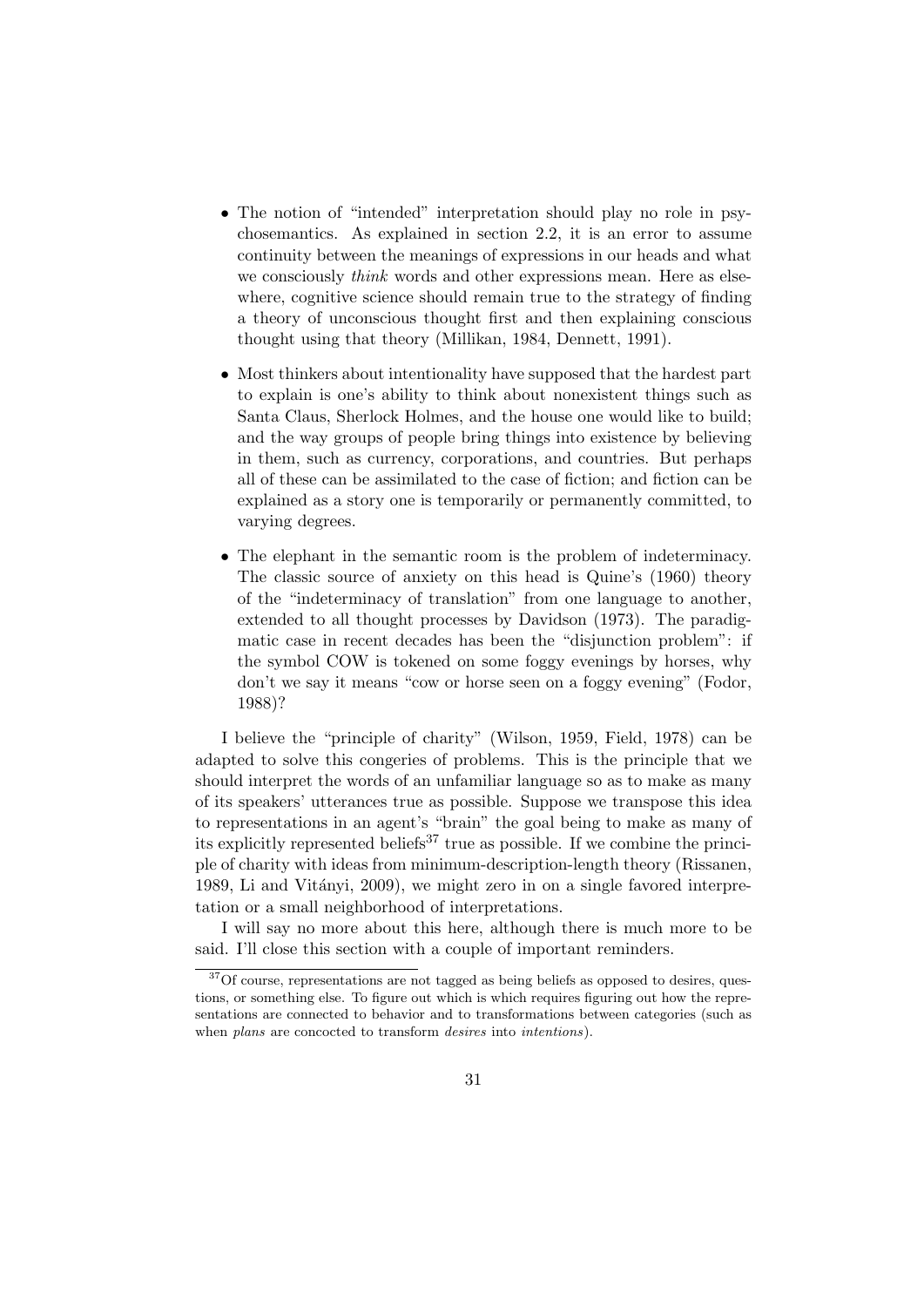Those in pursuit of alternative "paradigms" for cognitive science often claim they can do without symbols (Shanahan, 2010) or that symbols only arise at the level of conscious thought, the vast unconscious being "subsymbolic" (Smolensky, 1988). But symbols are like money. You can outlaw money, but something else will come to play the role of medium of exchange. You can outlaw symbols, but symbols might exist all the same. My favorite example is Damasio's theorizing about the unconscious mind in (Damasio, 1999). Much as he would like the brain to be explainable in terms of fairly clear ideas such as neural "maps," he must also acknowledge the existence of what he calls "images." The initial examples are reasonably clear:

By object I mean entities as diverse as a person, a place, a melody, a toothache, a state of bliss; by image I mean a mental pattern in any of the sensory modalities, e.g., a sound image, a tactile image, the image of a state of well-being. Such images convey aspects of the physical characteristics of the object and they may also convey the reaction of like or dislike one may have for an object, the plans one may formulate for it, or the web of relationships of that object among other objects. (Damasio, 1999, p. 9)

The beginning of this paragraph combines our introspective understanding of the word "image" with the idea that the neural structures used in classifying visual, tactile, aural, or olfactory stimuli may be recruited when an image is activated (LeBihan et al., 1993, Kosslyn et al., 1995). But then images acquire property associations (likeability, e.g.), and become nodes in a "web of relationships" with other images. Most images are unconscious (Damasio, 1999, p.319). Eventually the properties and powers of images expand in indefinite ways:

Images allow us to choose among repertoires of previously available patterns of action and optimize the delivery of the chosen action—we can, more or less deliberately, more or less automatically, review mentally the images which represent different options of action, different scenarios, different outcomes of action. We can pick and choose the most appropriate and reject the bad ones. Images also allow us to invent new actions to be applied to novel situations and to construct plans for future actions—the ability to transform and combine images of actions and scenarios is the wellspring of creativity. (Damasio, 1999, p. 23f)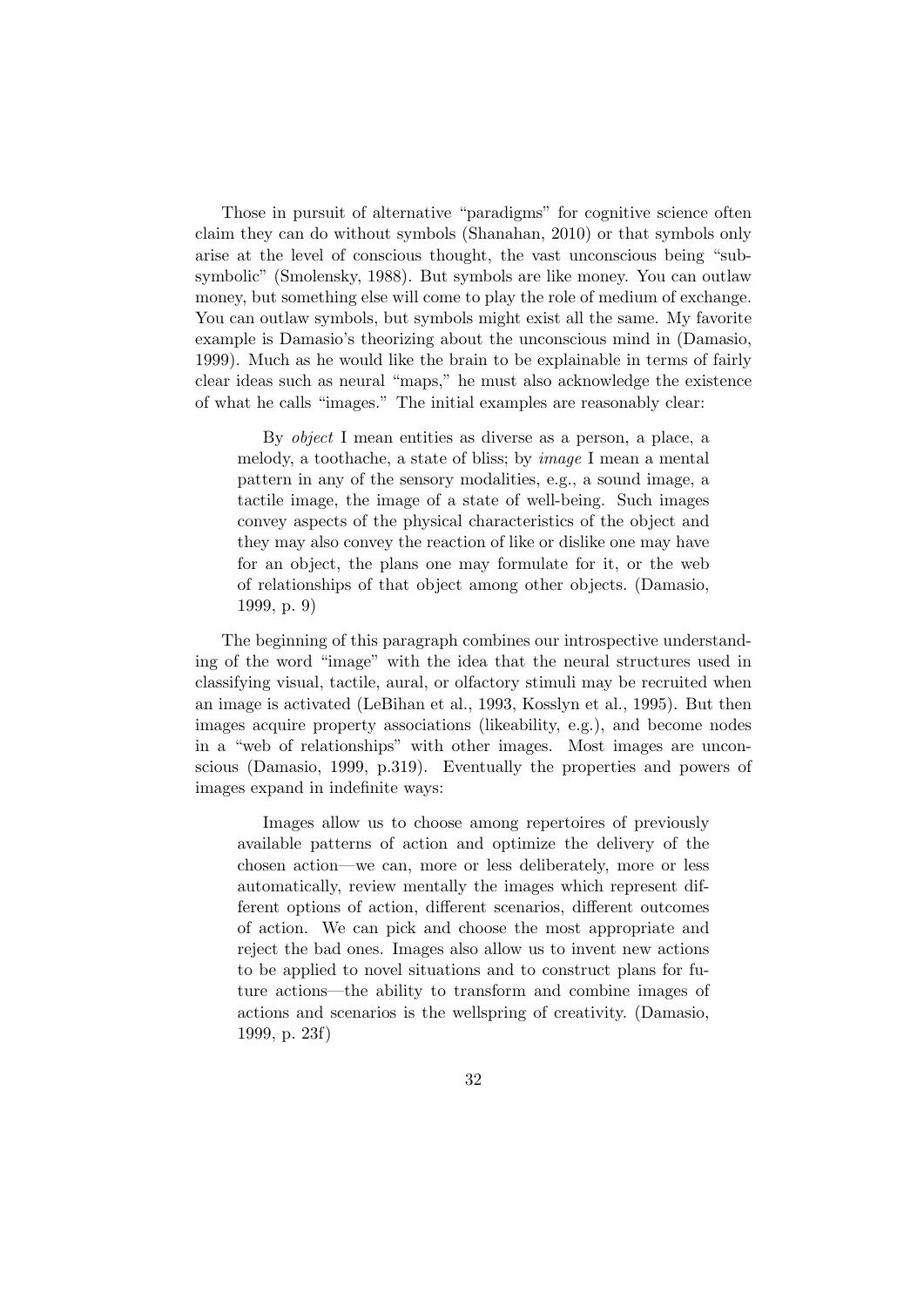By this point it is clear that most of the time most images are playing exactly the role symbols are supposed to play in computational theories of mind. My internal representation of my car must include detailed information about the visual patterns involved in recognizing it and the motor schemata used when unlocking it, sitting in it, and driving it. But when planning to use the car to run errands, the "image" of the car is basically used as a placeholder, a symbol, taking part in, e.g., representations of plans, but treated as having little internal structure itself.

So why not just acknowledge that the brain must contain symbols and expressions — representations in the computational sense?

One . . . reason to be cautious about the term representation is that it easily conjures up the metaphor of the brain as computer. The metaphor is inadequate, however. The brain does perform computations but its organization and working have little resemblance to the common notion of what a computer is. (Damasio, 1999, p. 321)

In other words, images must be "not-symbols" because people are "notcomputers," anything but dreary old computers. This sort of reluctance to accept the ideas of symbol or computation, simply because they seem to entail that the brain is a programmable digital computer, is not unusual. Some responsibility for this tendency must lie with Haugeland, who provided a woolly and confused picture of AI that was hailed as a paragon of clarity. The typical reader of AIVI is hopelessly lost when it comes to understanding the differences between axiom systems, programmable digital computers, and computational models generally, so in rejecting the first two as a picture of the brain tends to reject the last as well, or to insist that programs are all right as long as they don't manipulate symbols, or to cling to Searle's 1980 distinction between "modeling" the mind and "being" a mind.

## 5 Whatever Happened to . . . ?

If Haugeland's exegesis of the early years of AI is not coherent, what shall we say about them? Was there an AI methodology that Haugeland just misdescribed? Or is there not much to say about whether there was a "mainstream" AI and if so what its core ideas were?

Something was different about those early years. I remember them well. The biggest difference between AI then and AI now is the increase in computing power by several orders of magnitude — but the impact is not what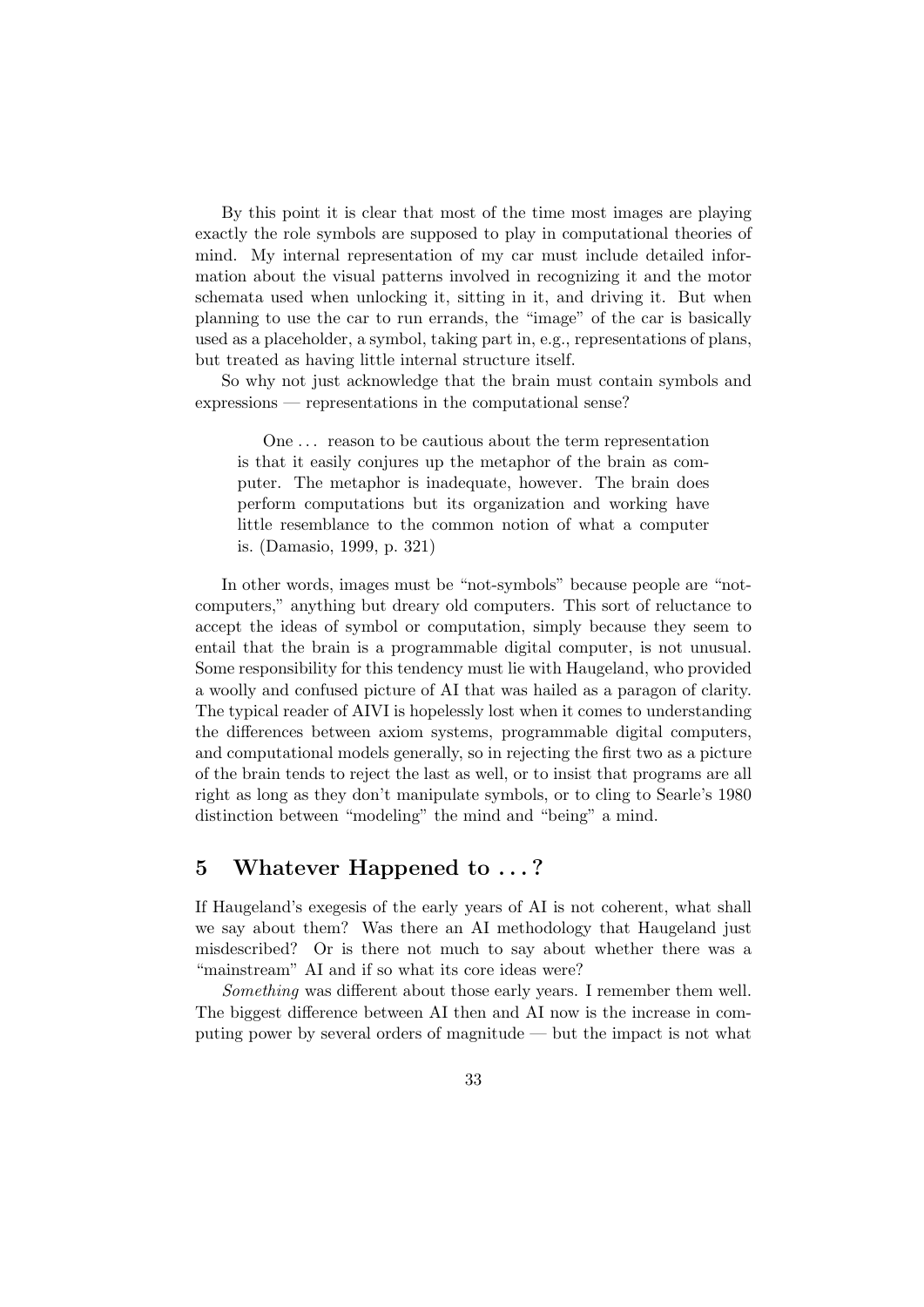one might think. If all you have is slow, tiny computers (measured by available memory), you tend to require every decision the computer makes to be "intelligent" in order for the outcome to look intelligent. So there was serious discussion about the problem with (e.g.) theorem provers being that they did search, but not "selective" search; their decisions were too "syntactic."

Having a zippy computer doesn't magically make life easy, as some popular accounts might lead one to believe. The first lesson of the computer age is that having a fast automated calculator does not cross off a category of problems; it just expands one's ambitions toward bigger problems of that category. What changed in my corner of the AI world is that if your program is making thousands or millions of decisions per second, then the idea goes by the boards that you need to think through each type of decision as if it were a conscious deliberation. Instead, like any other computer scientist, you start thinking about data structures, algorithms, and their time and space complexities. Of course, in the early 1970s these concepts were still in their infancy.

The "old-fashioned" way of thinking about how to program a computer is exemplified well by the way expert systems were built back in the 1980s.<sup>38</sup> In a process known as knowledge acquisition (Kendal and Creen, 2007), the programming team would meet with a group of experts in a domain such as medicine or computer configuration and try to write down rules that covered what the experts would do in every situation that could arise. As the program evolved, its recommendations would be compared with those of the experts, and discrepancies would be corrected by revising rules or adding new ones. But it would be a mistake to pick on this KA methodology, since it was basically the way everyone went about programming computers.<sup>39</sup>

The "computer as proxy" approach to programming can be contrasted with a modern approach in which masses of data are used to extract estimated probability distributions that are then fed into a Bayes-net solver to produce maximum-likelihood solutions to diagnostic or prediction problems (Manning and Schütze, 1999). I have no particular program in mind, but the paradigm, relying on "big data" as much as possible instead of experts' intuitions, is now becoming familiar to any reader of the New York Times.

There are several trends in AI that my hypothetical scenario exemplifies:

<sup>38</sup>Perhaps I should call them "GOFES."

<sup>&</sup>lt;sup>39</sup>The obvious exception were the numerical analysts, who knew even before computation was fully automated that algorithms could not be relied on except in domains where they could be proven to be stable. Of course, we still use the "anthropomorphize and debug on corner cases" method in intro-programming courses.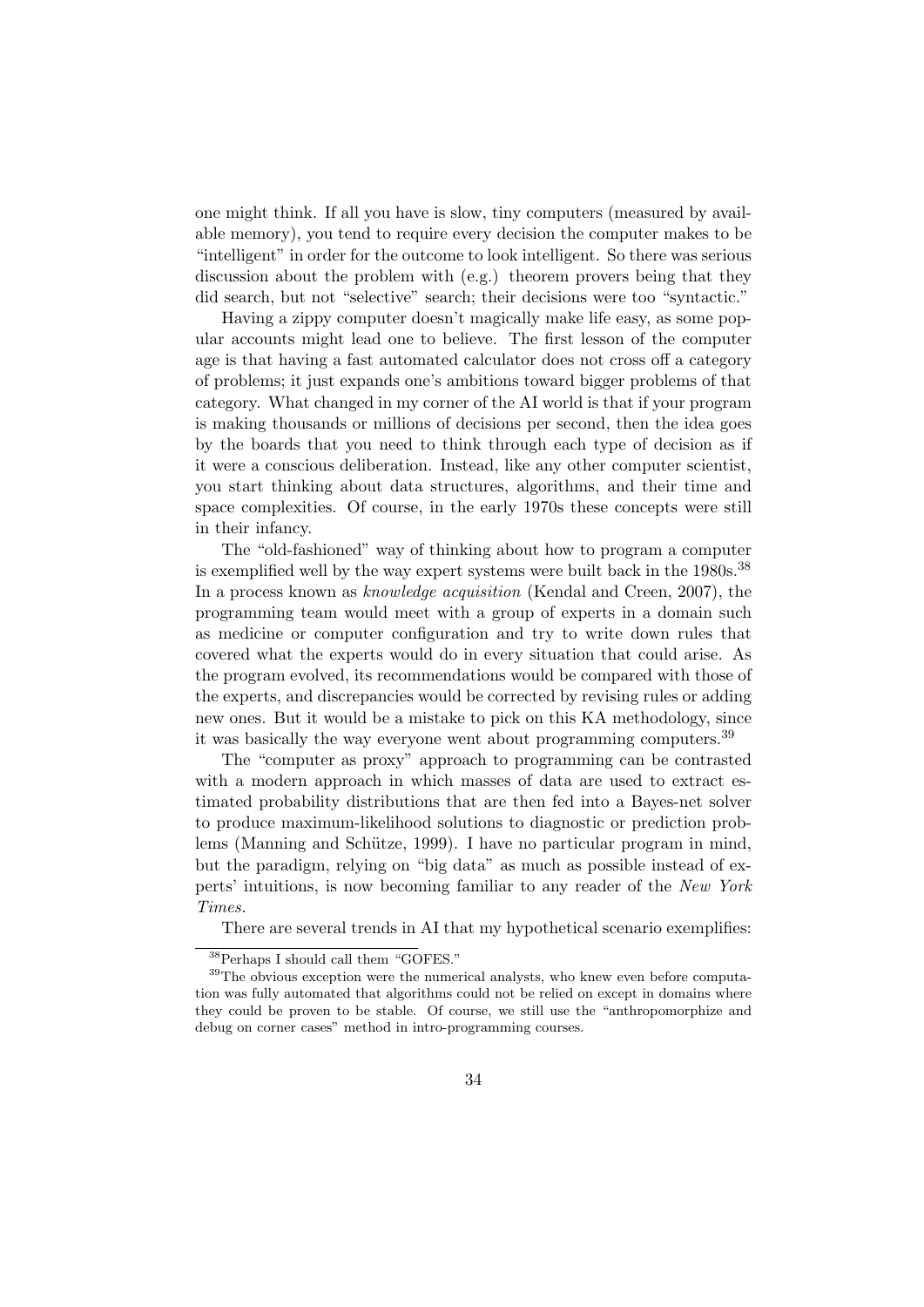- AI, which in its early years seemed wedded more to psychology than any other discipline, now teams with linguists, mathematicians, statisticans, mechanical engineers, neuroscientists, and anyone else whose ideas it can use. Meanwhile, psychologists have spurned AI for other suitors, especially neuroscience.
- Of all these disciplines, statistics has emerged as one of the cornerstones of AI, replacing logic, which aspired to be the theoretical framework of the discipline back in the 1970s. In those days uncertainty was the white whale that threatened to sink the logic ship, and how to represent and reason about it was a matter of considerable debate in the knowledge-representation  $(KR)^{40}$  community. But following the work of Judea Pearl (1988) on Bayes nets, all doubts were cast aside and statistics, Bayesian and non-Bayesian, came to dominate as the favored technique for uncertain reasoning, and then for reasoning in general.
- In practical applications of knowledge representation, logic did not disappear but variables did. Propositional logic yields many tractable applications, and it interfaces well to statistics, since one can attach probabilities to symbols representing propositions. Quantified representations, including first-order logic, are more expressive, but no one really knows how to make them work with probability statements.<sup>41</sup> There have been advances in first-order theorem-proving algorithms, but they apply only to domains that can be characterized deductively using a fixed set of axioms.
- Programs are more rigorously tested than they used to be. In the 1960s and 70s a typical paper might show how a program performed on three or four examples (and display logs of its runs as if they were protocols from a subject in a psychology experiment). Nowadays a program must be tested on public repositories contain hundreds or thousands of problems in a standard notation, and its speed and coverage compared with those of previous programs on the same problem sets. Problems not already in the repository must be added to it so other experimenters can try their programs on them.

 $^{40}$ This phrase is the standard way of referring to explicit representations of beliefs, theories, goals, plans, and other such things (Russell and Norvig, 2010). It has nothing to do with "knowledge" in the usual sense.

 $^{41}$ But see Demey et al. (2014) for a review of proposals in this direction.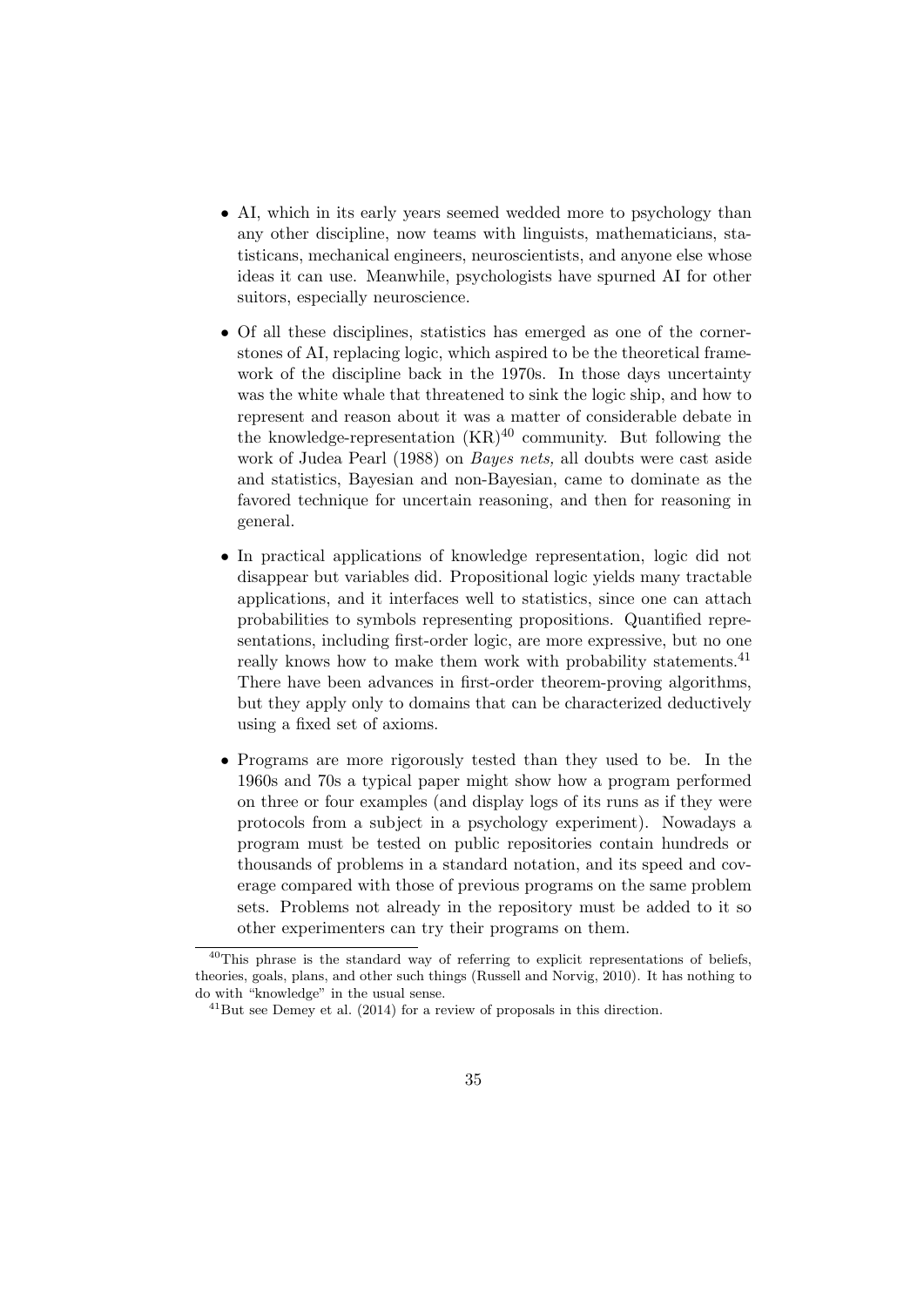It is important to realize that even when logic seemed to be the theoretical armature of AI research, few practitioners used logic for much more than window dressing. One reason for this was that most inferences are not deductive. Another was that most programmers find it hard to think in terms of axioms. A programmer wants to make things happen, but logic is about timeless truth.<sup>42</sup> The Prolog language (Clocksin and Mellish, 2013), which is based on logic, requires many "extra-logical" enhancements to be usable for realistic applications. A good programmer must know when to switch from the purity of logic to the responsiveness of the enhancements.<sup>43</sup> I am less familiar with how programmers handle the tools available for statistical machine learning, but I would not be surprised if there was a similar disconnect between theory and practice here.

The fact is that there is no real computational theory of inference, intelligent or otherwise, that covers more than a few special cases. It may be that this is because it is still early days in the AI business, or for a deeper reason: that a bright line between inference and computation in general simply can't be drawn. Whenever a computation is a link in the causal chain from input to agent behavior, it is part of the "decision theory" for that agent. To the extent we can classify a class of representations as beliefs, the computations that lead to the creation of those representations can be classified as inferences. These computations may be describable as elegant algorithms, and there may be an explanation of why it's in the agent's interests to run those algorithms and store those representations, but there may simply be no underlying theory of inference from which these explanations are always drawn. Such a theory would explain why the agent should believe P at this time, and not believe Q, taking resource bounds into account. Logic has aspirations to be such a theoretical framework, as does decision theory, but for well known reasons they are fall short.

The one constant in the history of AI from 1970 to the present is that it was and remains empirical. Programs are judged by how well they work in practice, not by how well they work in theory. If you can prove that your program has an interesting property, that's great, but most of the time you can't. A chess program is good not because it can be proven to win, but because it does win. You may prove that it plays a certain endgame

<sup>42</sup>When someone says they "represented the knowledge procedurally," they mean, "I wrote a program."

<sup>&</sup>lt;sup>43</sup>This is similar to knowing when to switch out of the purely functional subset of a language like Lisp (Seibel, 2005) or Scala (Horstmann, 2012), with the added complexity of Prolog's nondeterminism. It takes years to learn to navigate these waters, and most programmers never do.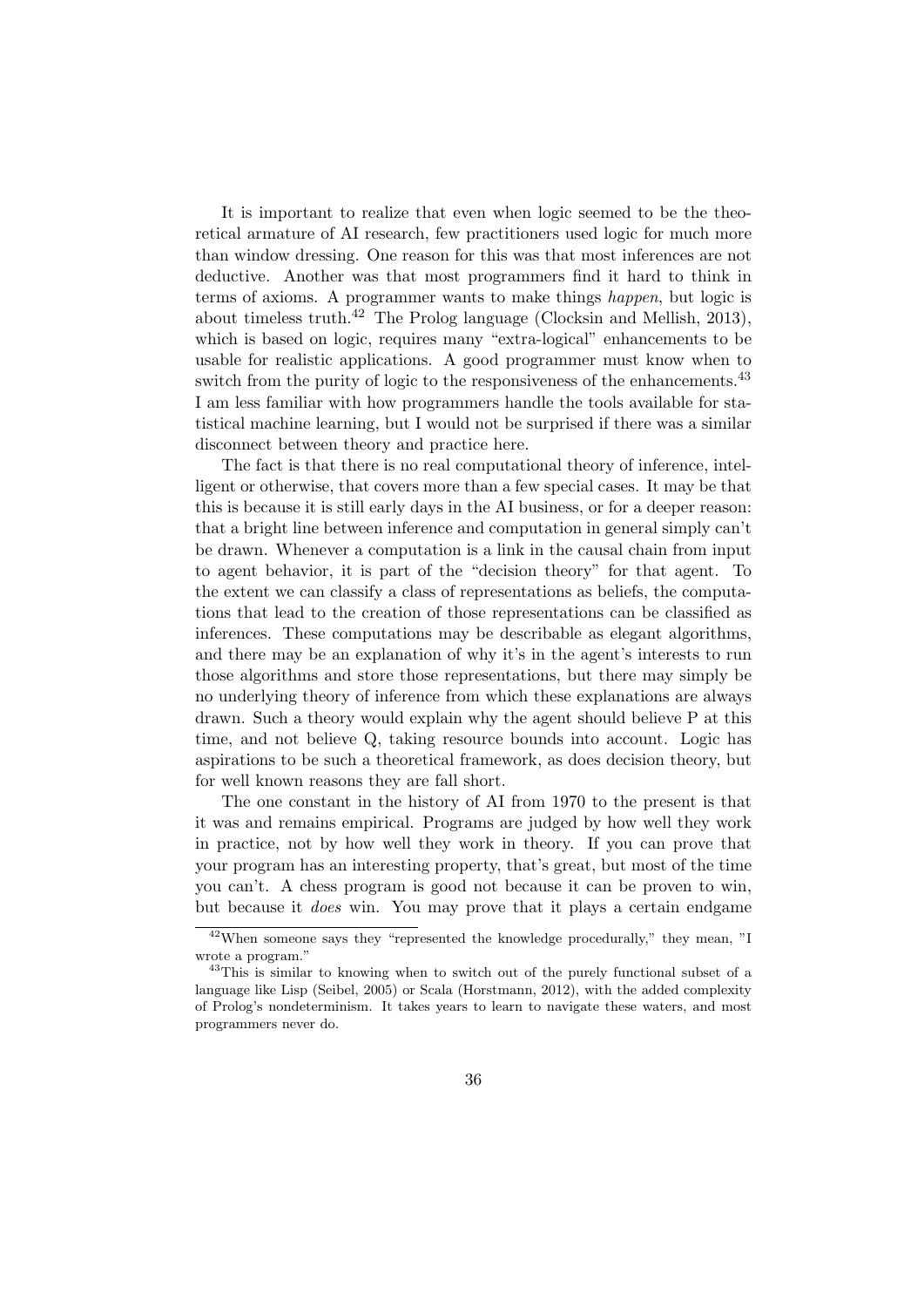perfectly, but that's not usually the central point of the work. The difference between 1970 and now is that the empirical results are more convincing.<sup>44</sup>

# 6 Conclusion: GOFAI, the Very Idea

Haugeland's notion of "good old-fashioned artificial intelligence" does not withstand close scrutiny. It overemphasizes the idea of "interpreted formal system," leaving us baffled as to how it applies to real computer programs, especially those of Type B, which do not contain explicit formal systems at all. The contemporaneous "physical-system hypothesis" of Newell and Simon (1976) is even less coherent or plausible.

The influence of Haugeland's analysis and that of Newell and Simon has been great, measured in citations, but no one really knows what they are citing. They all describe it in quite different terms. It would be simplistic to blame all confusion about AI methodology on one or two papers or people. But the papers I've talked about seem to be the nucleus of the literature that is referred to whenever someone summarizes (early) AI research. It is not hard to see why AIVI would play such a central role. It is so well written, and so lucid in places, that at first glance it seems to put a particular subculture or phase of artificial intelligence under a microscope. But when you try to make sense of the resulting image, there are sharp fractures visible in the lenses.

I've coined the word symbolicism for the (alleged) theory described by Haugeland, and Newell and Simon. Inevitably, there is little agreement about what symbolicism comes to. It's mainly useful for setting up AI as a target. If someone thinks human thought is basically  $X$ , and that symbolicism isn't  $X$ , then AI, at least the symbolicist sort, has no place in an enlightened cognitive science.  $X$  is typically "general-purpose," "insightful," "creative," "adaptable," "inconsistency-tolerant," "learning-based," "fast," "massively parallel," "opaque," or "transparent."

The collaboration between AI and cognitive psychology has diminished sharply over the last few decades. As each field sought to make use of more complex models, they found it harder to communicate. Psychologists can't run experiments if they have to build working computational models along the way, because building such models takes too long. Even apparent counterexamples such as ACT-R (Anderson et al., 2004) depend on simulated vision modules for crucial pieces of information from the environment. Meanwhile, many of the ideas making their way into AI seemed to have little

 $^{44}$ Russell and Norvig (2010, pp.16–28) give a concise and useful history of AI.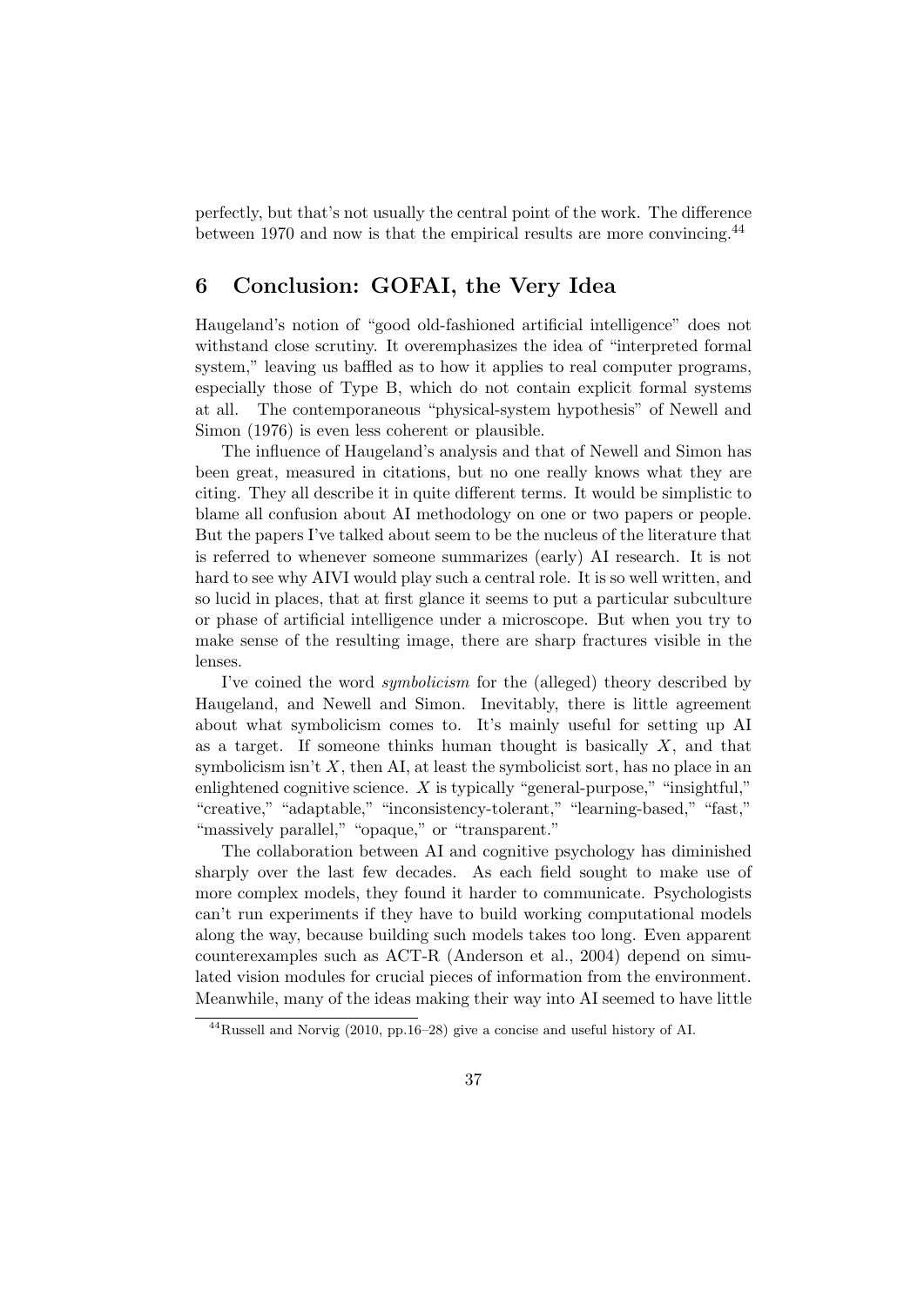to do with psychology. When the Watson program won a simplified version of Jeopardy in 2011, it relied on searching a large database of stored text articles, then using Bayesian methods to reject most of the possible matches. It would be surprising if good human jeopardy players' brains worked this way.

One reason psychologists have given up on detailed computational models is that AI has been slow to deliver them. ACT-R models depend on simulated vision for an excellent reason: there is no general-purpose computervision module to be had that performs anywhere near as well as the human visual system. The situation with respect to language is just as bad. Although speech-recognition systems are approaching human performance (Saon and Chien, 2012), linguists seem to be getting further and further from consensus on the grammar of even a single human language. Nor has computational linguistics, at the interface beween AI and linguistics, delivered tidy solutions that psychologists can use.

Philosophers have too often played Iago in the story of divorce between AI and psychology. Haugeland's story and the rise of connectionism provided a theory of history that replaces the need to follow the actual history of AI. Philosophers read and dissected the early AI papers, but how many have tried to read papers on "deep learning" (Hinton, 2007), one of the current trends in neural-net theory?

I can only conjecture that the lack of interest is partly because the math has gotten tougher in the last 50 years, and partly because philosophers don't want the brain to be analyzable, once materialism and perhaps functionalism have been genuflected to. I apologize for this *ad hominem* argument; I raise it only to point out that philosophers' fears, if they are prone to them, are perfectly understandable. Nobody wants to be analyzable, including me. But there's no reason to worry that scientific explanations of brains will explain us as individuals. Suppose there is eventually a computational explanation of, say, love. It would suggest why different people have different "types" they are likely to fall for, the sorts of "learning" that causes people to change their attitudes toward lovers over time, and so forth. If you are willing to submit to analysis of your brain, predictions can be made of how and why you fall in love, and possibly stay in love, with whom you do. Well, what difference would this make to *you*? The way you think about love may be inaccurate, but simply knowing this fact would not be enough to change the way you navigate through your love life (McDermott, 2013). If we use the phrase "theory of love" for the way you think about love (by analogy with "theory of mind"), just knowing how your brain controls your love life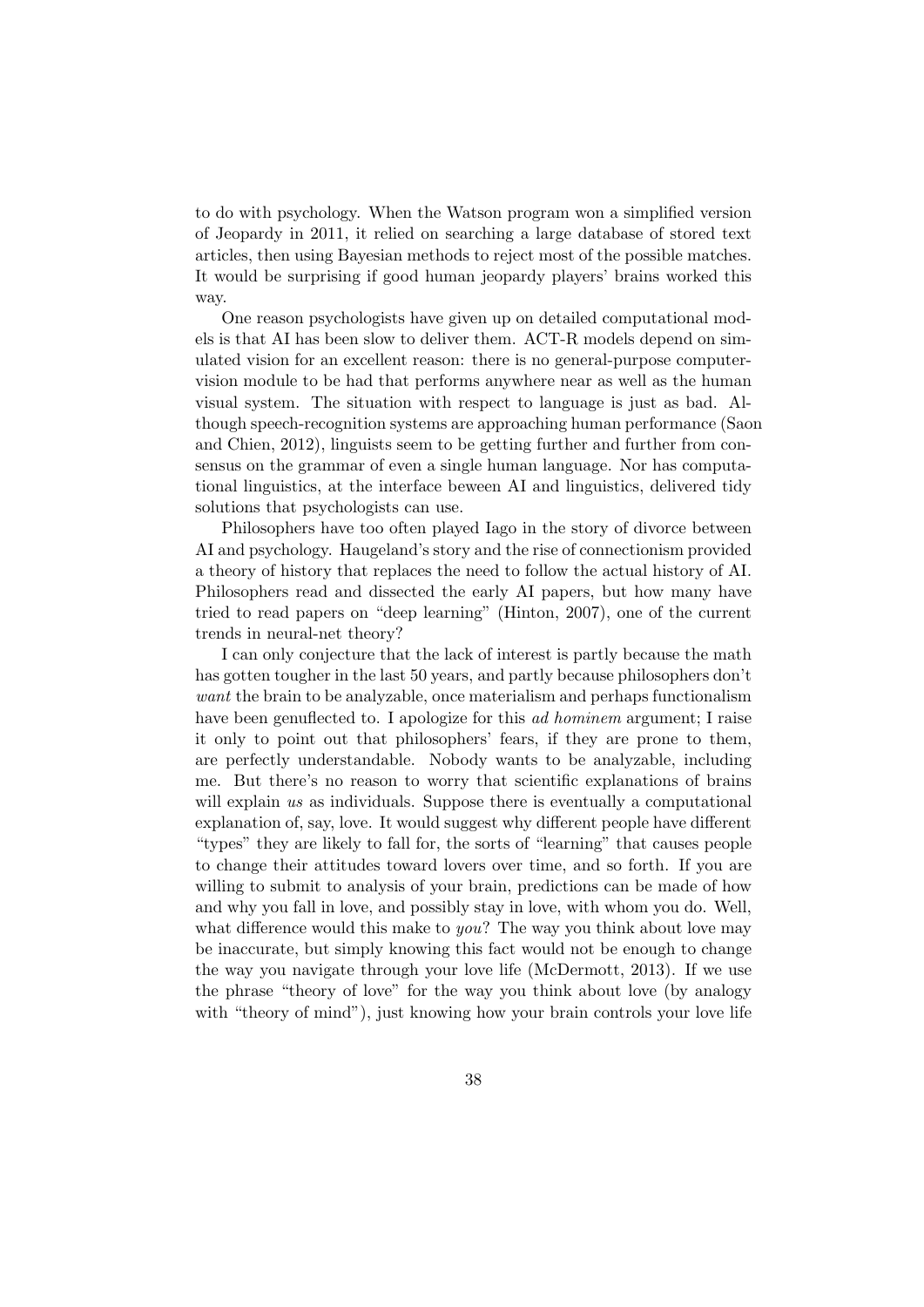wouldn't allow you to "escape" the theory (or make you want to escape).<sup>45</sup>

Nonetheless, philosophers skeptical about the prospects for a computational theory of the brain and mind can point to the failure to achieve a blitzkrieg victory over the problem as justifying rejection of the whole cognitive-scientific enterprise. Exhibit A: Colin McGinn (2013, online) —

Even in sober neuroscience textbooks we are routinely told that bits of the brain "process information," "send signals," and "receive messages"—as if this were as uncontroversial as electrical and chemical processes occurring in the brain. We need to scrutinize such talk with care. Why exactly is it thought that the brain can be described in these ways? It is a collection of biological cells like any bodily organ, much like the liver or the heart, which are not apt to be described in informational terms. It can hardly be claimed that we have observed information transmission in the brain, as we have observed certain chemicals; this is a purely theoretical description of what is going on. . . .

... Why do we say that telephone lines convey information? Not because they are intrinsically informational, but because conscious subjects are at either end of them, exchanging information in the ordinary sense. Without the conscious subjects and their informational states, wires and neurons would not warrant being described in informational terms.

. . . It is simply false to say that one neuron literally "sends a signal" to another; what it does is engage in certain chemical and electrical activities that are causally connected to genuine informational activities [occurring in the mind].

This breathtaking repudiation of the metaphors underlying communication theory, when they are applied to biological systems, leaves little hope for the rest of cognitive science. Granted, McGinn and his fellow "reactionaries," such as John Searle (1992), represent an extreme within philosophy of mind. But the high regard in which they are held has encouraged a retreat from computational theorizing about the mind, often all the way back to some form of dualism.<sup>46</sup>

<sup>45</sup>Sellars made a distinction between the "scientific" and "manifest" images of reality, and of human doings in particular in (Sellars, 1962). In those terms, few people succeed for a large fraction of their time in behaving as though the scientific image were the reality. See also McDermott (2013).

<sup>46</sup>I should note that both McGinn and Searle claim to be materialists, but neither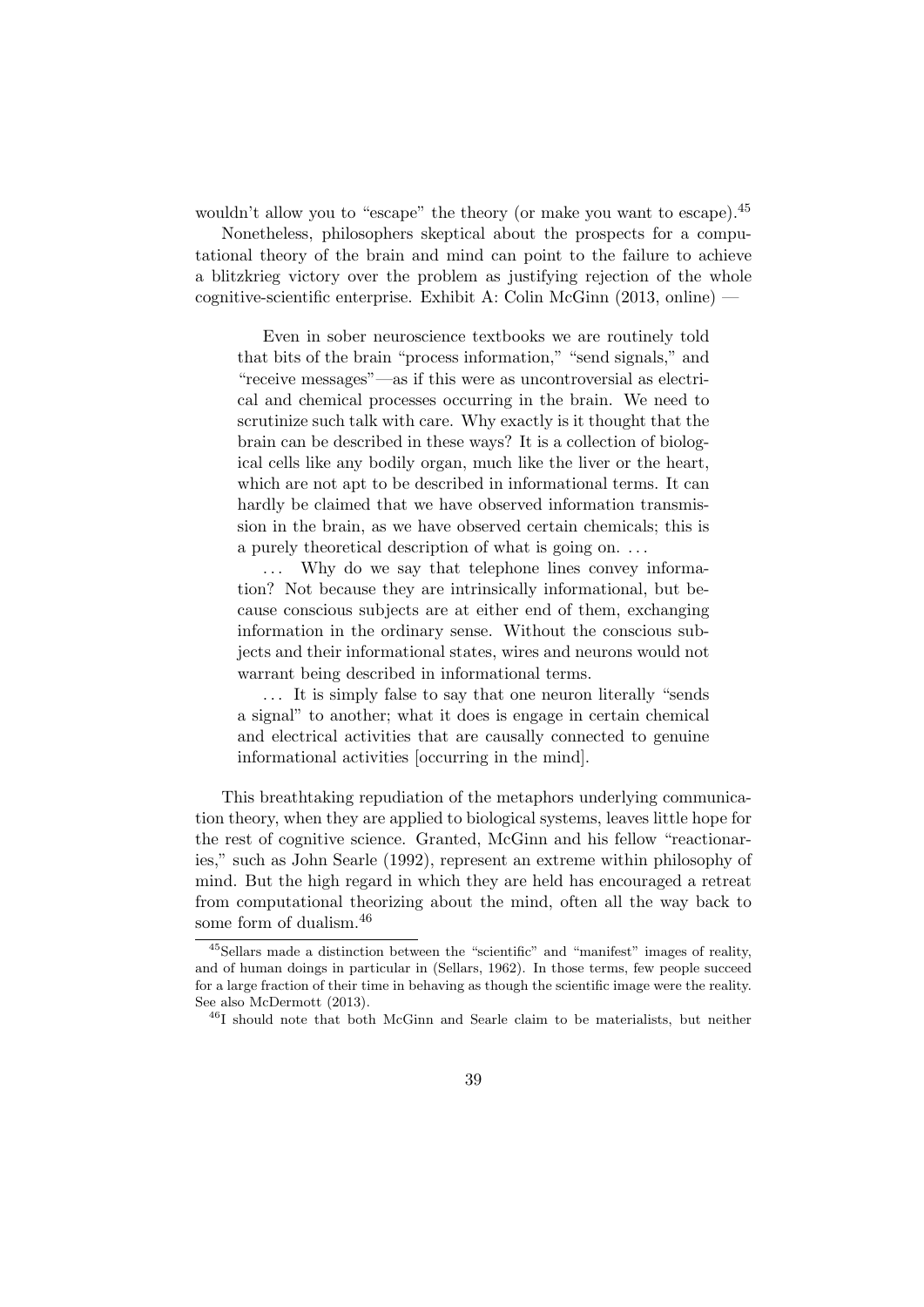The collaboration between AI and other branches of cognitive science has never been extinguished completely, of course. Bright spots include the conference and journal Biologically Inspired Cognitive Architectures (BICA), the International Conference on Cognitive Modeling (ICCM), and of course the journal Cognitive Science, which was present at the creation. Perhaps they will provide the seeds of a renaissance.

I apologize if my remarks on alternatives to Haugeland's ideas are simultaneously too brief to be intelligible, and too numerous to skim quickly. I hope to amplify them in future publications, especially in the area of "robosemantics."

Acknowledgements: Thanks to Frank Keil and Laurie Santos for explaining why "theory of mind" is not regarded by most psychologists as an explicitly represented theory, and more generally what role representation plays in the current methodology of cognitive psychology. Thanks to Ken Forbus for feedback on an earlier draft, and for his views on the future of symbolic AI and its collaboration with psychology. None of these people is to blame for my interpretation of their suggestions.

### References

- Agre, P. E. (1997). Computation and Human Experience. Cambridge University Press.
- Alter, T. and Walter, S. (2006). Phenomenal Concepts and Phenomenal Knowledge:New Essays on Consciousness and Physicalism. Oxford University Press.
- Anderson, J. R., Bothell, D., Byrne, M. D., Douglass, S. A., Lebiere, C., and Qin, Y. (2004). An integrated theory of the mind. Psych. Rev, 111(4):1036–1060.
- Andrew, A. (1987). Review of Haugeland, artificial intelligence: the very idea. Robotica, 5(2):137.
- Aue, T., Lavelle, L. A., and Cacioppo, J. T. (2009). Great expectations: What can fMRI research tell us about psychological phenomena? Int. J. of Psychophysiology, 73(1):10–16.

acknowledges the slightest bit of progress in explaining the conscious mind, the only mind they recognize, in physicalistic terms; McGinn believes there never will be (McGinn, 1991).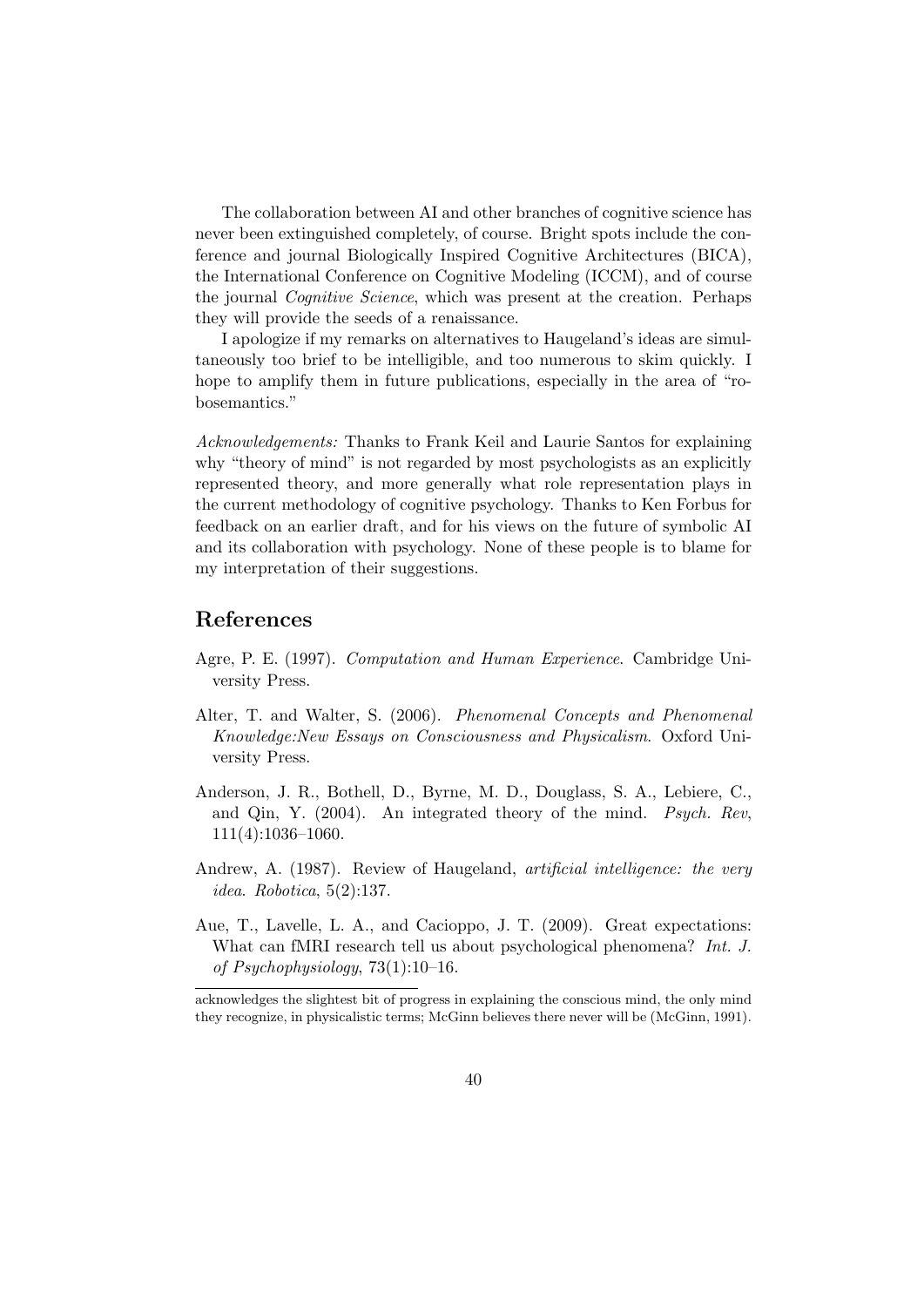- Backus, J. W., Beebert, R. J., Best, S., Goldberg, R., Haibt, L. M., Herrick, H. L., Nelson, R. A., Sayre, D., Sheridan, P. B., Stern, H., Ziller, I., Hughes, R. A., and Nutt, R. (1957). The FORTRAN automatic coding system. In Proc. Western Joint Computer Conference, pages 188–198.
- Baumgartner, P. and Payr, S., editors (1995). Speaking Minds: Interviews with Twenty Eminent Cognitive Scientists. Princeton University Press.
- Bickhard, M. H. and Terveen, L. (1995). Foundational Issues in Artificial Intelligence and Cognitive Science: Impasse and Solution. North-Holland, Amsterdam.
- Botterill, G. and Carruthers, P. (1999). The Philosophy of Psychology. Cambridge University Press.
- Chalmers, D. (1994). On implementing a computation. Minds and Machines, 4(4):391–402.
- Chemero, A. (2013). Radical embodied cognitive science. Review of Gen. Psych, 17(2):145–150.
- Clocksin, W. and Mellish, C. (2013). Programming in Prolog: Using the ISO Standard. Springer, New York.
- Colodny, R. G., editor (1962). Frontiers of Science and Philosophy. University of Pittsburgh Press.
- Copeland, B. J., editor (2005). Alan Turing's Automatic Computing Engine: The Master Codebreaker's Struggle to Build the Modern Computer. Oxford University Press.
- Cummins, R. (1983). The Nature of Psychological Explanation. Bradford Books/MIT Press.
- Cummins, R. and Schwarz, G. (1987). Radical connectionism. Southern J. of Phil, 26(Supplement):43–61.
- Damasio, A. R. (1999). The Feeling of What Happens: Body and Emotion in the Making of Consciousness. Harcourt, Inc, San Diego. (A Harvest Book.).
- Davidson, D. (1973). Radical interpretation. *Dialectica*, 27(3-4):313-328.
- Demey, L., Kooi, B., and Sack, J. (2014). Logic and probability. In Zalta, E. N., editor, The Stanford Encyclopedia of Philosophy. Online at . , at.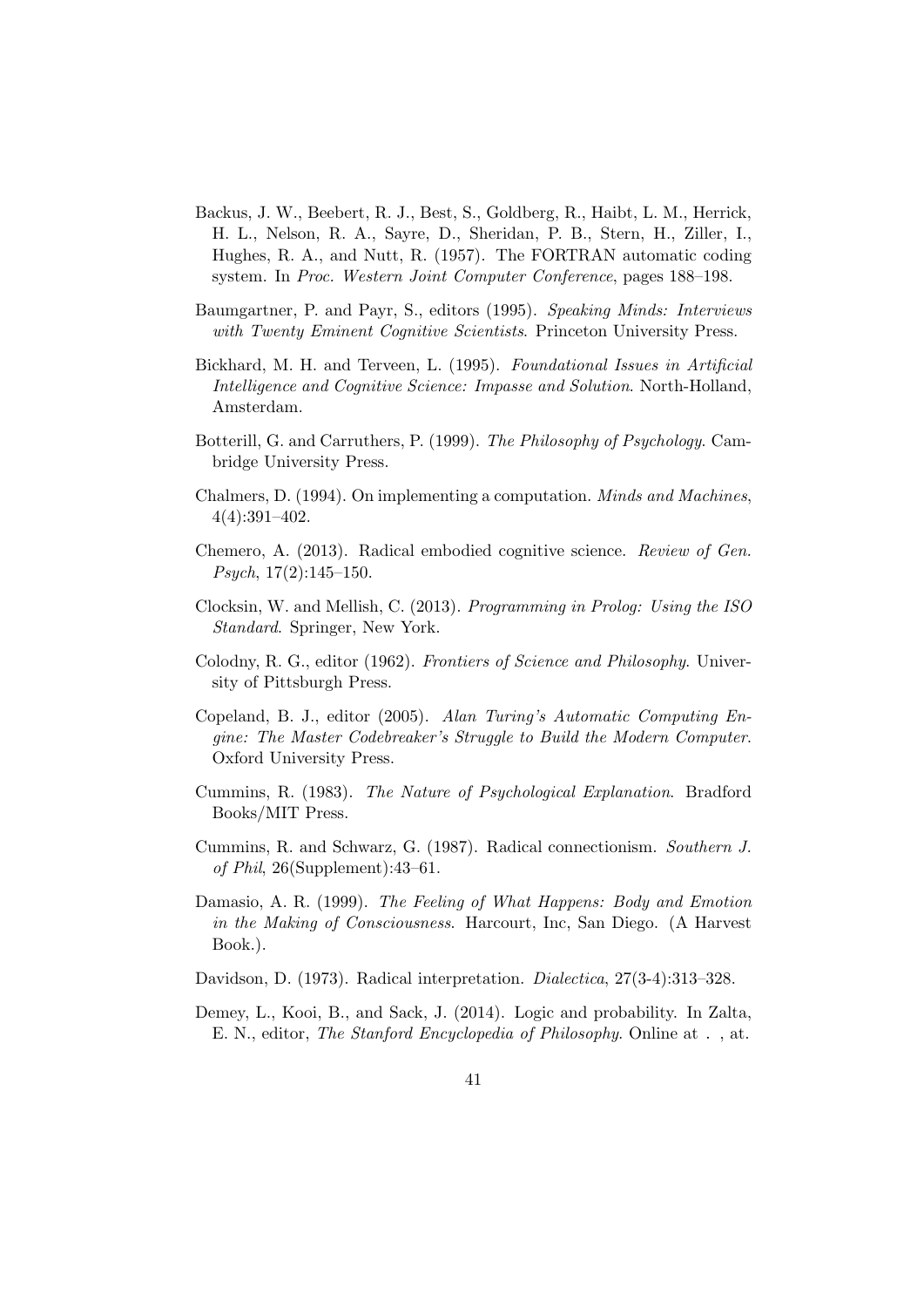- Dennett, D. C. (1987a). Evolution, error, and intentionality. In Dennett (1987b), pages 287–321.
- Dennett, D. C. (1987b). The Intentional Stance. MIT Press.
- Dennett, D. C. (1991). Consciousness Explained. Little, Brown and Company, Boston.
- Dennett, D. C. (2006). What RoboMary knows. In Alter and Walter (2006), pages 15–31.
- Dijkstra, E. (1968). Go To statement considered harmful. Comm. ACM, 11(3):147–48.
- Dretske, F. (1995). Naturalizing the Mind. MIT Press, Cambridge, Mass.
- Dretske, F. I. (1981). Knowledge and the Flow of Information. MIT Press, Cambridge, Mass.
- Dreyfus, H. (1972). What Computers Can't Do. Harper & Row, New York.
- Dreyfus, H. L. (2007). Why heideggerian ai failed and how fixing it would require making it more heideggerian. Artificial Intelligence, 171:1137– 1160.
- Dreyfus, H. L. and Dreyfus, S. E. (1988). Making a mind versus modelling the brain: artificial intelligence back at the branchpoint. Daedalus,  $117(1):15-43.$  Reprinted in (Negrotti 1991), pp. 33-54; page references are to this edition.
- Eckardt, B. V. (1988). Review of Haugeland, artificial intelligence: the very idea. The Philosophical Review, 97(2):286–290.
- Field, H. (1978). Mental representation. Erkenntnis, 13(1):9–61.
- Fikes, R., Hart, P. E., and Nilsson, N. J. (1972). Learning and executing generalized robot plans. Artificial Intelligence, 3(4):349–371.
- Flanagan, O. (1986). Review of Haugeland, artificial intelligence: the very idea. Philosophy in Review, 6(10):474–76.
- Fodor, J. (1975). The Language of Thought. Thomas Y. Crowell, New York.
- Fodor, J. (1978). Tom swift and his procedural grandmother. Cognition, 6:204–224. Also in Fodor 1981.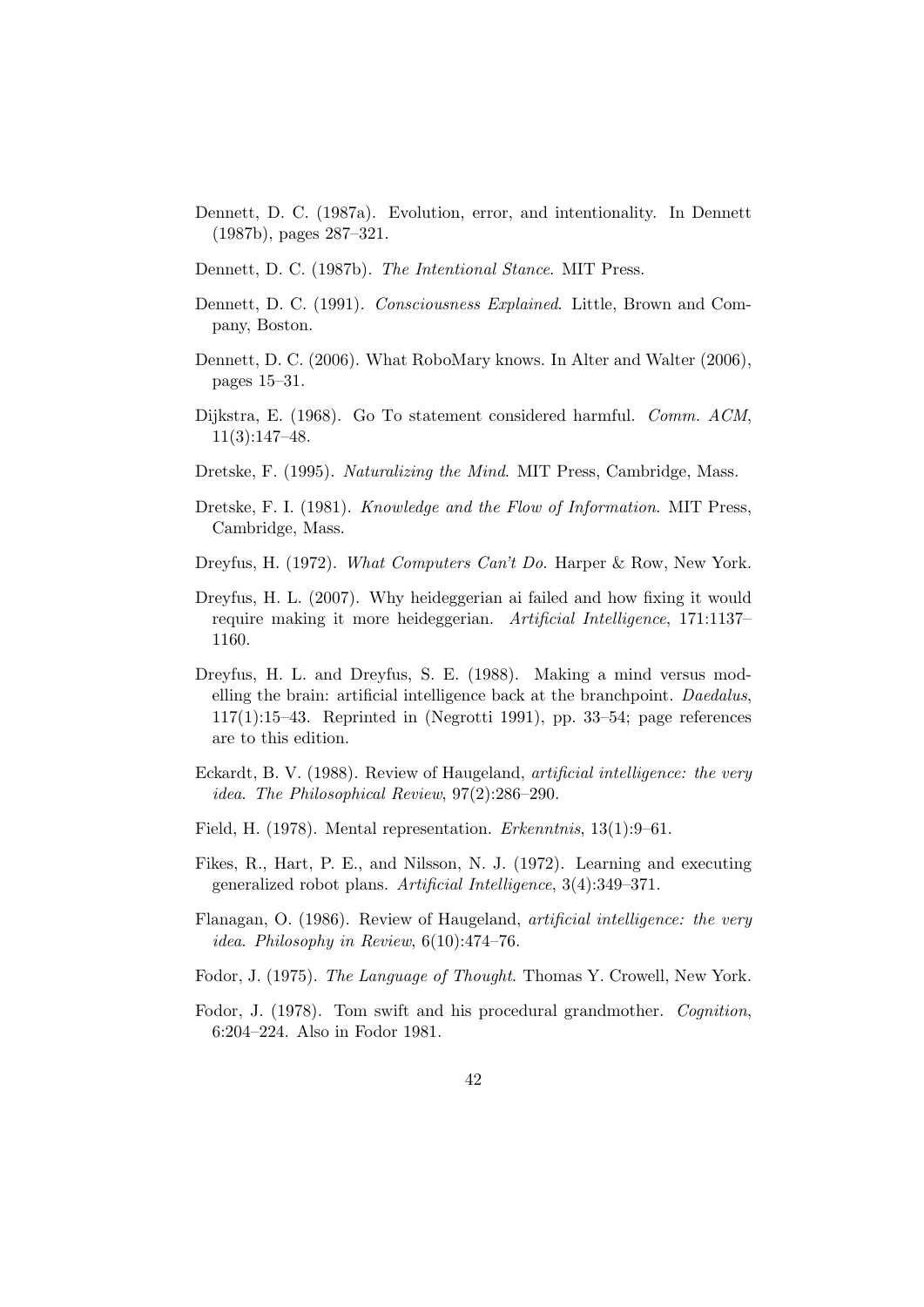Fodor, J. (1983). The Modularity of Mind. MIT Press, Cambridge, Mass.

- Fodor, J. (1987). Modules, frames, fridgeons, sleeping dogs, and the music of the spheres. In Pylyshyn (1987).
- Fodor, J. (1988). Psychosemantics: The Problem of Meaning in the Philosophy of Mind. Bradford Books/MIT Press, Cambridge, Mass.
- Fodor, J. (1990). A Theory of Content and Other Essays. Bradford Books/MIT Press, Cambridge, Mass.
- Fodor, J. (2008). LOT 2: The Language of Thought Revisited. Oxford University Press, Oxford.
- Forbus, K. D. (2010). AI and cognitive science: the past and next 30 years. Topics in Cognitive Science 2.
- Ford, N. (1987). Review of Haugeland, artificial intelligence: the very idea. International J. of Information Management, 7(1):59–60.
- Gallistel, C. R. and King, A. P. (2009). Memory and the Computational Brain: Why Cognitive Science Will Transform Neuroscience. Wiley/Blackwell, New York.
- Gentner, D. and Forbus, K. D. (2011). Computational models of analogy. Wiley Interdisciplinary Reviews: Cognitive Science, 2(3):266–276.
- Gentner, D., Holyoak, K. J., and Kokinov, B. K., editors (2001). The Analogical Mind: Perspectives from Cognitive Science. The MIT Press, Cambrdige, Mass.
- Goldman, A. I. (2012). Theory of mind. Oxford Handbook of Philosophy of Cognitive Science, pages 402–424.
- Gopnik, A. and Wellman, H. (1992). Why the child's theory of mind really is a theory. Mind and Language, 7:145–171.
- Graziano, M. S. A. and Kastner, S. (2011). Human consciousness and its relationship to social neuroscience: A novel hypothesis. Cognitive Neuroscience, 2(2):98–113.
- Greene, J. D., Nystrom, L. E., Engell, A. D., Darley, J. M., and Cohen, J. D. (2004). The neural bases of cognitive conflict and control in moral judgment. Neuron, 44(2):389–400.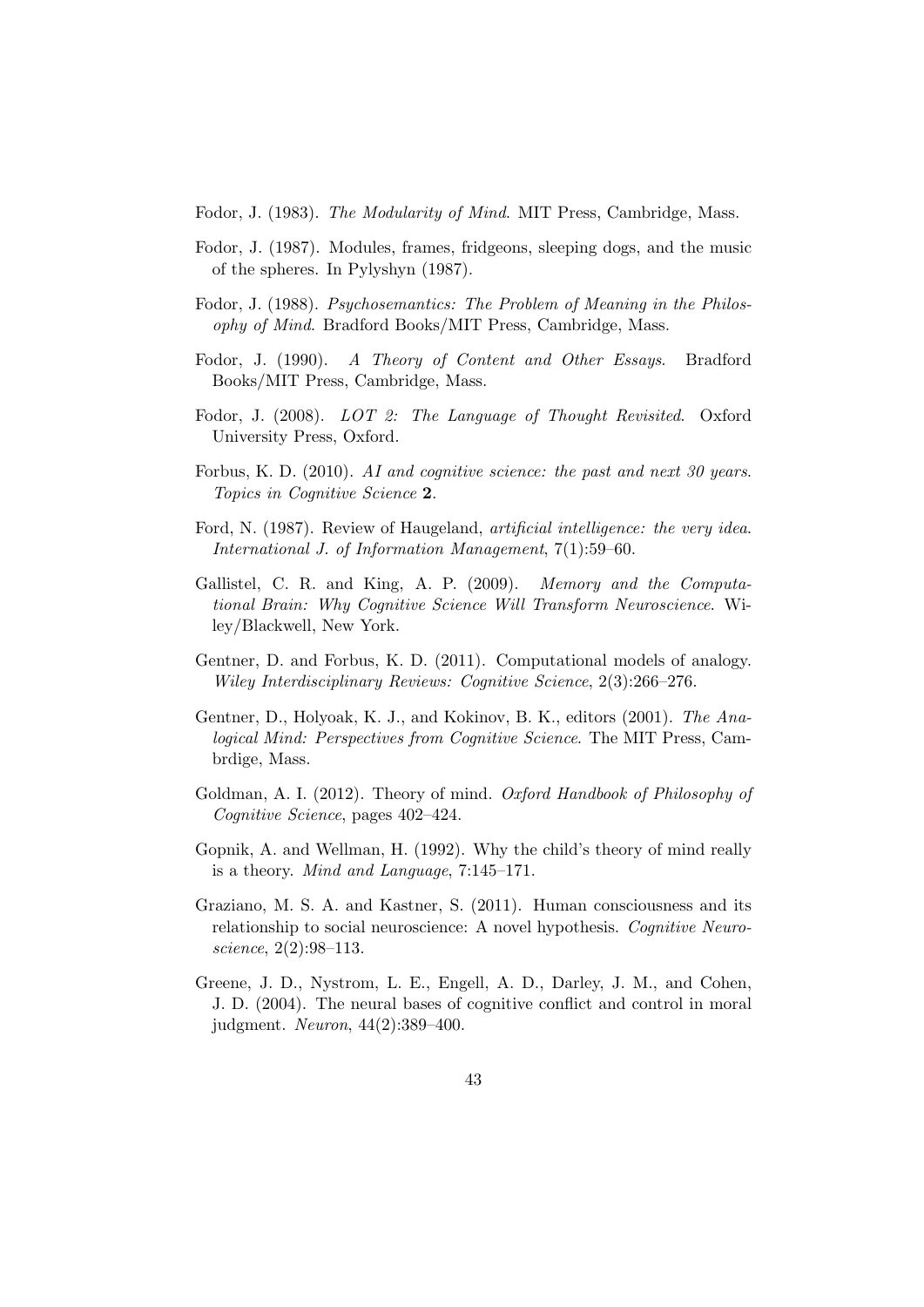- Haidt, J. and Joseph, C. (2004). Intuitive ethics: how innately prepared intuitions generate culturally variable virtues. Daedalus, 133(4):55–66.
- Harnad, S. (1990). The symbol grounding problem. Physica D, 42:335–346.
- Harnad, S. (2001). Grounding symbols in the analog world with neural nets – a hybrid model. Psycologuy,  $12(34)$ .
- Hastie, T., Tibshirani, R., and Friedman, J. (2009). The Elements of Statistical Learning: Data Mining, Inference, and Prediction. Springer, New York. Second edition.
- Haugeland, J. (1978). The nature and plausibility of cognitivism. Behavioral and Brain Sciences, 2:215–226.
- Haugeland, J. (1985). Artificial Intelligence: The Very Idea. MIT Press, Cambridge, Mass.
- Haugeland, J. (1990). The intentionality all-stars. Phil. Perspectives, 4:383– 427. (Action Theory and Philosophy of Mind).
- Hinsley, F. and Stripp, A., editors (1993). Codebreakers: The inside story of Bletchley Park. Oxford University Press, Oxford. (ISBN 978-0-19-280132- 6).
- Hinton, G. E. (2007). Learning multiple layers of representation. TRENDS in Cognitive Sciences, 11(10):428–434.
- Horstmann, C. S. (2012). Scala for the Impatient. Addison-Wesley, New Jersey. Upper Saddle River.
- Itkonen, E. (2015). Analogy as structure and process: Approaches in linguistics, cognitive psychology and philosophy of science. John Benjamins Publishing.
- Jacquette, D. (2009). The Philosophy of Mind: The Metaphysics of Consciousness. Continuum, London. (Note: Revised and expanded version of Jacquette 1994. Full name of publisher is Continuum International Publishing Group.).
- Kendal, S. and Creen, M. (2007). An Introduction to Knowledge Engineering. Springer, London.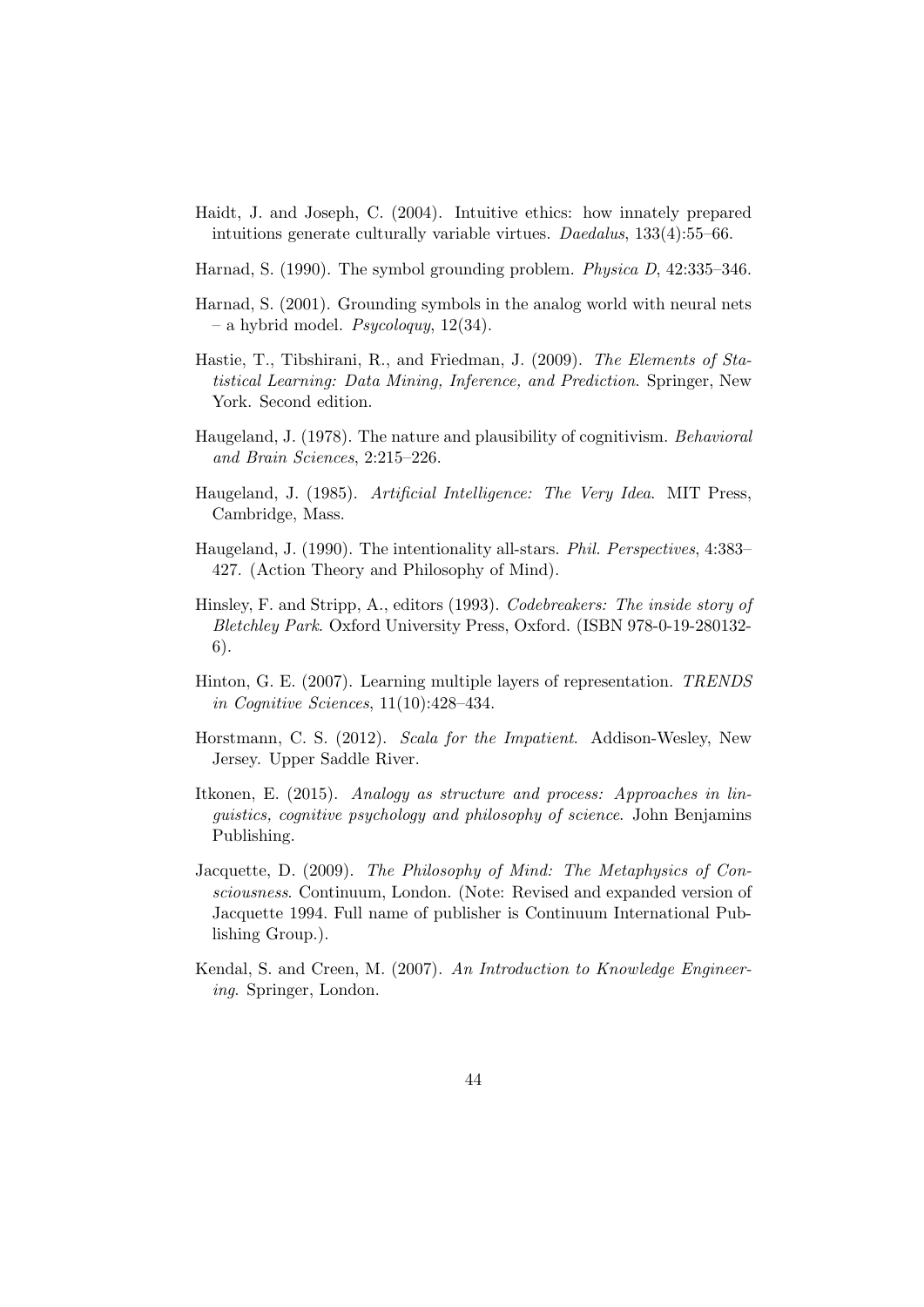- Kosslyn, S., Thompson, W., Kim, I., and Alpert, N. (1995). Topographical representations of mental images in primary visual cortex. Nature, 378(6556):496–98.
- Kuhn, T. S. (1962). The Structure of Scientific Revolutions. University of Chicago Press.
- LeBihan, D., Turner, R., Zeffiro, T. A., Cuénod, C. A., Jezzard, P., and Bonnerot, V. (1993). Activation of human primary visual cortex during visual recall: A magnetic resonance imaging study. In Proc. Natl. Acad. Sci, volume 90, pages 11802–805.
- Lewis, R.  $(2001)$ . Genome economy. The Scientist,  $15(12):19-21$ .
- Li, M. and Vitányi, P. M. (2009). An Introduction to Kolmogorov Complexity And Its Applications. Springer Science & Business Media.
- Lucas, J. (1961). Minds, machines and goedel. Philosophy, 36:112–127. Reprinted in (Anderson 1964), pp. 43–59.
- Manning, C. D. and Schütze, H. (1999). Foundations of Statistical Natural Language Processing. The MIT Press.
- Marr, D. (1982). Vision. Freeman. W.H.
- McDermott, D. (1987). We've been framed, or, why AI is innocent of the frame problem. In Pylyshyn (1987).
- McDermott, D. (2001a). Digital computers as red herrings. Psycoloquy, 12(54). Commentary on (Harnad 2001).
- McDermott, D. (2001b). Mind and Mechanism. MIT Press, Cambridge, Mass.
- McDermott, D. (2013). Computationally constrained beliefs. J. of Consciousness Studies, 20(5–6):124–50.
- McGinn, C. (1991). The Problem of Consciousness. Basil Blackwell, Oxford.
- McGinn, C. (2013). Homunculism. New York Review of Books,. March 21, 2013.
- Metzinger, T. (2003). Being No One: The Self-Model Theory of Subjectivity. The MIT Press, Cambridge, MA.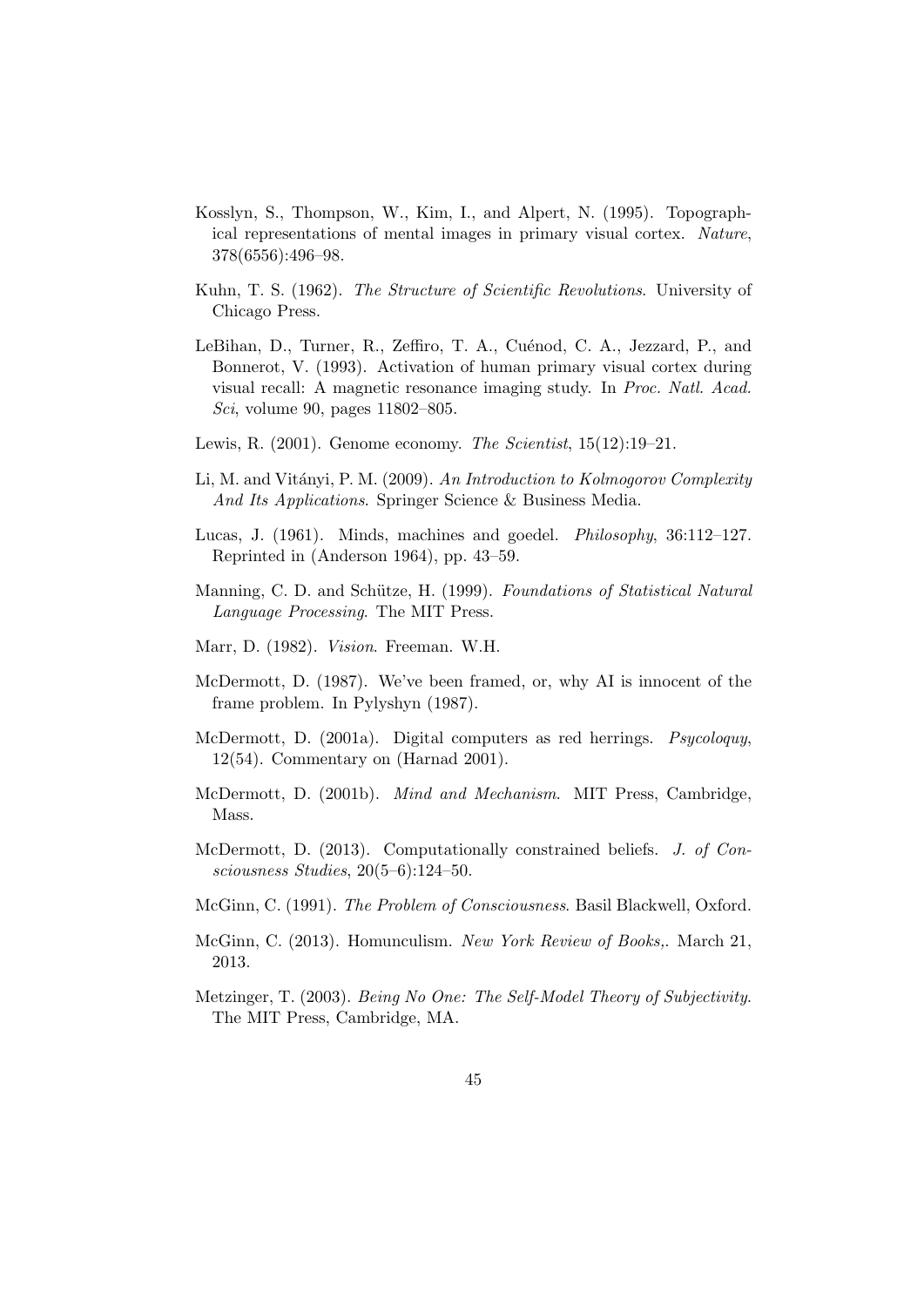- Millikan, R. G. (1984). Language, Thought, and other Biological Categories. MIT Press, Cambridge, MA.
- Morris, C. (1993). Navy Ultra's poor relations. In Hinsley and Stripp (1993), pages 231–245. (ISBN 978-0-19-280132-6).
- Neander, K. (1988). Review of Haugeland, *artificial intelligence: the very* idea. Australasian J. of Philosophy, 66(2):269–71.
- Newell, A. (1980). Physical symbol systems. Cognitive Science, 4:135–183.
- Newell, A. (1994). Unified Theories of Cognition. Harvard University Press.
- Newell, A. and Shaw, J. (1957). Programming the Logic Theory Machine. In Proc. Western Computer Conf, pages 230–240.
- Newell, A., Shaw, J., and Simon, H. A. (1957). Empirical explorations of the Logic Theory Machine: a case study in heuristic. In Proc. Western Computer Conf, pages 218–230.
- Newell, A., Shaw, J. C., and Simon, H. A. (1959). Report on a general problem-solving program. In Proc. IFIP Congress, pages 256–264.
- Newell, A. and Simon, H. (1972). Human Problem Solving. Englewood Cliffs, NJ: Prentice-Hall.
- Newell, A. and Simon, H. (1976). Computer science as empirical inquiry: symbols and search. *Comm.*  $ACM$ ,  $19(3):113-126$ .
- Nowachek, M. T. (2014). Why robots cant become racist, and why humans can. PhaenEx, 9(1):57–88.
- Ogilvie, J. W. (1986). Review of Haugeland, artificial intelligence: the very idea. AI Magazine, 7(1):86–87.
- Patterson, D. A. and Hennessy, J. L. (2009). Computer Organization and Design: The Hardware/Software Interface (4th Edition). Morgan Kaufmann, Burlington, Massachusetts.
- Pearl, J. (1988). Probabilistic Reasoning in Intelligent Systems: Networks of Plausible Inference. Morgan Kaufmann, Los Altos, CA.
- Pohl, I. (1988). Review of Haugeland, artificial intelligence: the very idea. J. of Symbolic Logic, 53(2):659–660.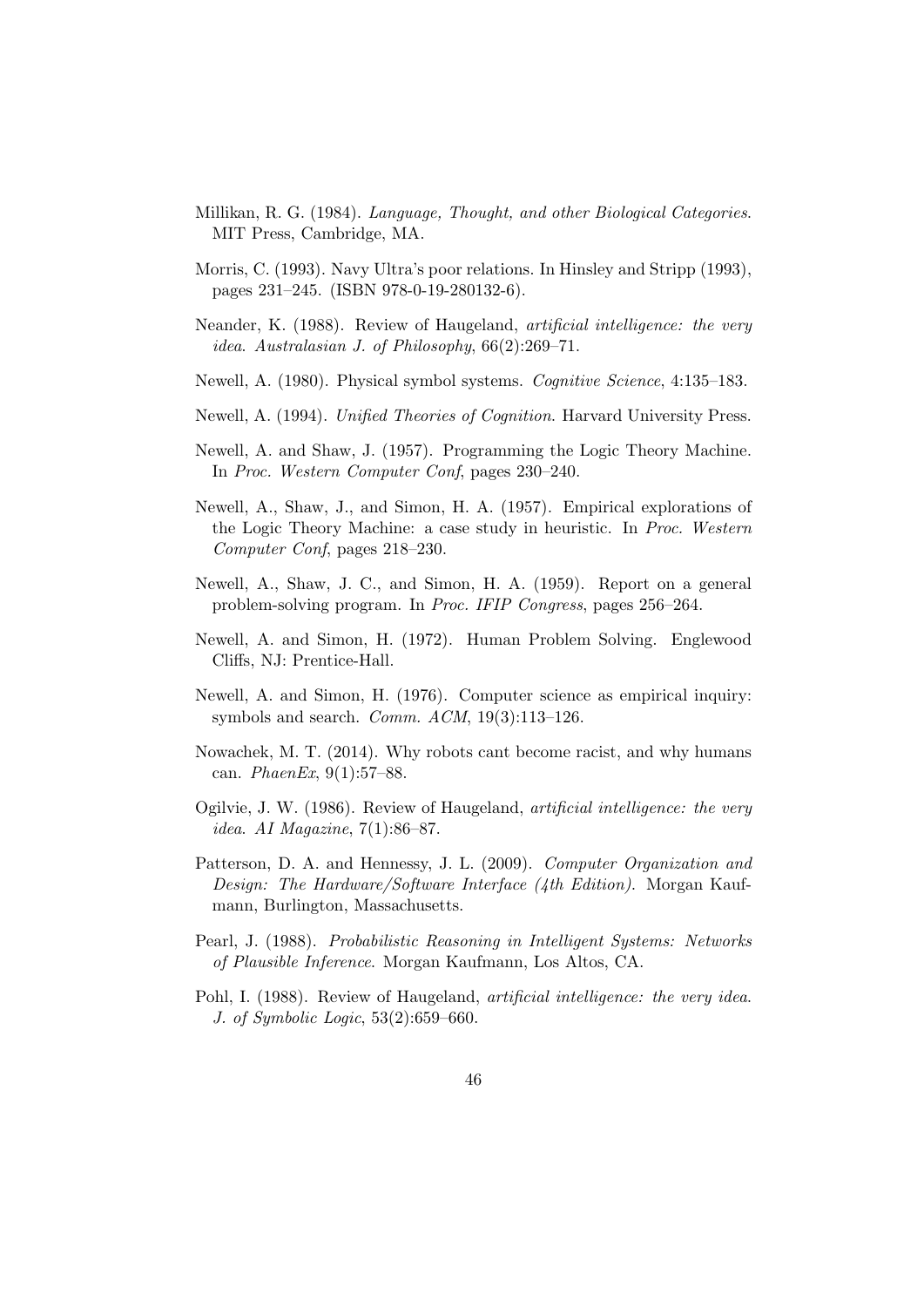Pope, M. (1999). The Story of Decipherment. Thames and Hudson, London.

- Pylyshyn, Z. (1980). Computation and cognition: Issues in the foundations of cognitive science. Behavioral and Brain Sciences, 3:111–169.
- Pylyshyn, Z. (1984). Computation and Cognition: Toward a Foundation for Cognitive Science. MIT Press, Cambridge.
- Pylyshyn, Z., editor (1987). The Robot's Dilemma: The Frame Problem and Other Problems of Holism in Artificial Intelligence. Ablex Publishing Co, Norwood, N.J.
- Quine, W. V. (1960). Word and Object. Wiley, New York.
- Raichle, M. E. (1999). Modern phrenology: maps of human cortical function. Annals of the New York Academy of Sciences, 882(1).
- Rey, G. (1997). Contemporary Philosophy of Mind: A Contentiously Classical Approach. Blackwell Publishers, Cambridge, Mass.
- Richmond, S. (1991). Review of Haugeland, artificial intelligence: the very idea. Computers and the Humanities, 25(5):331–37.
- Rissanen, J. (1989). Statistical Complexity in Statistical Inquiry. World Scientific, Singapore.
- Rumelhart, D. E., McClelland, J. L., and the PDP Research Group (1986). Parallel Distributed Processing: Explorations in the Microstructure of Cognition. MIT Press, Cambridge, Mass.
- Russell, S. and Norvig, P. (2010). Artificial Intelligence: A Modern Approach (3rd edition). Prentice Hall.
- Saon, G. and Chien, J.-T. (2012). Large-vocabulary continuous speech recognition systems: A look at some recent advances. IEEE Signal Processing Magazine, 29(6):18–33.
- Searle, J. R. (1980). Minds, brains, and programs. The Behavioral and Brain Sciences, 3:417–424.
- Searle, J. R. (1990). Is the brain's mind a computer program? Scientific American, 262:26–31.
- Searle, J. R. (1992). The Rediscovery of the Mind. MIT Press, Cambridge, Mass.